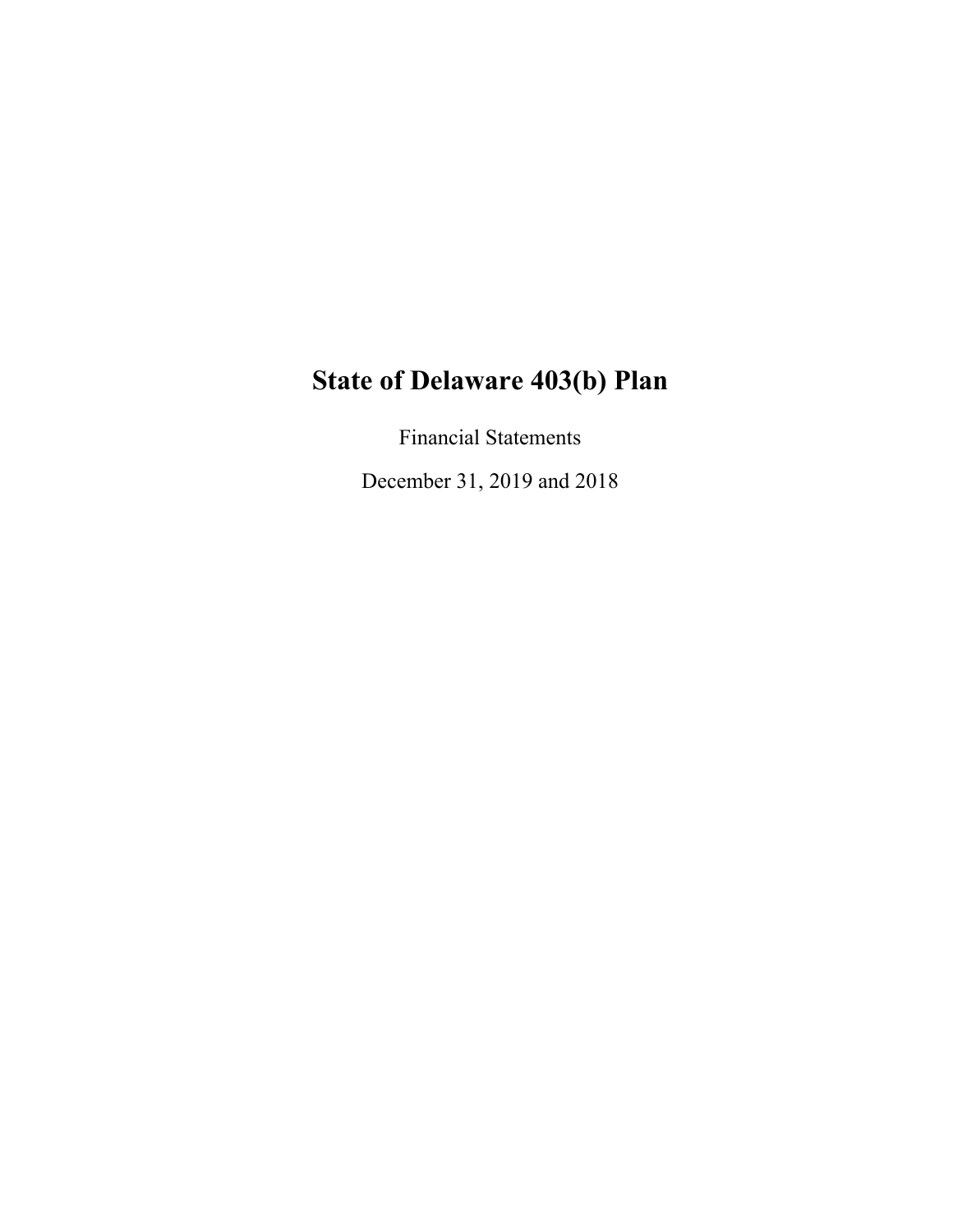Table of Contents December 31, 2019 and 2018

|                                                                                                                                             | Page |
|---------------------------------------------------------------------------------------------------------------------------------------------|------|
| <b>Independent Auditors' Report</b>                                                                                                         | 1    |
| <b>Required Supplementary Information</b>                                                                                                   |      |
| Management's Discussion and Analysis                                                                                                        | 4    |
| <b>Financial Statements</b>                                                                                                                 |      |
| <b>Statements of Fiduciary Net Position</b>                                                                                                 | 6    |
| Statements of Changes in Fiduciary Net Position                                                                                             | 7    |
| Notes to the Financial Statements                                                                                                           | 8    |
| <b>Independent Auditors' Report on Internal Control over Financial Reporting</b>                                                            |      |
| and on Compliance and Other Matters Based on an Audit of Financial Statements<br>Performed in Accordance with Government Auditing Standards | 40   |
| Schedule of Findings and Recommendations                                                                                                    | 41   |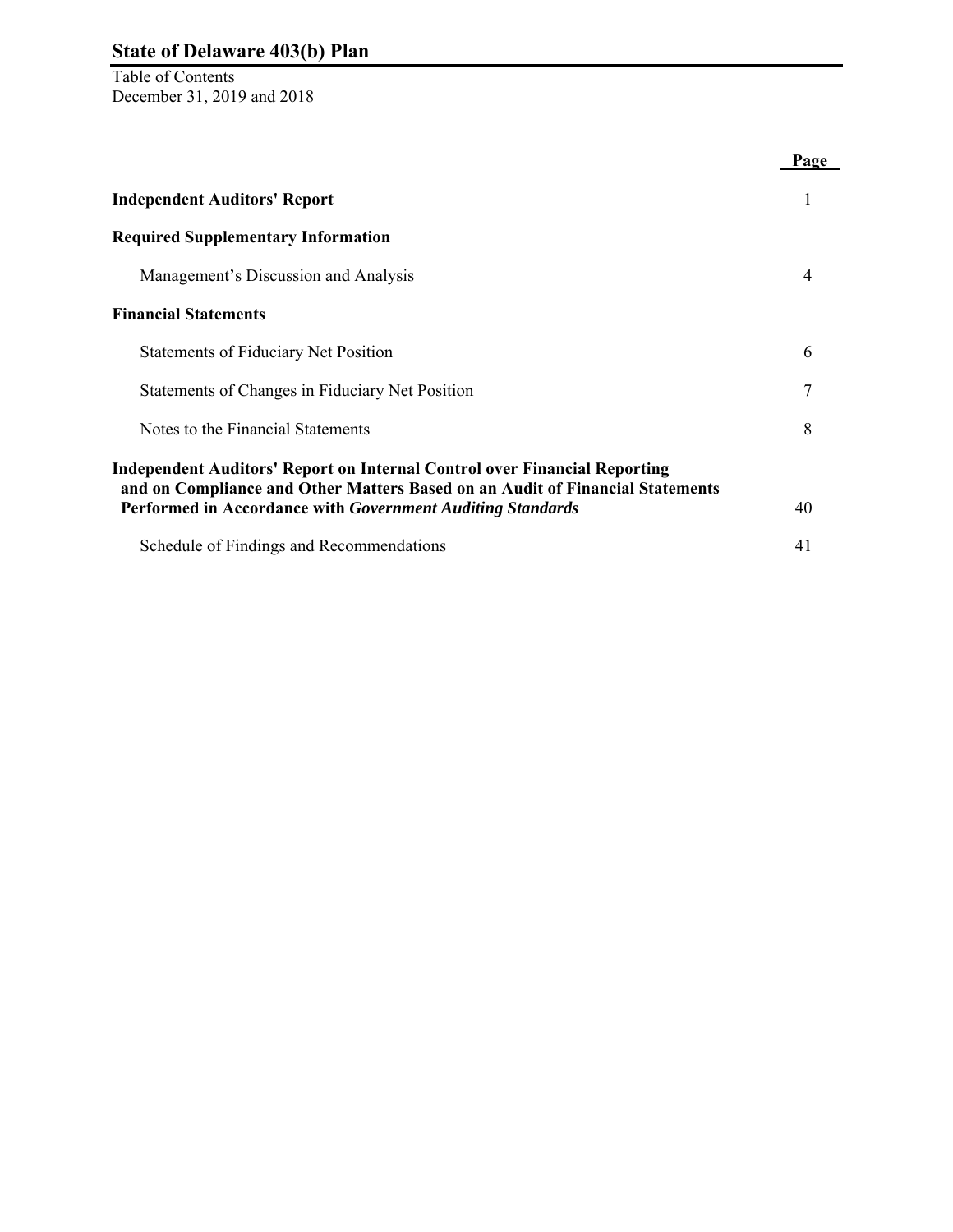

BELFINT . LYONS . SHUMAN **Certified Public Accountants** 

www.belfint.com -

*Independent Auditors' Report* 

To the Plans Management Board State of Delaware 403(b) Plan Dover, Delaware

#### *Report on the Financial Statements*

We were engaged to audit the accompanying financial statements of State of Delaware 403(b) Plan (Plan), which comprise the statements of fiduciary net position as of December 31, 2019 and 2018, the related statements of changes in fiduciary net position for the years then ended, and the related notes to the financial statements.

#### *Management's Responsibility for the Financial Statements*

Plan management is responsible for the preparation and fair presentation of these financial statements in accordance with accounting principles generally accepted in the United States of America; this includes the design, implementation, and maintenance of internal control relevant to the preparation and fair presentation of financial statements that are free from material misstatement, whether due to fraud or error.

#### *Auditors' Responsibility*

Our responsibility is to express an opinion on these financial statements based on our audits. We conducted our audits in accordance with auditing standards generally accepted in the United States of America and the standards applicable to financial audits contained in *Government Auditing Standards*, issued by the Comptroller General of the United States. Because of the matter described in the *Basis for Disclaimer of Opinion* paragraph, however, we were not able to obtain sufficient appropriate audit evidence to provide a basis for an audit opinion.

#### *Basis for Disclaimer of Opinion*

The Plan has not maintained sufficient accounting records and supporting documents relating to annuity and custodial accounts issued to current and former employees prior to January 1, 2009. These pre-2009 contracts are permissibly excluded by the Department of Labor's Field Assistance Bulletin No. 2010-01. Effective January 2009,

1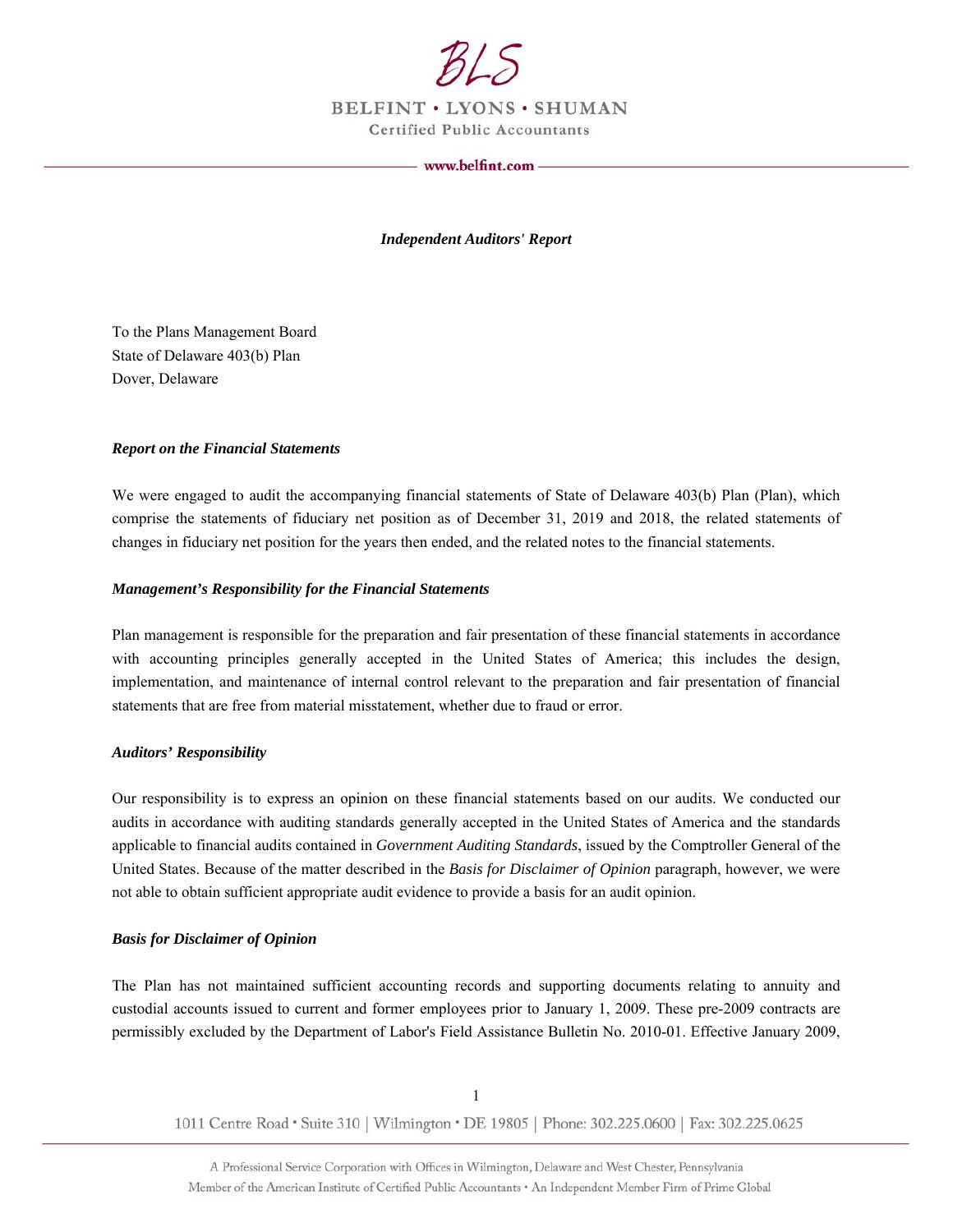To the Plans Management Board State of Delaware 403(b) Plan Dover, Delaware

the State of Delaware approved 13 vendors for participants of the Plan to select. Prior to this, participants' vendor options were dependent on the school district they worked for and not monitored by the plan administrator. These options included more than 100 vendors for the 19 school districts. Due to the volume of previously approved vendors, the amount of excluded annuity and custodial accounts and the related income and distributions were not determinable, which consequently rendered us unable to obtain sufficient audit evidence with respect to individual participant account balances accumulated from the inception of the Plan to test the completeness and accuracy of beginning account balances. Therefore, the fiduciary net position does not include permissibly excluded pre-2009 contracts held by any vendor. Plan assets held by the 13 approved vendors approved by the State of Delaware that were not permissibly excludible by the Department of Labor's Field Assistance Bulletin No. 2010-01, are included in the financial statements.

#### *Disclaimer of Opinion*

Because of the significance of the matter described in the *Basis for Disclaimer of Opinion* paragraph, we have not been able to obtain sufficient appropriate audit evidence to provide a basis for an audit opinion. Accordingly, we do not express an opinion on the financial statements referred to in the first paragraph.

#### *Other Matters*

#### *Required Supplementary Information*

Accounting principles generally accepted in the United States of America require that the management's discussion and analysis on pages 4 and 5 be presented to supplement the basic financial statements. Such information, although not a part of the basic financial statements, is required by the Governmental Accounting Standards Board, who considers it to be an essential part of the financial reporting for placing the basic financial statements in an appropriate operational, economic, or historical context. We have applied certain limited procedures to the required supplementary information in accordance with auditing standards generally accepted in the United States of America, which consisted of inquiries of management about the methods of preparing the information and comparing the information for consistency with management's responses to our inquiries, the basic financial statements, and other knowledge we obtained during our audit of the basic financial statements. We do not express an opinion or provide any assurance on the information because the limited procedures do not provide us with sufficient evidence to express an opinion or provide any assurance.

#### *Other Reporting Required by Government Auditing Standards*

In accordance with *Government Auditing Standards*, we have also issued our report dated August 3, 2020, on our consideration of the State of Delaware 403(b) Plan's internal control over financial reporting and our tests of its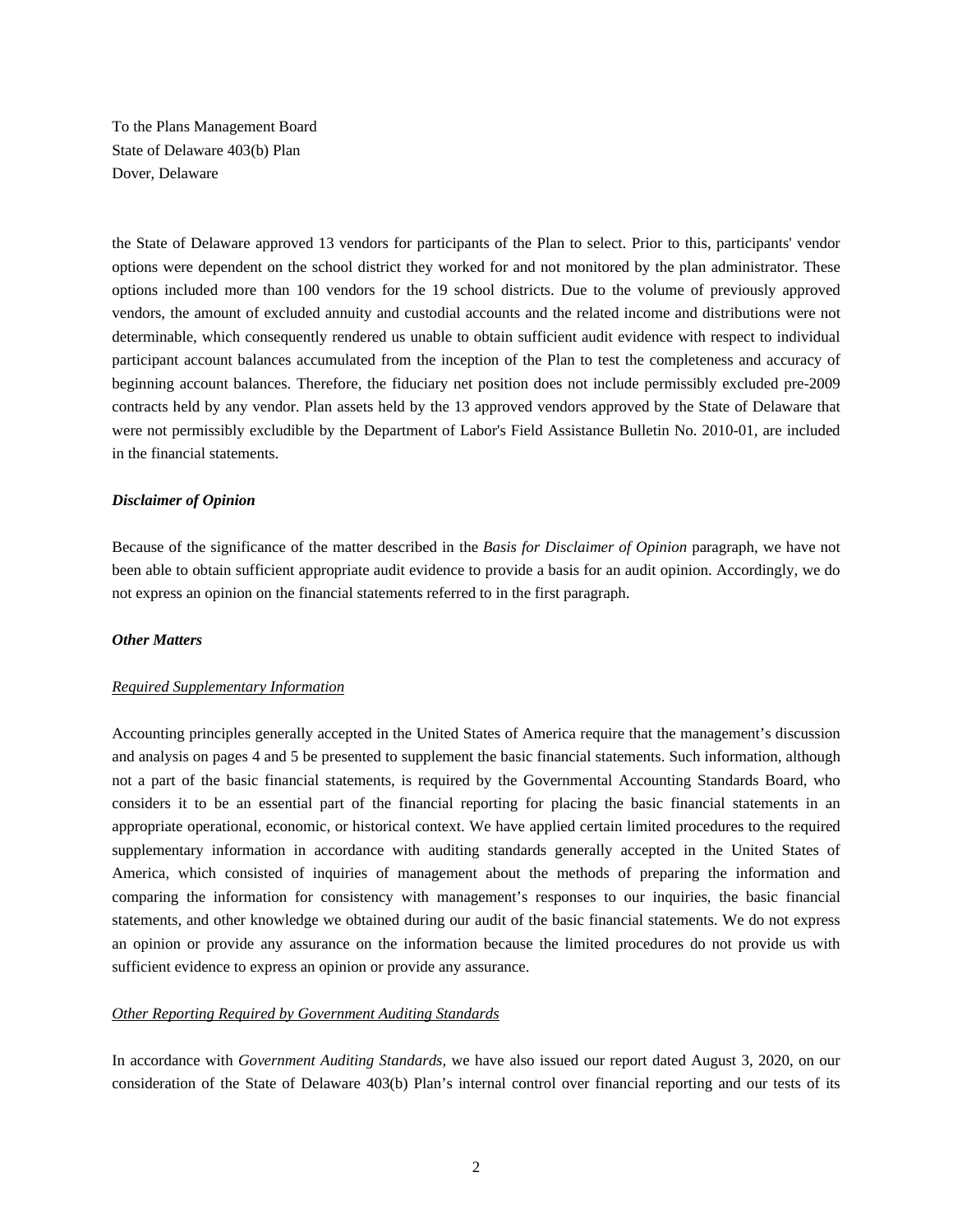To the Plans Management Board State of Delaware 403(b) Plan Dover, Delaware

compliance with certain provisions of laws, regulations, contracts, and agreements and other matters. The purpose of that report is solely to describe the scope of our testing of internal control over financial reporting and compliance and the results of that testing, and not to provide an opinion on the effectiveness of the State of Delaware 403(b) Plan's internal control over financial reporting or on compliance. That report is an integral part of an audit performed in accordance with *Government Auditing Standards* in consideration of the State of Delaware 403(b) Plan's internal control over financial reporting and compliance.

Belfint, Lyons & Shuman, P.A.

August 3, 2020 Wilmington, Delaware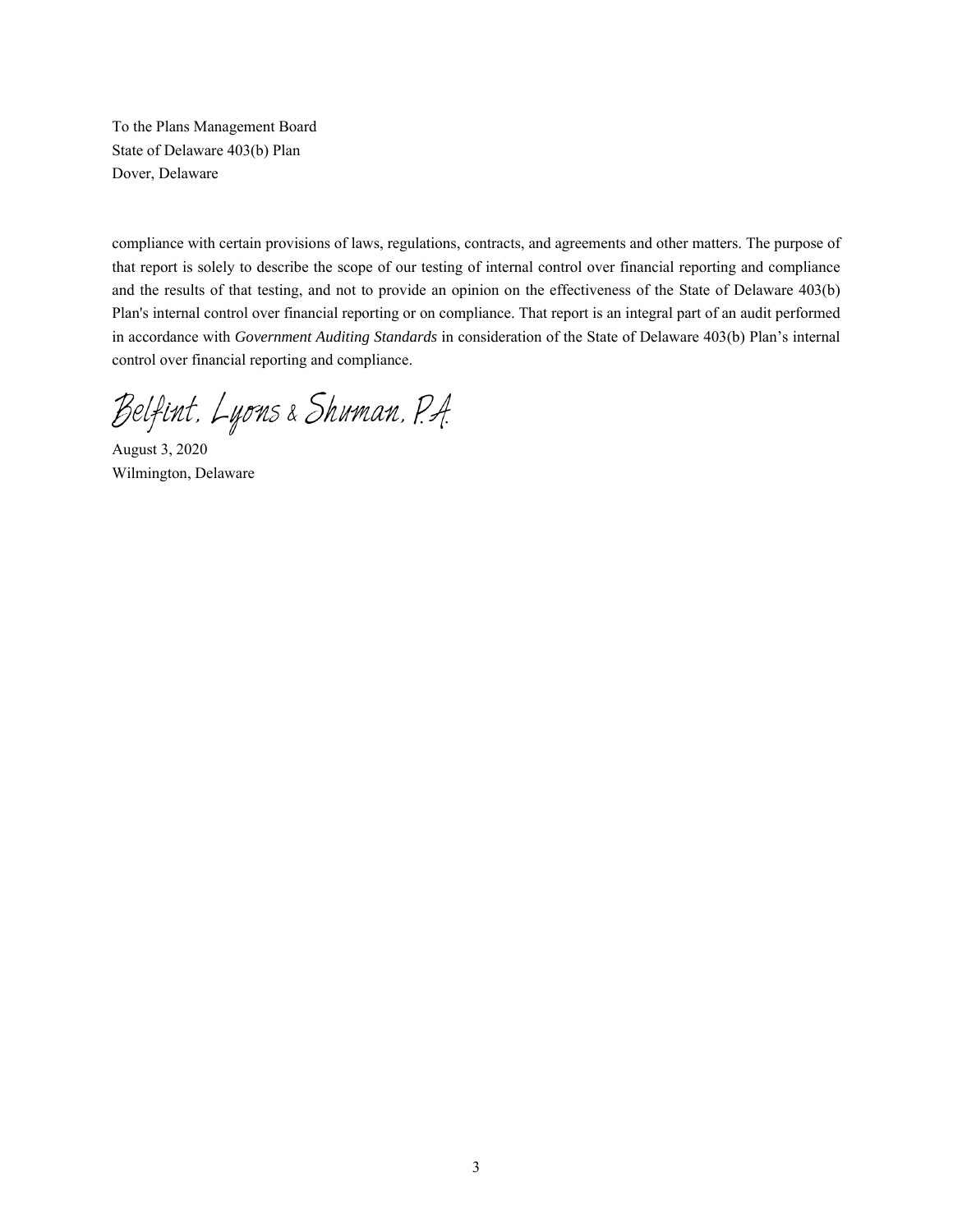Management's Discussion and Analysis December 31, 2019, 2018, and 2017

This discussion and analysis of the State of Delaware 403(b) Plan's (the "Plan") financial performance provides an overview of the Plan's financial activities for the years ended December 31, 2019, 2018, and 2017. Please read this section in conjunction with the Plan's financial statements, which follow this section.

## **Financial Highlights**

- Fiduciary net position restricted for pensions increased by approximately \$67.7 million during 2019 from \$378.7 million at December 31, 2018 to \$446.4 million at December 31, 2019. This increase was primarily due to contributions and gains on investments during 2019 being greater than distributions made to participants. Fiduciary net position restricted for pensions decreased by approximately \$29.6 million during 2018 from \$408.3 million at December 31, 2017 to \$378.7 million at December 31, 2018. This increase was primarily due to distributions made to participants and net losses during the year being larger than income into the Plan during 2018.
- Participant contributions were \$24.5 million, \$22.3 million, and \$22.9 million for the years ended December 31, 2019, 2018, and 2017, respectively. Changes in contributions are primarily due to fluctuations in the average contribution per participant and number of active plan participants. There were approximately 5,700, 5,400, and 5,300 active participants as of December 31, 2019, 2018, and 2017, respectively.
- Net transfers into the Plan were \$96,200, \$24,390, and \$67,014 for the years ended December 31, 2019, 2018, and 2017, respectively. Changes in the amount of transfers into the Plan from year to year vary greatly and are the direct result of changes in the number of individuals performing these transactions.
- Net investment income (loss) increased to a \$71.2 million gain in 2019 from a (\$21.3) million loss in 2018. Fluctuations in income are primarily due to changes in the funds offered by the Plan, changes in interest rates for fixed earnings investments, as well as fluctuations in the financial market from year to year.
- Benefits paid to participants were \$27.3 million, \$29.9 million, and \$24.2 million for the years ended December 31, 2019, 2018, and 2017, respectively. Fluctuations in the amount of distributions paid from year to year are primarily due to changes in the number of separated, deceased, or retired participants and beneficiaries receiving eligible distributions per year as well as the size of their account balances. There were approximately 1,200, 1,200, and 1,200 individuals who received a distribution from the Plan during the years ended December 31, 2019, 2018, and 2017, respectively.
- Administrative expenses were \$889,475, \$781,173, and \$409,155 for the years ended December 31, 2019, 2018, and 2017, respectively. Fluctuations in these fees are the result of different arrangements with the service providers and the number of transactions charged directly to participant accounts.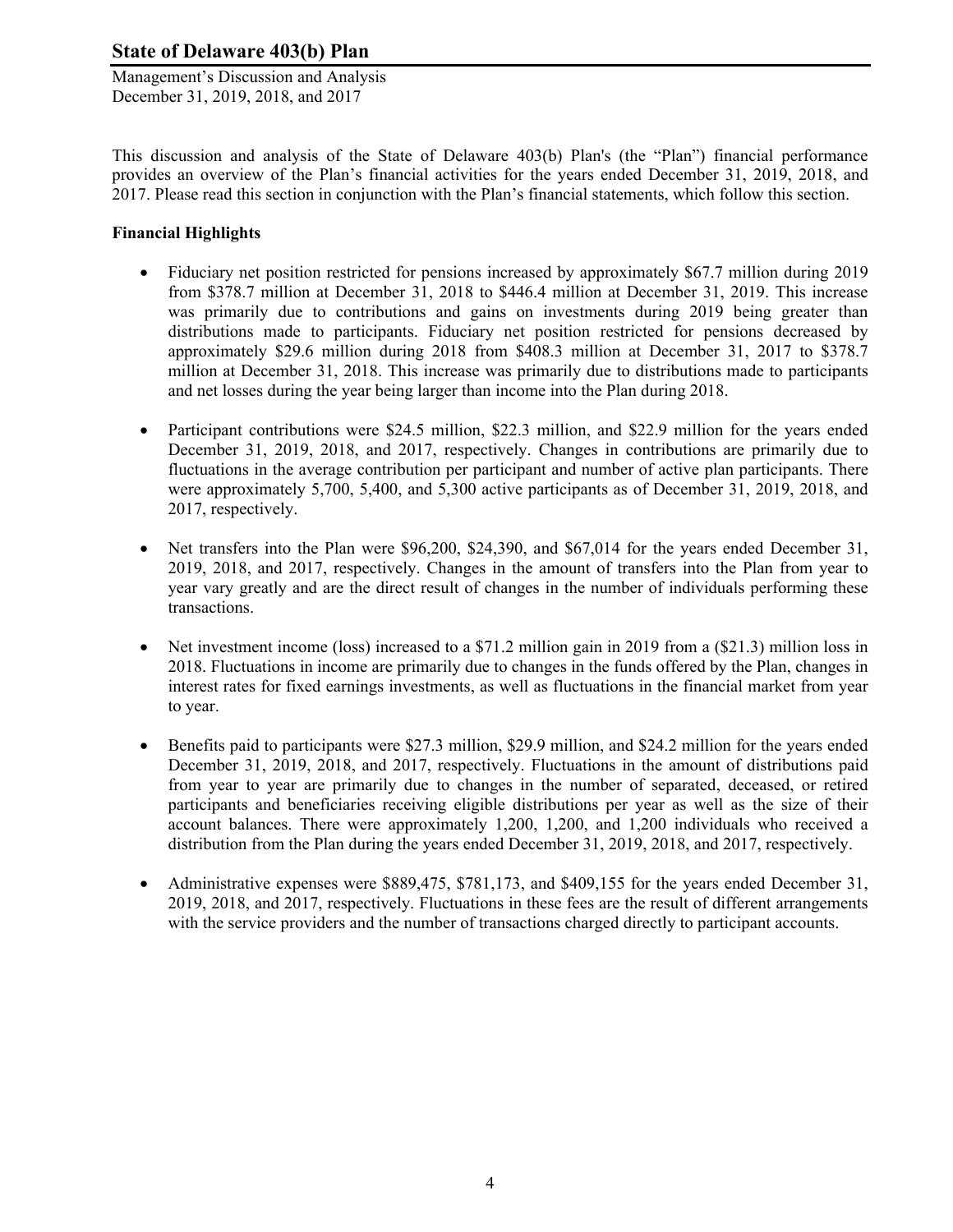Management's Discussion and Analysis December 31, 2019, 2018, and 2017

#### **Overview of the Financial Statements**

This financial report consists of the statements of fiduciary net position and the statements of changes in fiduciary net position. These statements provide information about the financial position and activities of the Plan as a whole. The notes to the financial statements provide additional information that is essential to a full understanding of the financial statements. The notes are an integral part of the financial statements and include detailed information not readily evident in the basic financial statements.

The following analysis focuses on fiduciary net position restricted for pensions (Table 1) and changes in fiduciary net position (Table 2):

|                                          | 2019          | 2018           | 2017          |
|------------------------------------------|---------------|----------------|---------------|
| Investments                              | \$445,920,480 | \$ 378,156,705 | \$407,593,225 |
| Notes Receivable from Participants       | 468,452       | 560,905        | 675,941       |
| <b>Fiduciary Net Position Restricted</b> |               |                |               |
| for Pensions                             | \$446,388,932 | \$378,717,610  | \$408,269,166 |

## **Table 1 Fiduciary Net Position Restricted for Pensions**

## **Table 2 Changes in Fiduciary Net Position**

|                                        | 2019            | 2018             | 2017             |
|----------------------------------------|-----------------|------------------|------------------|
| Additions                              |                 |                  |                  |
| Participant and Rollover Contributions | 24,523,384<br>S | 22,321,332<br>\$ | 22,915,460<br>S. |
| Corrective Contributions               |                 | 114,868          |                  |
| Net Transfers into Plan                | 96,200          | 24,390           | 67,014           |
| Net Investment Income (Loss)           | 71,200,789      | (21, 314, 238)   | 48,961,573       |
| Interest Income on Notes Receivable    |                 |                  |                  |
| from Participants                      | 1,950           | 2,597            | 1,859            |
| Deductions                             |                 |                  |                  |
| Benefits Paid to Participants          | 27, 261, 526    | 29,919,332       | 24,189,814       |
| <b>Administrative Expenses</b>         | 889,475         | 781,173          | 409,155          |
| Change in Fiduciary Net Position       | 67, 671, 322    | (29, 551, 556)   | 47,346,937       |

## **Financial Contact**

The Plan's financial statements are designed to present users with a general overview of the Plan's finances and to demonstrate the trustee's accountability. If you have questions about the report or need additional financial information, contact the Director of Contributions and Plan Management of the State of Delaware 403(b) Plan at 820 Silver Lake Boulevard, Dover, Delaware 19904-2464.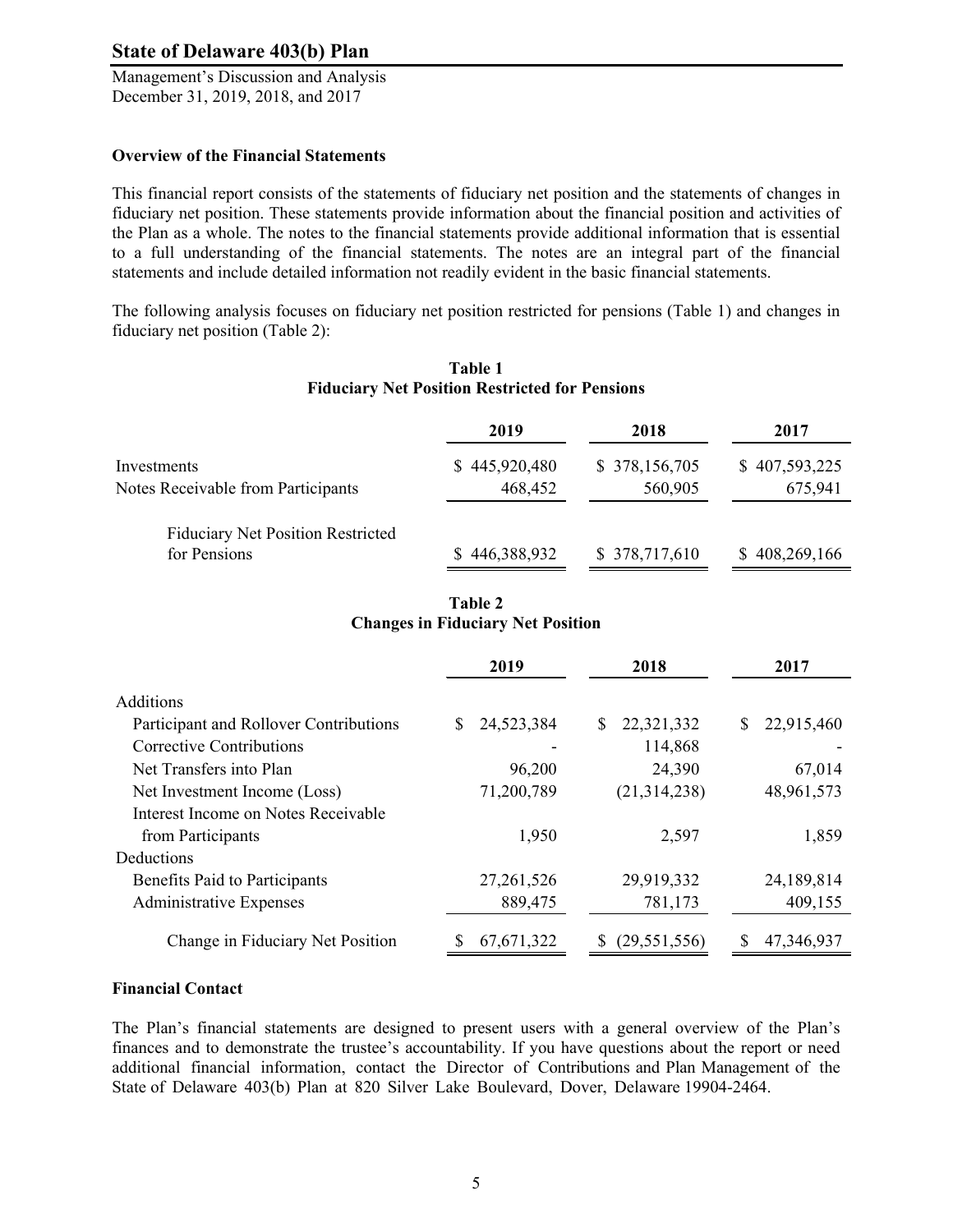Statements of Fiduciary Net Position December 31, 2019 and 2018

|                                                       | 2019          | 2018          |
|-------------------------------------------------------|---------------|---------------|
| <b>Assets</b>                                         |               |               |
| Investments, at Fair Value                            | \$377,914,222 | \$309,622,953 |
| Investments, at Contract Value                        | 68,006,258    | 68, 533, 752  |
| <b>Total Investments</b>                              | 445,920,480   | 378,156,705   |
| Notes Receivable from Participants                    | 468,452       | 560,905       |
| <b>Total Assets</b>                                   | 446,388,932   | 378,717,610   |
| <b>Liabilities</b>                                    |               |               |
| <b>Fiduciary Net Position Restricted for Pensions</b> | \$446,388,932 | \$378,717,610 |

The accompanying notes are an integral part of the financial statements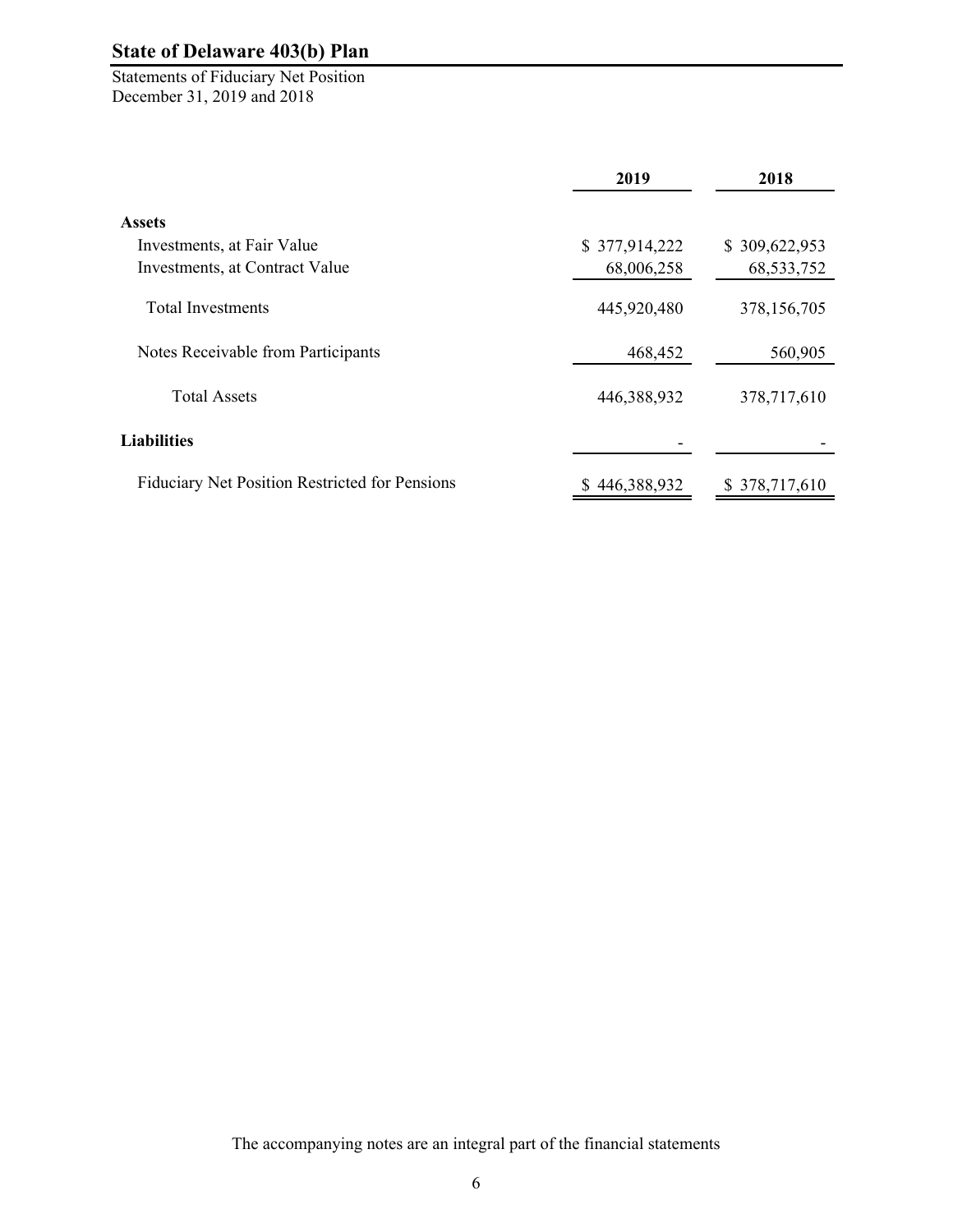Statements of Changes in Fiduciary Net Position Years Ended December 31, 2019 and 2018

|                                                              | 2019             | 2018            |
|--------------------------------------------------------------|------------------|-----------------|
| <b>Additions</b>                                             |                  |                 |
| Investment Income (Loss)                                     |                  |                 |
| Net Appreciation (Depreciation) in Fair Value of Investments | 64,339,246<br>\$ | \$ (26,068,867) |
| <b>Interest and Dividends</b>                                | 6,861,543        | 4,754,629       |
| Net Investment Income (Loss)                                 | 71,200,789       | (21,314,238)    |
| Interest Income on Notes Receivable from Participants        | 1,950            | 2,597           |
| Contributions                                                |                  |                 |
| Participant                                                  | 22,084,198       | 20,745,717      |
| Rollovers                                                    | 2,439,186        | 1,575,615       |
| <b>Corrective Contributions</b>                              |                  | 114,868         |
| <b>Total Contributions</b>                                   | 24,523,384       | 22,436,200      |
| <b>Total Additions</b>                                       | 95,726,123       | 1,124,559       |
| <b>Deductions</b>                                            |                  |                 |
| <b>Benefits Paid to Participants</b>                         | 27,261,526       | 29,919,332      |
| <b>Administrative Expenses</b>                               | 889,475          | 781,173         |
| <b>Total Deductions</b>                                      | 28,151,001       | 30,700,505      |
| Net Transfers into Plan                                      | 96,200           | 24,390          |
| Net Increase (Decrease)                                      | 67,671,322       | (29, 551, 556)  |
| <b>Net Position</b>                                          |                  |                 |
| Beginning of Year                                            | 378,717,610      | 408,269,166     |
| End of Year                                                  | \$446,388,932    | \$378,717,610   |

The accompanying notes are an integral part of the financial statements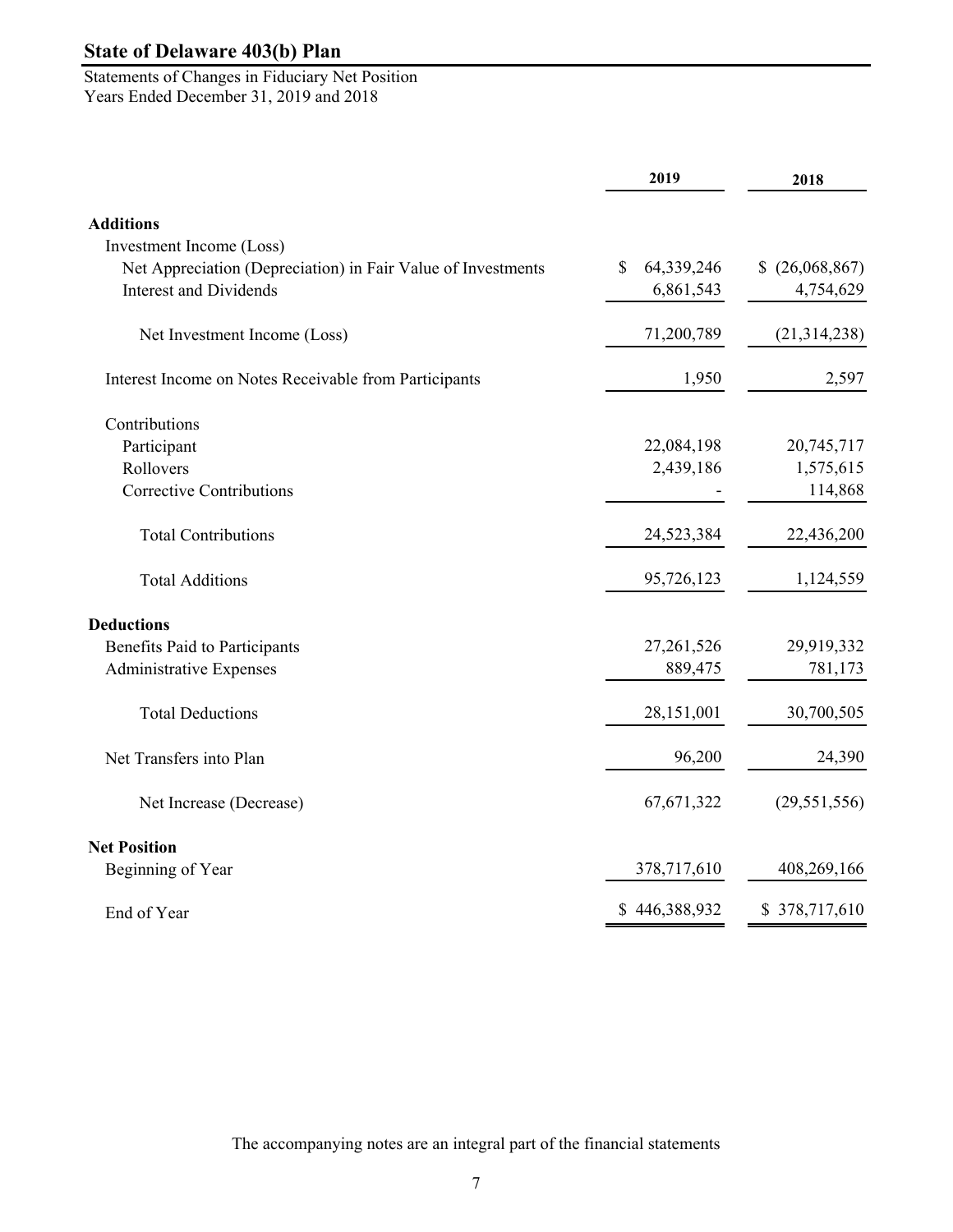Notes to the Financial Statements December 31, 2019 and 2018

## **1. Description of the Plan**

The following description of the State of Delaware 403(b) Plan (the "Plan") provides only general information. Participants should refer to the plan document for a more complete description of the Plan's provisions. Participants may also find more information at http://treasurer.delaware.gov/deferredcompensation-plans/.

#### **General**

Delaware Code Title 29, Part V, Chapter 60A ("Code") sets forth the requirements for deferred compensation programs for public officers and employees of the State of Delaware (the "State"). The purpose of Chapter 60A is to create a vehicle through which all employees of the State may, on a voluntary basis, provide for additional retirement income security. The Code gives authority to the Plans Management Board, which is responsible for oversight of the Plan. The Plans Management Board has charged the Office of the State Treasurer (the "OST") with daily administration. The State of Delaware General Assembly may amend the Code at any time. The Plans Management Board may modify the Plan pursuant to authority provided under the Code.

A written plan document was made effective January 1, 2009 by the State Treasurer on behalf of the State of Delaware. The Plan was amended and restated effective January 1, 2017. The form of the Plan as written and administered is to be in compliance with Section 403(b) of the Internal Revenue Code ("IRC").

The Plan is a defined contribution plan covering each individual, whether hired, appointed or elected, who is a common law employee of the State of Delaware performing services for the State of Delaware for either 1) a school or 2) the State of Delaware Department of Education.

#### **Contributions**

Each year, participants may contribute up to 100% of pretax annual compensation, as defined by the plan document, up to the maximum limits of the IRC. Participants may designate all or a portion of their deferral contributions as after-tax contributions into a Roth account. Participants who have attained age 50 before the end of the plan year are eligible to make catch-up contributions. Participants may also contribute amounts representing distributions from other qualified defined benefit or defined contribution plans (rollover). The State does not make any contributions to the Plan.

Participants direct the investment of all contributions into various investment options offered by the Plan. Contributions are subject to certain limitations.

During 2018, a corrective contribution was deposited for participants' missed deferrals due to a technical error resulting in participant elections made during December 2017 and January 2018 not being implemented in a timely manner. The correction was computed in accordance with IRS requirements, equal to 50% of the affected participants' missed deferral, and classified as a Qualified Non-Elective Contribution (QNEC).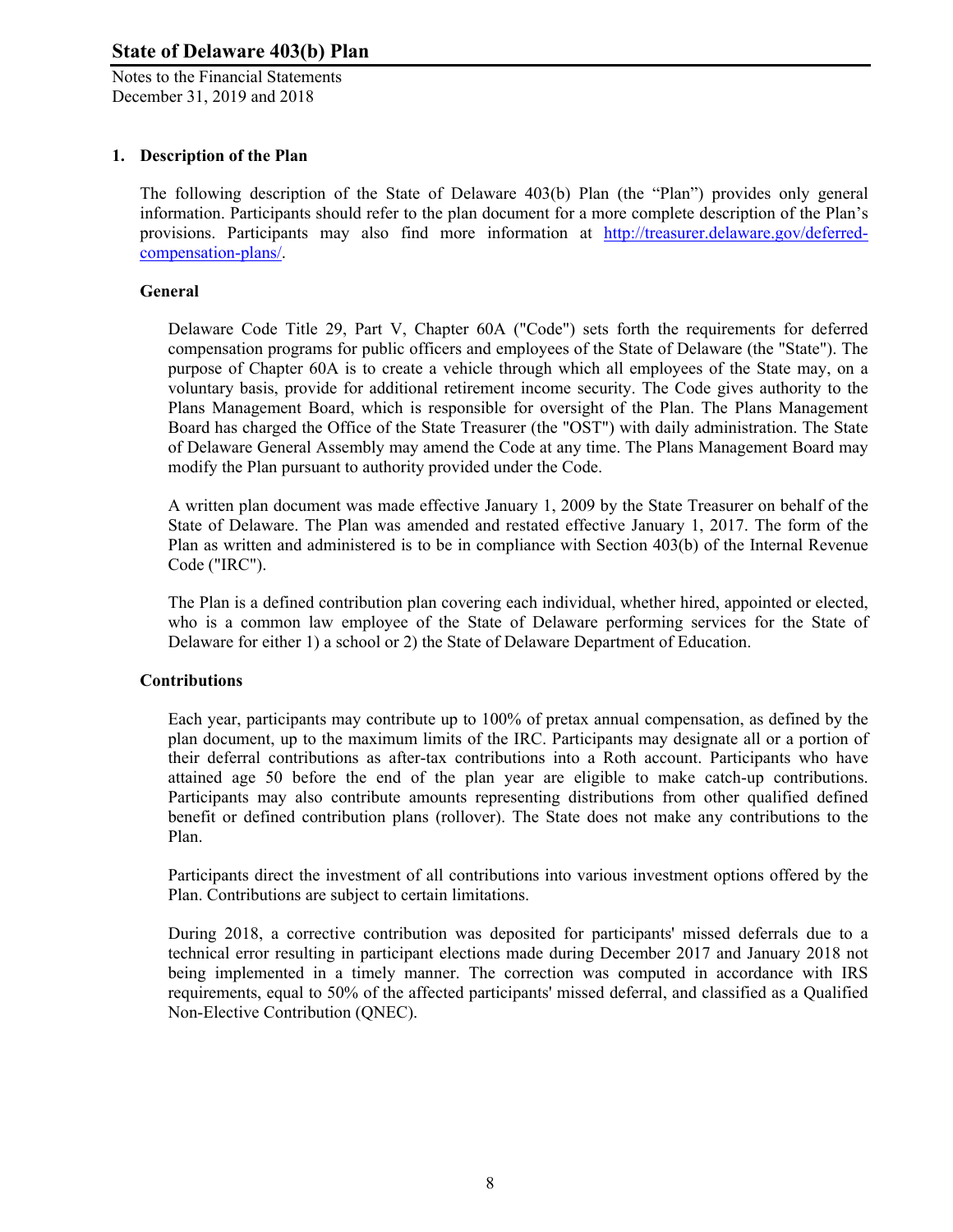Notes to the Financial Statements December 31, 2019 and 2018

## **1. Description of the Plan - Continued**

#### **Participant Accounts**

Each participant's account is credited with the participant's contribution and allocations of plan earnings and charged with an allocation of administrative expenses. Allocations are based on participant earnings, specific transactions, or account balances, as defined. The benefit to which a participant is entitled is the benefit that can be provided from the participant's vested account.

Employees electing to participate in the Plan may contribute to any of the following options: a group annuity contract offering administered by Voya Retirement Insurance and Annuity Company, a pooled separate account, various publicly traded mutual funds, and a self-directed brokerage account.

#### **Vesting**

Participants are immediately vested in their contributions plus actual earnings thereon.

#### **Notes Receivable from Participants**

Prior to 2009, participants could borrow from their accounts a minimum of \$1,000 up to a maximum equal to the lesser of \$50,000 or 50% of their vested account balance. The notes were secured by the balance in the participant's account. Interest rates were commensurate with local prevailing rates. Principal and interest are paid directly to the provider by the participant. Terms ranged from one to five years or greater for the purchase of a primary residence. Effective January 1, 2009, loans were no longer permitted.

The Plan was amended January 1, 2015 to grandfather certain loans that were identified by the State that were processed by certain vendors during the period January 1, 2009 through December 31, 2014.

#### **Payment of Benefits**

Upon termination of service due to death, disability, retirement, or other reasons, a participant will receive either a lump-sum amount equal to the value of the participant's vested interest in his or her account, periodic payments, or an annuity. In addition, the Plan allows for hardship distributions if certain criteria are met.

A participant may elect, at such time as he or she is otherwise entitled to a distribution (other than on account of an unforeseeable emergency), to transfer part or all of the account to purchase service credit under a defined benefit plan maintained by the State that permits the acceptance of such planto-plan transfers.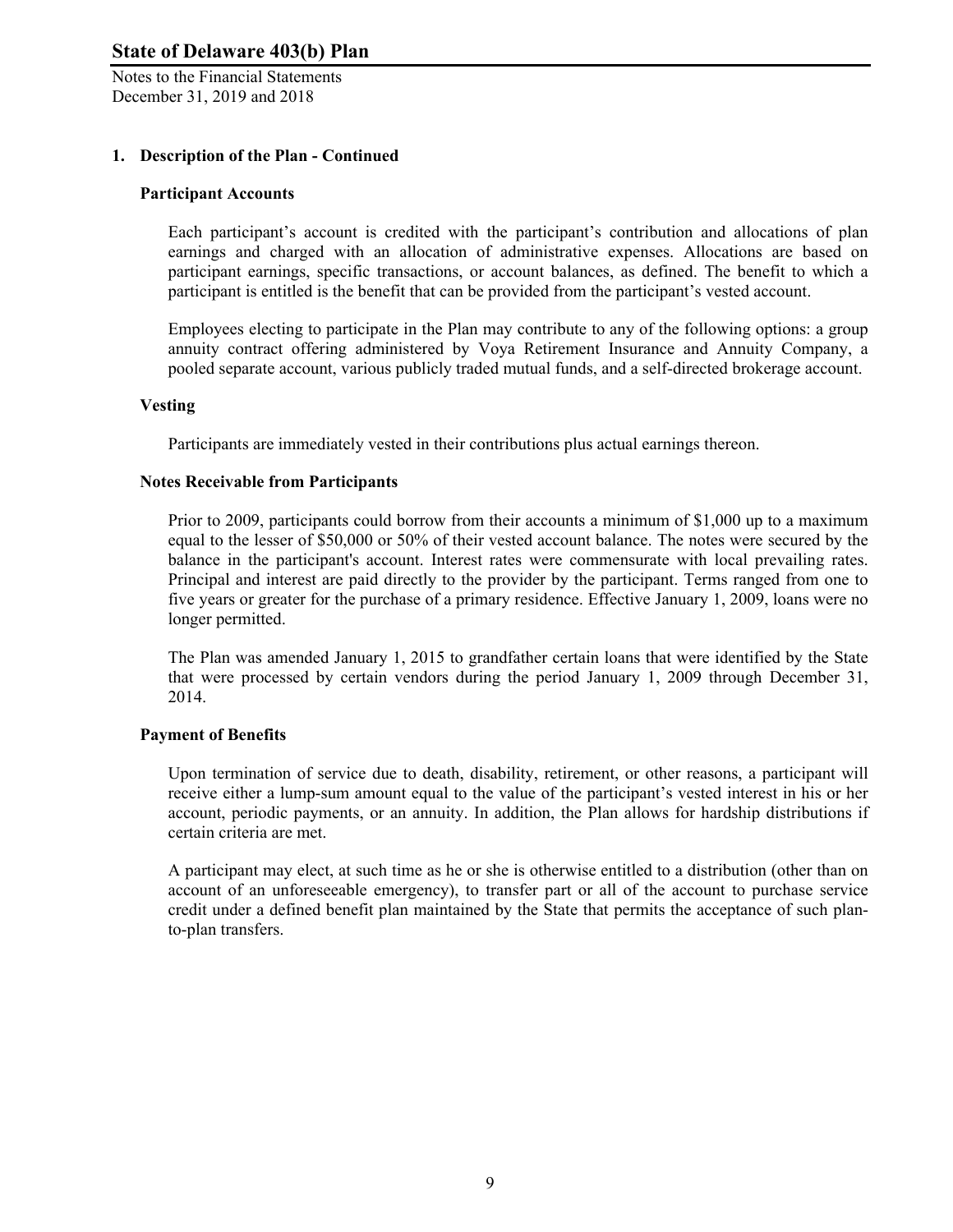Notes to the Financial Statements December 31, 2019 and 2018

## **2. Summary of Significant Accounting Policies**

#### **Financial Statement Presentation and Basis of Accounting**

The Governmental Accounting Standards Board (GASB) issues regulatory guidance defining generally accepted accounting principles for state and local governments in the United States. The accompanying financial statements of the Plan have been prepared in conformity with accounting principles generally accepted in the United States (U.S. GAAP) as prescribed by GASB. Any reference to U.S. GAAP in the financial statements and the related disclosures refers to standards established by GASB.

The financial statements of the Plan are prepared on the accrual basis of accounting using the economic resources measurement focus.

#### **Use of Estimates**

The preparation of financial statements in conformity with accounting principles generally accepted in the United States of America requires management to make estimates and assumptions that affect the reported amounts of assets and liabilities and changes therein, and disclosures of contingent assets and liabilities. Actual results could differ from those estimates.

#### **Investment Valuation and Income Recognition**

Investments are reported at fair value. Fair value is the price that would be received for the sale of an asset or paid for the transfer of a liability in an orderly transaction between market participants at the measurement date.

Fixed account investments are valued at the contract value of the owner's account. The contract owner's account equals the sum of contributions, plus guaranteed interest credited, minus withdrawals and fees. Stability of principal is the primary investment objective. The contract guarantees minimum rates of interest and may credit interest that exceeds the guaranteed minimum rates.

The TIAA Real Estate Account's value is principally derived from the market value of the underlying real estate holdings or other real-estate-related investments. Real estate holdings are valued principally utilizing external appraisals, which are estimates of property values based on a professional's opinion.

Variable earnings investments in publicly traded mutual funds are presented at fair value based on published daily net asset values.

Participants pay fixed premiums for the life of the policy based on the policy's coverage. New York Life applies part of the premium to the policy and invests the other portion, which builds up cash value. The value of the whole life insurance policy is the guaranteed value that grows according to the formula determined by New York Life within the contract.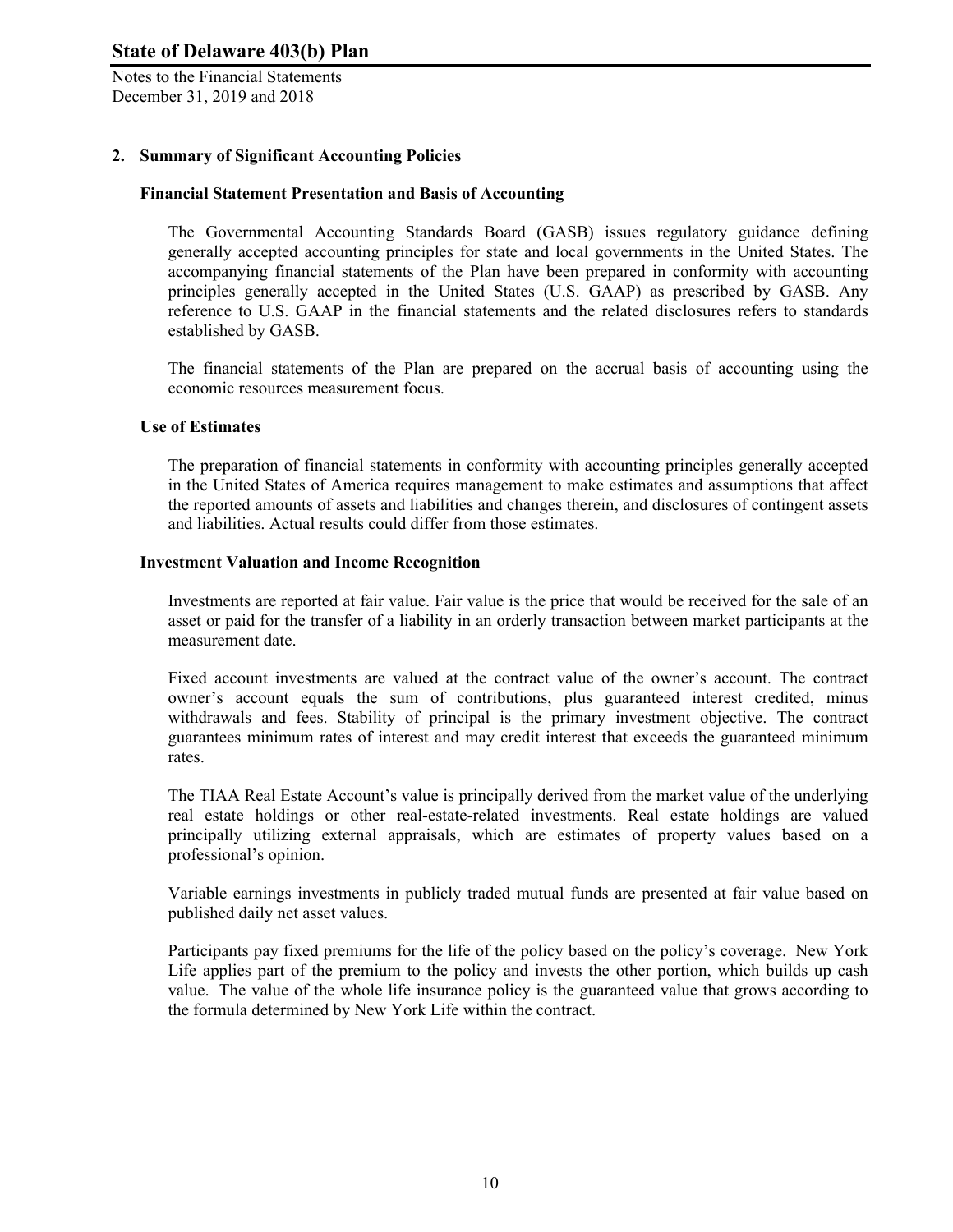Notes to the Financial Statements December 31, 2019 and 2018

## **2. Summary of Significant Accounting Policies - Continued**

#### **Investment Valuation and Income Recognition - Continued**

Purchases and sales of securities are recorded on a trade-date basis.

Interest income is recorded on the accrual basis. Dividends are recorded on the ex-dividend date. Net appreciation (depreciation) includes the gains and losses on investments bought and sold as well as held during the year.

#### **Notes Receivable from Participants**

Effective January 1, 2009 the Plan no longer allows loans to participants. Effective January 1, 2015 the Plan was amended to grandfather certain loans that were identified by the State that were processed by certain vendors during the period January 1, 2009 through December 31, 2014. Notes receivable from participants are measured at their unpaid principal balance plus any accrued but unpaid interest. Delinquent notes receivable are recorded as distributions based upon the terms of the plan document. Certain vendors issue a Form 1099-R for loans that are deemed to be in default, but if the loan is collateralized the vendors do not offset the deemed distributed loan balance against the participant account until the participant takes a full distribution. This accounting treatment does not result in a material misstatement of the financial statements. Related fees are recorded as administrative expenses and are expensed when they are incurred. Interest income is recorded on the accrual basis. No allowance for credit losses has been recorded as of December 31, 2019 and 2018.

#### **Administration of Plan Assets**

Under Delaware Code Title 29, the Plans Management Board is charged with governance of the Plan. The daily operations of the Plan are administered by Delaware's Office of the State Treasurer.

The Plan's assets are administered under contracts with the custodians and trustees of the Plan. The custodians and trustees invest funds received from contributions, investment sales, interest, and dividend income and make distribution payments to participants. Certain administrative expenses of maintaining the Plan are paid by the State.

Participants may select a self-directed brokerage account through TD Ameritrade or through the Voya platform.

#### **Payment of Benefits**

Benefits are recorded when paid.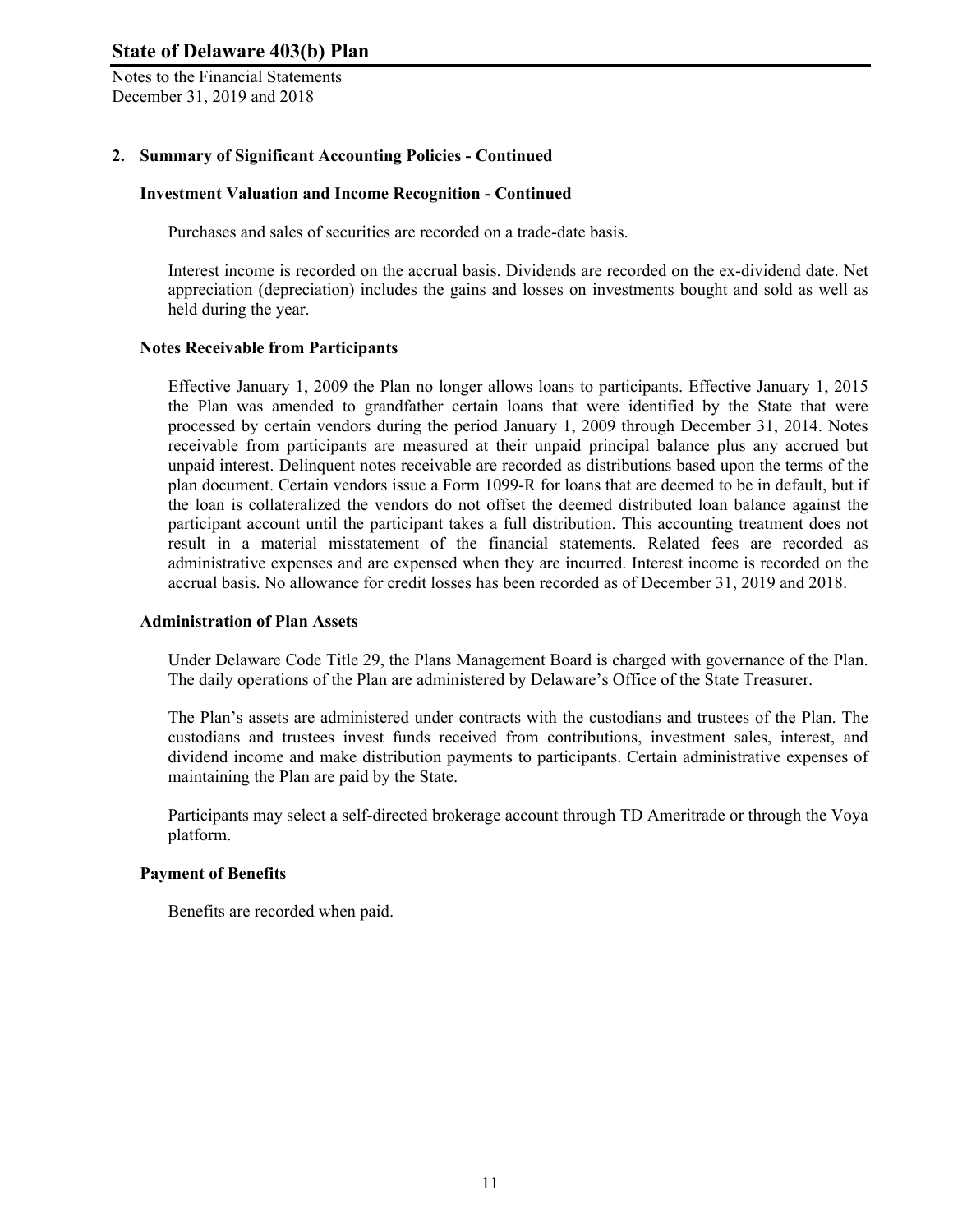Notes to the Financial Statements December 31, 2019 and 2018

#### **2. Summary of Significant Accounting Policies - Continued**

#### **Administrative Expenses**

Certain expenses of maintaining the Plan are paid by the Plan, unless otherwise paid by the state. Expenses paid by the State are excluded from these financial statements. Costs associated with participant-initiated transactions are paid by the respective participants' accounts. Some administrative expenses are paid from the Plan.

Voya charges the Plan a .08% asset-based fee. The OST charges the Plan a .05% oversight fee for certain administrative functions that it performs. These fees from participant accounts are deposited in a Plan Expense Reimbursement Account and are used to pay consulting, legal, accounting, OST administrative, and other fees. The .05% oversight fee is reviewed periodically by the OST and may be adjusted based on actual expense results.

#### **Subsequent Events**

The Plan has evaluated subsequent events for recognition or disclosure through the date the financial statements were available to be issued.

#### **3. Related-Party Transactions**

Two State of Delaware employees are required to serve on the Plans Management Board. One State employee representative must be eligible to participate in the Plan.

Certain investments of the Plan are managed by the custodians and trustees and, therefore, these transactions qualify as party-in-interest transactions. Additionally, the plan assets include loans to participants, which are secured by the participant's account balances. These transactions qualify as partyin-interest transactions.

On May 3, 2016, the State entered into a custodial agreement with Voya Institutional Trust Company. As part of this agreement, Voya has set up a Plan Expense Reimbursement Account (PERA) to accumulate amounts equal to fund revenue sharing and asset-based fees, including an administrative service fee, and pay reasonable plan expenses. During 2018, the 403(b) Plan was allocated \$47,770, of which \$17,187 was used to pay plan expenses. During 2019, the 403(b) Plan was allocated \$48,786, of which \$50,010 was used to pay plan expenses.

Certain administrative functions of the Plan are performed by officers or employees of the State. No such officer or employee receives compensation from the Plan.

#### **4. Plan Termination**

Although it has not expressed any intent to do so, the State of Delaware General Assembly may amend the Code to terminate the Plan. The Plans Management Board, through the authority given to it by the Code has the right at any time to terminate the Plan. As described in Note 1 in the General section, the Plans Management Board has charged the OST with daily administration and to carry out resolutions of the Plans Management Board.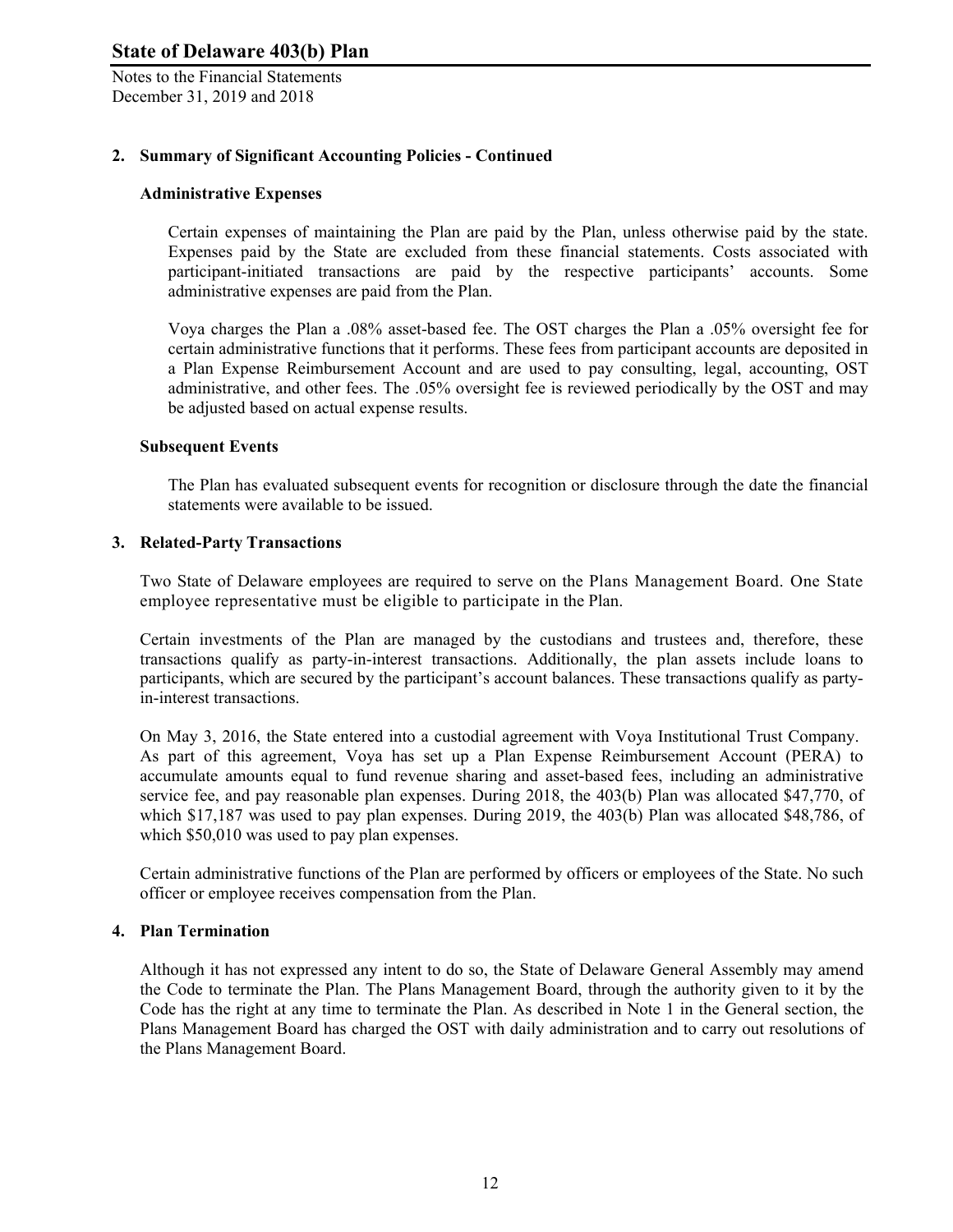Notes to the Financial Statements December 31, 2019 and 2018

## **5. Tax Status**

In the opinion of legal counsel, the Plan has been designed to comply with Section 403(b) of the IRC and the regulations promulgated thereunder. Since the Plan is individually designed, it is not currently eligible to receive a determination letter from the Internal Revenue Service. The Plan is required to operate in conformity with the IRC and the regulations to maintain the tax deferred status of the participant deferrals under Section 403(b). Accordingly, any amount of compensation deferred under the Plan and any income attributable to the amounts so deferred are includable in the gross income of the participant only for the taxable year in which such compensation or other income is paid to the participant or the participant's beneficiary. The plan administrator believes the Plan is operating in accordance with the applicable requirements of Section 403(b) of the IRC and therefore believes that the benefits are tax deferred and the related custodial accounts are not subject to income tax until distributed to the participants or their beneficiaries.

## **6. Risks and Uncertainties**

The Plan invests in various investment securities. Investment securities are exposed to various risks, such as interest rate, market, and credit risks. Due to the level of risk associated with certain investment securities, it is at least reasonably possible that changes in the values of investment securities will occur in the near term and that such changes could materially affect participants' account balances and the amounts reported in the statements of fiduciary net position.

Credit risk is the risk that the Plan will lose money because of the default of the security of the issuer or investment counterparty. The stable value option and the variable earnings mutual funds are unrated.

Concentration of credit risk is the risk of loss attributed to the magnitude of the Plan's investment in a single issuer. The Plan's investments are held in custody by Voya Institutional Trust Company and TD Ameritrade self-directed brokerage account. The concentrations of investments are determined by the participants' elections to invest in the available investment options as selected by the Board. As of December 31, 2019 or 2018 no individual investment option exceeded 5% of fiduciary net position.

Custodial credit risk is the risk that, in the event of a failure of the counterparty, the Plan would not be able to recover the value of its deposits, investments, or collateral securities that were in the possession of an outside party. Investment securities are exposed to custodial credit risk if they are uninsured or not registered in the name of the Plan and are held by either the counterparty or the counterparty's trust department or agent, but not in the Plan's name. Investments are held in a trust account for the benefit of the Plan. As a result, the investments of the Plan are not exposed to custodial credit risk.

Interest rate risk is the risk that changes in interest rates that will adversely affect the value of an investment. The Plan invests in mutual funds, including debt-based mutual funds. Such funds are subject to interest rate risk; funds holding bonds with longer maturities are more subject to this risk than funds holding bonds with shorter maturities.

Foreign currency risk is the risk that changes in exchange rates will adversely affect the fair value of investments in foreign securities. The Plan does not have any direct investment in foreign securities. The Plan's exposure to foreign currency risk derives from its investment in mutual funds with international holdings. The fair value of these investments was \$31,872,337 and \$27,423,638 as of December 31, 2019 and 2018, respectively. The individual funds are identified in Note 8.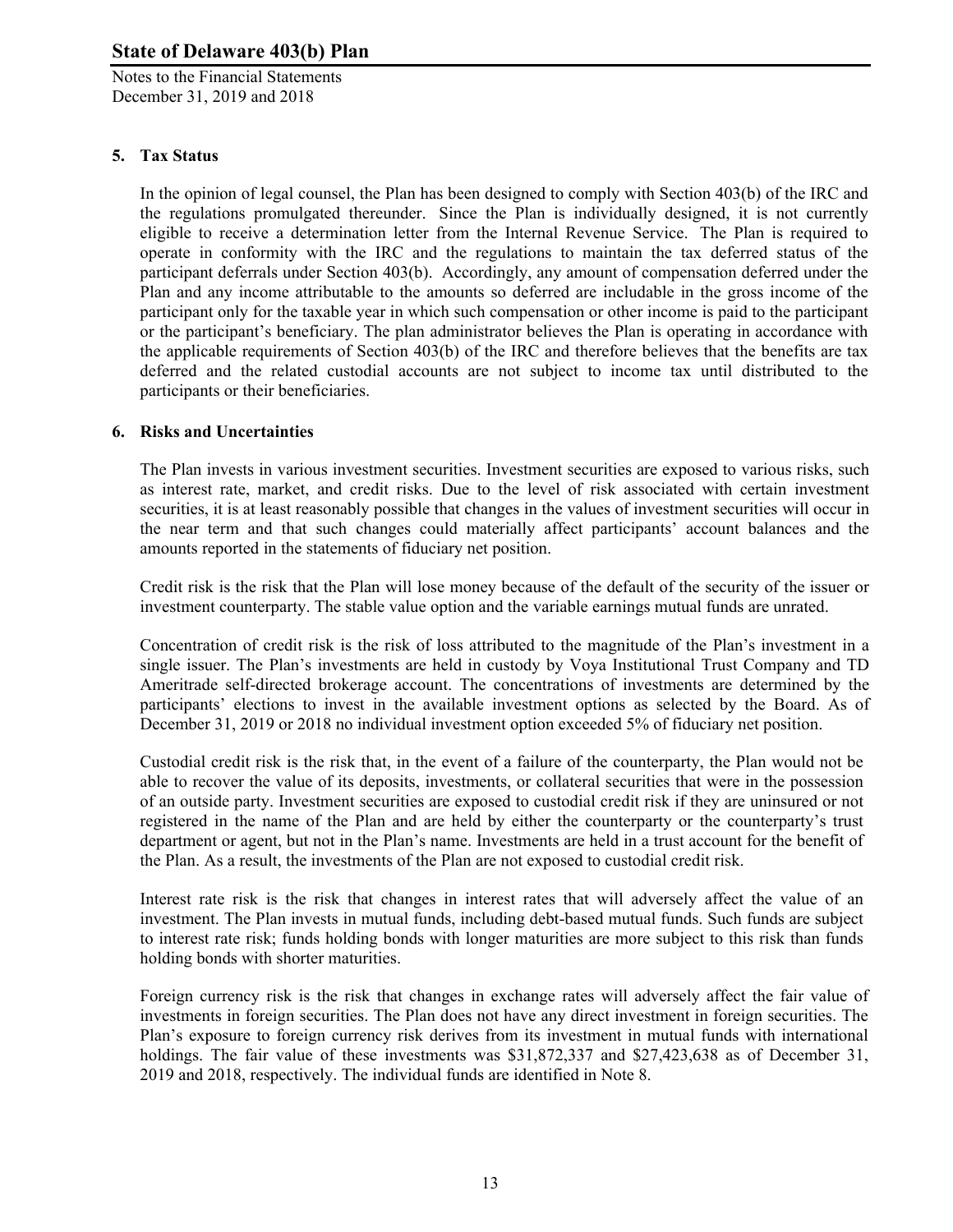Notes to the Financial Statements December 31, 2019 and 2018

## **7. Plan Amendments**

Effective January 1, 2019, the Plan was amended to eliminate the six-month suspension of elective deferrals to a participant's 403(b) account after receipt of a hardship withdrawal.

## **8. Investments**

Delaware Code Title 29 Section 6057 outlines the types of allowable investments of the Plan. The Plans Management Board has overall responsibility for ensuring the assets of the Plan are in compliance with all applicable laws governing the operation of the Plan and establishing the related investment guidelines and policies. These investments include the following:

- 1. Savings accounts in federally insured banking institutions.
- 2. United States government bonds or debt instruments.
- 3. Life insurance and annuity contracts, provided the companies offering such contracts are subject to regulation by the Insurance Commissioner of the State.
- 4. Investment funds registered under the Investment Company Act of 1940.
- 5. Securities that are traded on the New York Exchange National Association of Securities Dealers Automated Questions ("NASDAQ") and American Stock Exchange.

The Plans Management Board has overall responsibility for ensuring the assets of the Plan are in compliance with applicable laws governing the operation of the Plan and establishing the related investment guidelines and policies.

Effective September 5, 2018, the Plans Management Board approved an Investment Policy Statement to guide decision-making related to the selection, monitoring and removal of investment options and other matters.

#### **Fair Value Measurements**

The Plan categorizes its fair value measurements within the fair value hierarchy established by generally accepted accounting principles. The hierarchy is based on the valuation inputs used to measure the fair value of the asset and give the highest priority to unadjusted quoted prices in active markets for identical assets or liabilities (level 1 measurements) and the lowest priority to unobservable inputs (level 3 measurements.)

*Level 1* - Unadjusted quoted prices for identical instruments in active markets.

*Level 2* - Quoted prices for similar instruments in active markets; quoted prices for identical or similar instruments in markets that are not active; and model-derived valuations in which all significant inputs are observable.

*Level 3* - Valuations derived from valuation techniques in which significant inputs are unobservable.

The categorization of investments within the hierarchy is based upon the pricing transparency of the instrument and should not be perceived as the particular investment's risk.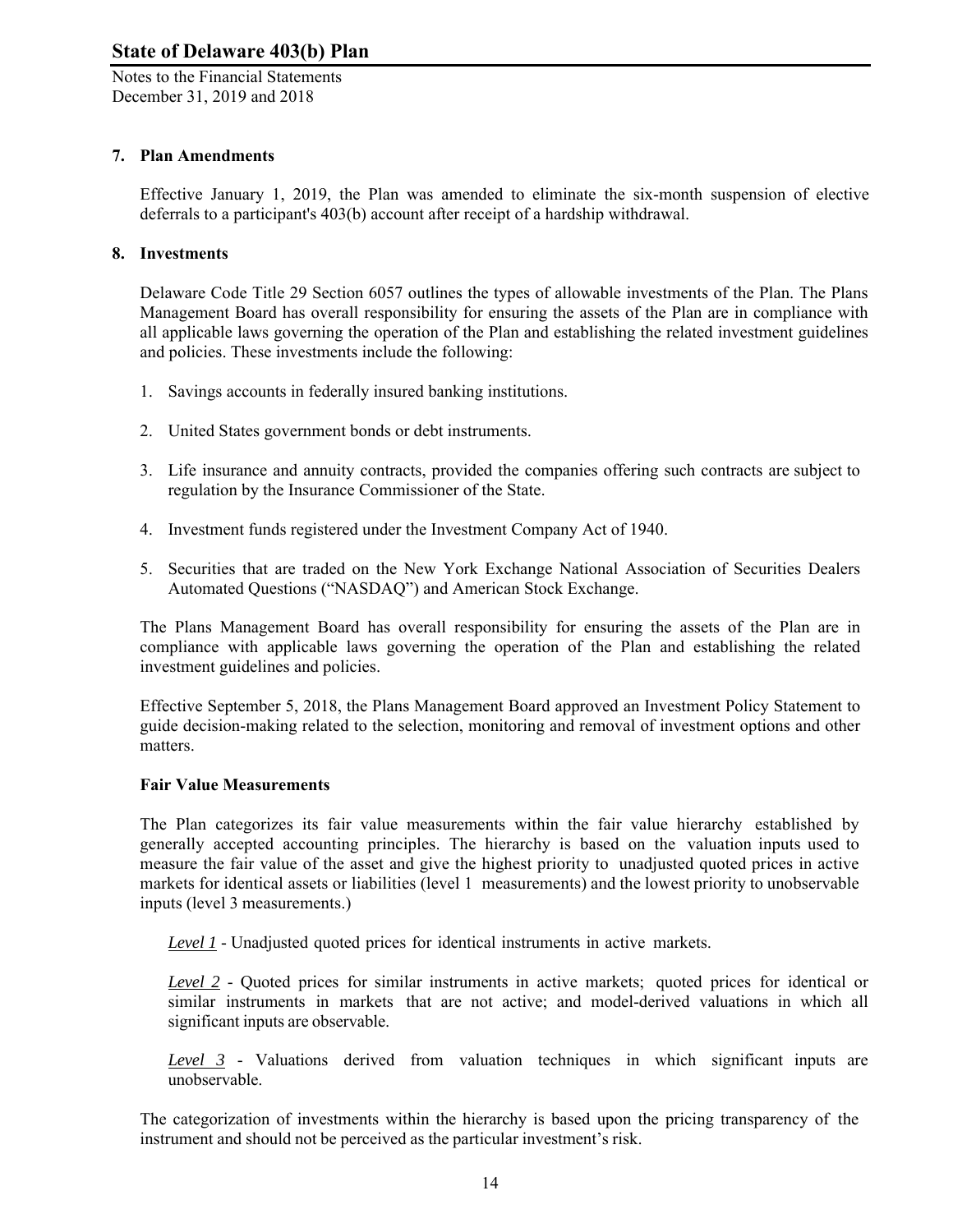Notes to the Financial Statements December 31, 2019 and 2018

#### **8. Investments - Continued**

## **Fair Value Measurements - Continued**

The Plan has the following fair value measurement as of December 31, 2019 and 2018:

|                                                              | 2019                 |                           |               |           |
|--------------------------------------------------------------|----------------------|---------------------------|---------------|-----------|
|                                                              | December 31,<br>2019 | Level 1                   | Level 2       | Level 3   |
| Interest-Bearing Cash                                        | 2,273,515<br>\$.     | 2,273,515<br>\$           | \$            | S         |
| <b>Registered Investment Companies</b>                       | 181,918,251          | 181,918,251               |               |           |
| Variable Annuity Contracts                                   | 187,781,575          |                           | 187,781,575   |           |
| Whole Life Insurance Policies                                | 596,109              |                           |               | 596,109   |
| Pooled Separate Accounts                                     | 534,557              |                           | 534,557       |           |
| Self-Directed Brokerage Accounts                             | 4,810,215            | 4,810,215                 |               |           |
| <b>Total Investments</b>                                     | \$377,914,222        | \$189,001,981             | \$188,316,132 | \$596,109 |
|                                                              |                      | 2018                      |               |           |
|                                                              | December 31,<br>2018 | Level 1                   | Level 2       | Level 3   |
| <b>Interest-Bearing Cash</b>                                 | \$<br>1,516,608      | $\mathbb{S}$<br>1,516,608 | \$            | S         |
| <b>Registered Investment Companies</b>                       | 135,328,848          | 135,328,848               |               |           |
| Variable Annuity Contracts                                   | 169, 361, 125        |                           | 169, 361, 125 |           |
|                                                              |                      |                           |               |           |
| Whole Life Insurance Policies                                |                      |                           |               |           |
|                                                              | 589,766<br>329,636   |                           | 329,636       | 589,766   |
| Pooled Separate Accounts<br>Self-Directed Brokerage Accounts | 2,496,970            | 2,496,970                 |               |           |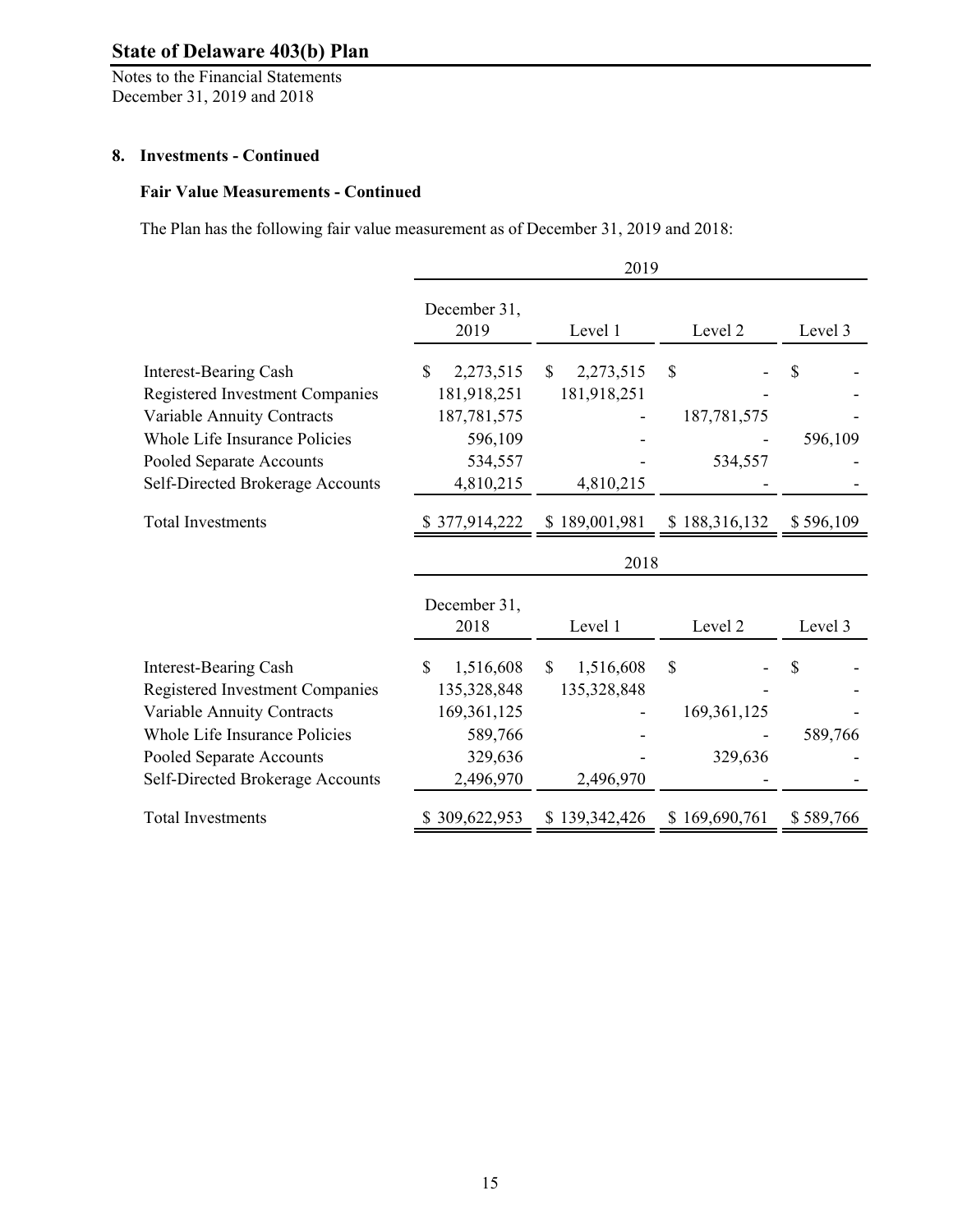Notes to the Financial Statements December 31, 2019 and 2018

## **8. Investments - Continued**

#### **Fair Value Measurements - Continued**

There were no significant transfers between levels 1 and 2 and no transfers in or out of level 3 for the years ended December 31, 2019 and 2018. The following table sets forth a summary of changes in the fair value of the Plan's level 3 assets for the year ended December 31, 2019:

|                                                            | 2019     |
|------------------------------------------------------------|----------|
| Balance - Beginning of Year                                | 589,766  |
| Net Investment Income (Loss)                               | (6, 543) |
| Purchases, Issuances, Sales, and Settlements               |          |
| Contributions, Rollovers, and Transfers In                 | 51,833   |
| Withdrawals, Distributions, Settlements, and Transfers Out | (38,947) |
| Total Purchases, Issuances, Sales, and Settlements, Net    | 12,886   |
| Balance - End of Year                                      | 596.109  |

#### **Investments at Contract Value**

The Plan holds investment contracts with the various vendors approved by the State of Delaware. The vendors maintain the contributions in a general account. The account is credited with earnings on the underlying investments and charged for participant withdrawals and administrative expenses. The investment contracts are presented on the face of the statements of fiduciary net position at contract value. Contract value, as reported by the vendors, represents contributions made under the contract, plus earnings, less participant withdrawals and administrative expenses. Participants may ordinarily direct the withdrawal or transfer of all or a portion of their investments at contract value.

The contract value of the investment contract as of December 31, 2019 and 2018, was \$68,006,258 and \$68,533,752, respectively. The investment contract issuer is contractually obligated to repay the principal and a specified interest rate that is guaranteed to the Plan. The crediting interest rate is based on a formula established by the contract issuer.

Certain events limit the Plan's ability to transact at contract value with the issuer. Such events include the following: (a) amendments to the plan documents (including complete or partial plan termination or merger with another plan), (b) changes to the Plan's prohibition on competing investment options or deletion of equity wash provisions, (c) bankruptcy of the plan sponsor or other plan sponsor events (for example, divestitures or spin-offs of a subsidiary) that cause a significant withdrawal from the Plan, or (d) the failure of the trust to qualify for exemption from federal income taxes or any required prohibited transaction exemption under ERISA.

Furthermore, certain events would allow the issuer to terminate the contract with the Plan and settle at an amount different from contract value. Examples of such events include (a) an uncured breach of the Plan's investment guidelines, (b) a material amendment to the contract without the issuer's consent, (c) a violation of a material obligation under the contract, or (d) a material misrepresentation.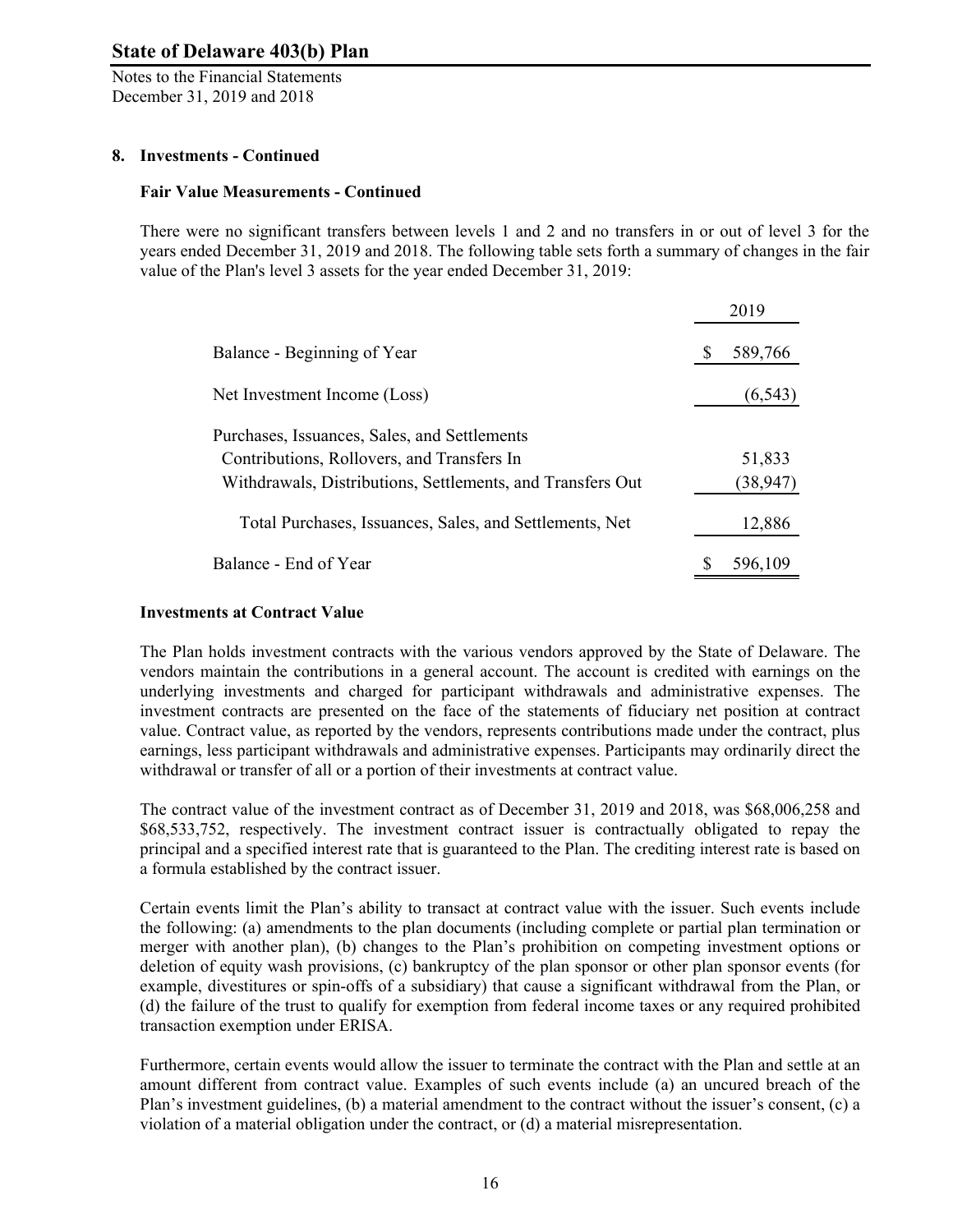Notes to the Financial Statements December 31, 2019 and 2018

## **8. Investments - Continued**

#### **Investments at Contract Value - Continued**

The State does not believe that any events that would limit the Plan's ability to transact at contract value with the plan participants or the issuer are probable.

#### **Value of Investments**

The Plan's investments (including gains and losses on investments bought, sold, as well as held during the year) appreciated (depreciated) in value by \$64,339,246 and (\$26,068,867) during 2019 and 2018, respectively.

The value of investments held by the Plan at December 31, 2019 and 2018 were as follows. Investments marked with an asterisk (\*) represent individual investment options that exceed 5% of fiduciary net position as of December 31, 2019 or 2018. As of December 31, 2019 or 2018 no individual investment option exceeded 5% of fiduciary net position. Investments marked with two asterisks (\*\*) represent international funds.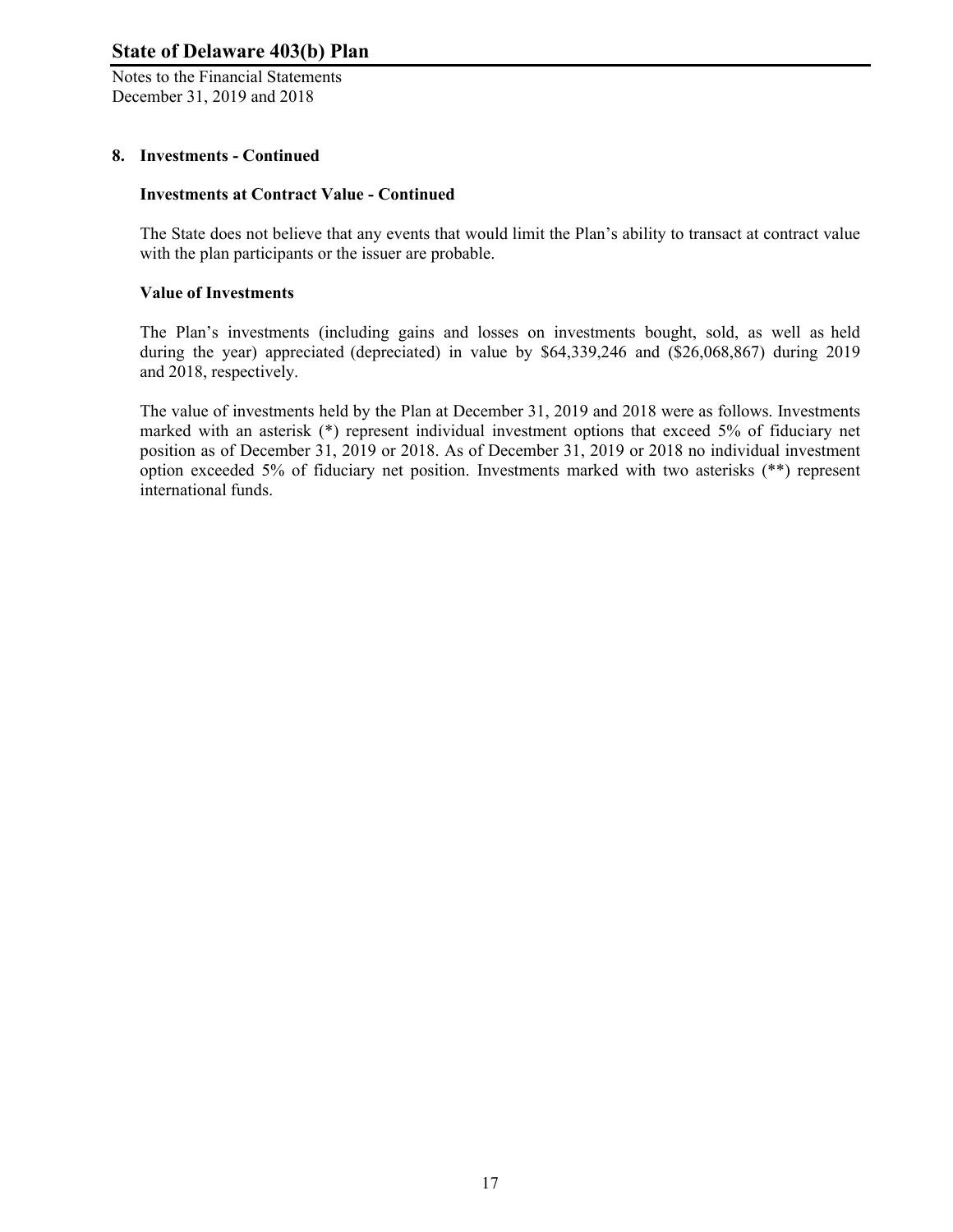|                                                           | <b>Fair Value/Contract Value</b> |            |    |              |
|-----------------------------------------------------------|----------------------------------|------------|----|--------------|
|                                                           |                                  | 2019       |    | 2018         |
| <b>Fixed Earnings Investments:</b>                        |                                  |            |    |              |
| <b>Alternate Fixed Account</b>                            | \$                               | 25,154     | \$ | 24,721       |
| <b>AUL Fixed Account</b>                                  |                                  | 26,881     |    | 26,419       |
| <b>AXA Guaranteed Interest Account</b>                    |                                  | 12,898,987 |    | 13, 137, 497 |
| Delaware Government Cash Management - A (First Investors) |                                  | 105,921    |    |              |
| <b>EQ/Money Market</b>                                    |                                  | 55,379     |    | 59,362       |
| First Investors Government Cash Management - A            |                                  |            |    | 25,065       |
| <b>Great American EquiLink Plus</b>                       |                                  | 32,900     |    | 31,944       |
| Great American GreatFlex 6                                |                                  | 969,216    |    | 960,697      |
| Great American FlexMax Q                                  |                                  | 101,914    |    | 148,588      |
| Great American FlexMax Q 2011                             |                                  | 27,760     |    | 27,008       |
| Great American FlexMax 14                                 |                                  | 46,440     |    | 45,360       |
| <b>Hartford General Account</b>                           |                                  | 163,060    |    | 215,379      |
| Horace Mann 10 Year Guaranteed Period Account             |                                  | 240,237    |    | 234,997      |
| Horace Mann 5 Year Guaranteed Period Account              |                                  | 38,395     |    | 45,871       |
| Horace Mann 7 Year Guaranteed Period Account              |                                  | 25,992     |    | 25,507       |
| Horace Mann Fixed Account                                 |                                  | 14,576,238 |    | 14,562,554   |
| Invesco Government Money Market (Security Benefit)        |                                  | 95,107     |    | 122,628      |
| JPMorgan US Government Money Market (Security Benefit)    |                                  | 47,013     |    | 92,937       |
| MetLife Fixed Account                                     |                                  | 11,568,773 |    | 12,195,396   |
| MetLife Fixed Rider                                       |                                  | 2,801,243  |    | 2,853,311    |
| MetLife Fund 16B                                          |                                  | 22,507     |    | 111,999      |
| MetLife Fund 16C                                          |                                  | 36,002     |    | 38,934       |
| MetLife Fund 16D                                          |                                  | 104,294    |    | 105,304      |
| MetLife T-Flex                                            |                                  | 3,698,920  |    | 3,860,615    |
| New York Life Fixed Annuities                             |                                  | 877,222    |    | 856,515      |
| <b>NVIT Money Market (Security Benefit)</b>               |                                  | 12,018     |    | 11,943       |
| Preference FP                                             |                                  | 111,578    |    | 51,962       |
| Prime Cash Obligations Fund R (Kades Margolis)            |                                  | 10         |    | 10           |
| QPA Series III                                            |                                  | 2,732,003  |    | 2,970,400    |
| <b>QPA Series III Plus</b>                                |                                  | 510,307    |    | 512,018      |
| Resource B Fidelity VIP Money Market - II                 |                                  |            |    | 840          |
| <b>Security Benefit Fixed Account</b>                     |                                  | 2,716,279  |    | 2,419,112    |
| <b>Spinnaker Fixed Annuity Account</b>                    |                                  | 516,298    |    | 514,395      |
| Spinnaker Plus Fixed Annuity Account                      |                                  |            |    | 46,457       |
| <b>VALIC Fixed Account Plus</b>                           |                                  | 6,652,427  |    | 6,962,355    |
| VALIC Fixed Income (Kades Margolis)                       |                                  | 318,513    |    | 371,348      |
| VALIC Money Market I Fund                                 |                                  | 60,431     |    | 62,600       |
| <b>VALIC Money Market II Fund</b>                         |                                  | 3,330      |    | 3,175        |
| <b>VALIC Short Term Fixed</b>                             |                                  | 210,705    |    | 119,060      |
| Vanguard Federal Money Market                             |                                  | 1,865,306  |    | 1,106,685    |
| Voya Fixed Account                                        |                                  | 2,397,168  |    | 2,464,778    |
| Voya Fixed Plus Account                                   |                                  | 295,998    |    | 294,213      |
| Voya Fixed Plus Account III                               |                                  | 3,262,846  |    | 2,299,038    |
| Voya Money Market Portfolio - Class I                     |                                  | 29,001     |    | 31,363       |
| <b>Total Fixed Earnings Investments</b>                   |                                  | 70,279,773 |    | 70,050,360   |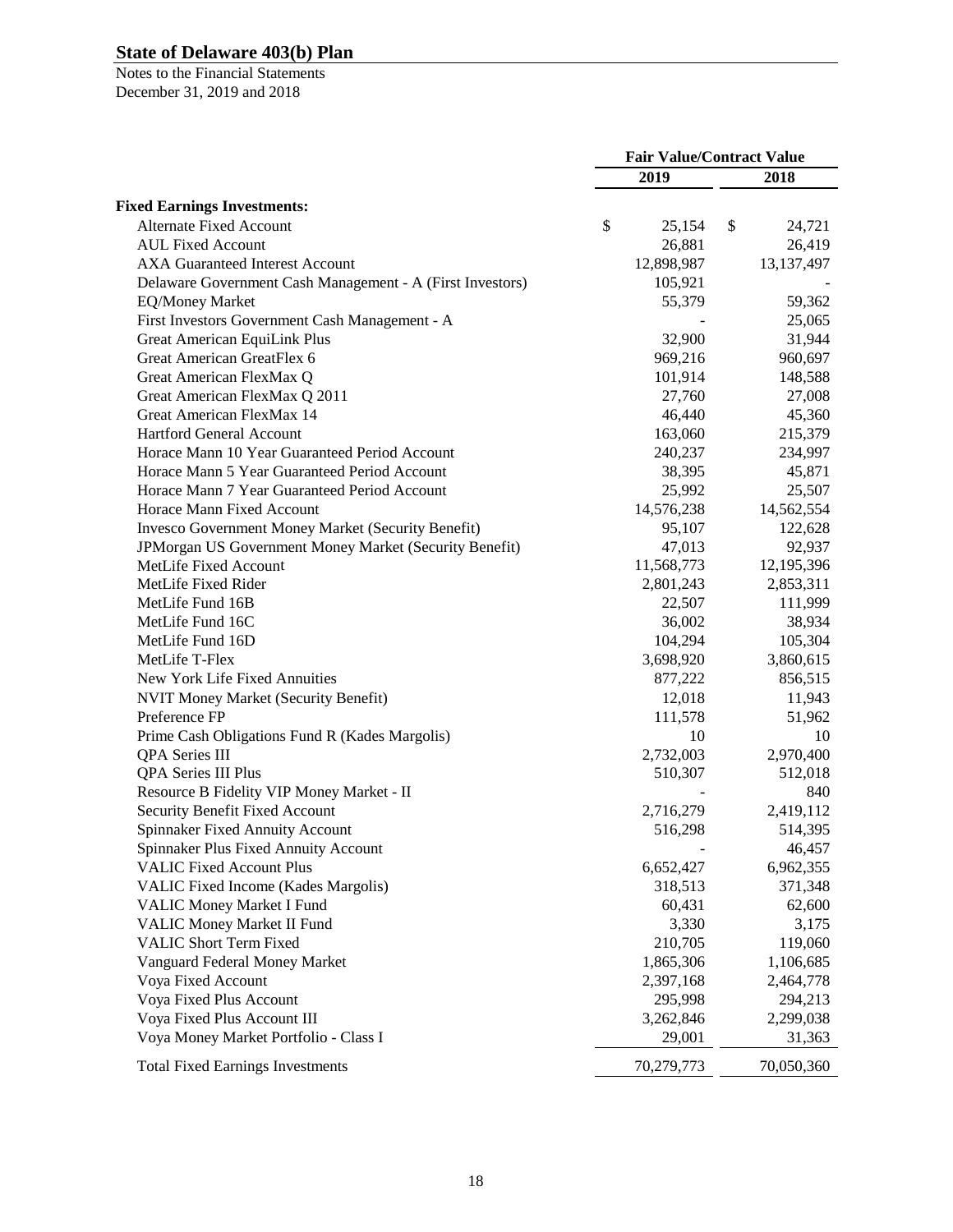|                                                     | <b>Fair Value/Contract Value</b> |           |    |           |
|-----------------------------------------------------|----------------------------------|-----------|----|-----------|
|                                                     |                                  | 2019      |    | 2018      |
| <b>Variable Earnings Investments:</b>               |                                  |           |    |           |
| <b>AXA</b>                                          |                                  |           |    |           |
| All Asset Growth Alt 20                             | \$                               | 195,707   | \$ | 166,722   |
| EQ/American Century VP Mid Cap Value                |                                  | 66,785    |    | 53,521    |
| American Funds Insurance Series Bond                |                                  | 14,530    |    | 13,814    |
| EQ/Aggressive Allocation                            |                                  | 835,887   |    | 710,789   |
| <b>AXA Balanced Strategy</b>                        |                                  |           |    | 909       |
| EQ/ClearBridge Large Cap Growth                     |                                  | 352,064   |    | 364,319   |
| EQ/Conservative Allocation                          |                                  | 5,481     |    | 5,092     |
| EQ/Conservative Growth Strategy                     |                                  | 99,006    |    | 6,194     |
| <b>EQ/Conservative Strategy</b>                     |                                  | 493       |    | 459       |
| EQ/Conservative-Plus Allocation                     |                                  | 44,567    |    | 41,453    |
| EQ/Franklin Balanced Managed Volatility             |                                  | 183,021   |    | 184,655   |
| EQ/Franklin Templeton Allocation Managed Volatility |                                  | 6,097     |    | 5,057     |
| EQ/Global Equity Managed Volatility                 |                                  | 1,930,158 |    | 1,646,711 |
| EQ/International Core Managed Volatility            |                                  | 664,121   |    | 564,700   |
| EQ/International Managed Volatility                 |                                  | 13,348    |    | 11,688    |
| EQ/International Value Managed Volatility           |                                  | 1,248,500 |    | 1,110,754 |
| EQ/Janus Enterprise                                 |                                  | 518,915   |    | 418,441   |
| AXA Large Cap Core Managed Volatility               |                                  | 147,536   |    | 117,319   |
| AXA Large Cap Growth Managed Volatility             |                                  | 2,087,023 |    | 1,734,788 |
| AXA Large Cap Value Managed Volatility              |                                  | 2,834,809 |    | 2,434,365 |
| EQ/Loomis Sayles Growth                             |                                  | 272,517   |    | 261,317   |
| AXA Mid Cap Value Managed Volatility                |                                  | 2,287,446 |    | 1,983,729 |
| EQ/Moderate Allocation                              |                                  | 1,480,473 |    | 1,306,817 |
| EQ/Moderate Growth Strategy                         |                                  | 9,843     |    | 8,520     |
| EQ/Moderate-Plus Allocation                         |                                  | 916,679   |    | 826,627   |
| EQ/2000 Managed Vol                                 |                                  | 322       |    | 264       |
| EQ/400 Mangaed Vol                                  |                                  | 20,933    |    | 29,791    |
| EQ/500 Managed Vol                                  |                                  | 31,434    |    | 27,902    |
| AXA Templeton Global Equity Managed                 |                                  | 809,125   |    | 721,857   |
| <b>Charter Multi-Sector Bond</b>                    |                                  | 101,105   |    | 100,840   |
| <b>Charter Small Cap Growth</b>                     |                                  | 168,305   |    | 128,891   |
| Charter Small Cap Value                             |                                  | 639,693   |    | 539,611   |
| EQ/AllianceBernstein Small Cap                      |                                  | 1,755,478 |    | 1,499,179 |
| EQ/Franklin Small Cap Value Managed Volatility      |                                  | 516,691   |    | 433,773   |
| EQ/ClearBridge Select Equity Managed Volatility     |                                  | 459,416   |    | 373,066   |
| <b>EQ/BlackRock Basic Value Equity</b>              |                                  | 2,050,580 |    | 1,860,766 |
| 1290 VT Equity Income                               |                                  | 137,174   |    | 133,134   |
| 1290 VT Socially Responsible                        |                                  | 46,921    |    | 36,541    |
| EQ/Capital Guardian Research                        |                                  | 2,976,050 |    | 2,363,342 |
| EQ/Com Stock Index                                  |                                  | 2,195,705 |    | 1,861,560 |
| EQ/Core Bond Index                                  |                                  | 389,484   |    | 444,819   |
| 1290 VT DoubleLine Dynamic Allocation               |                                  | 15,991    |    | 13,749    |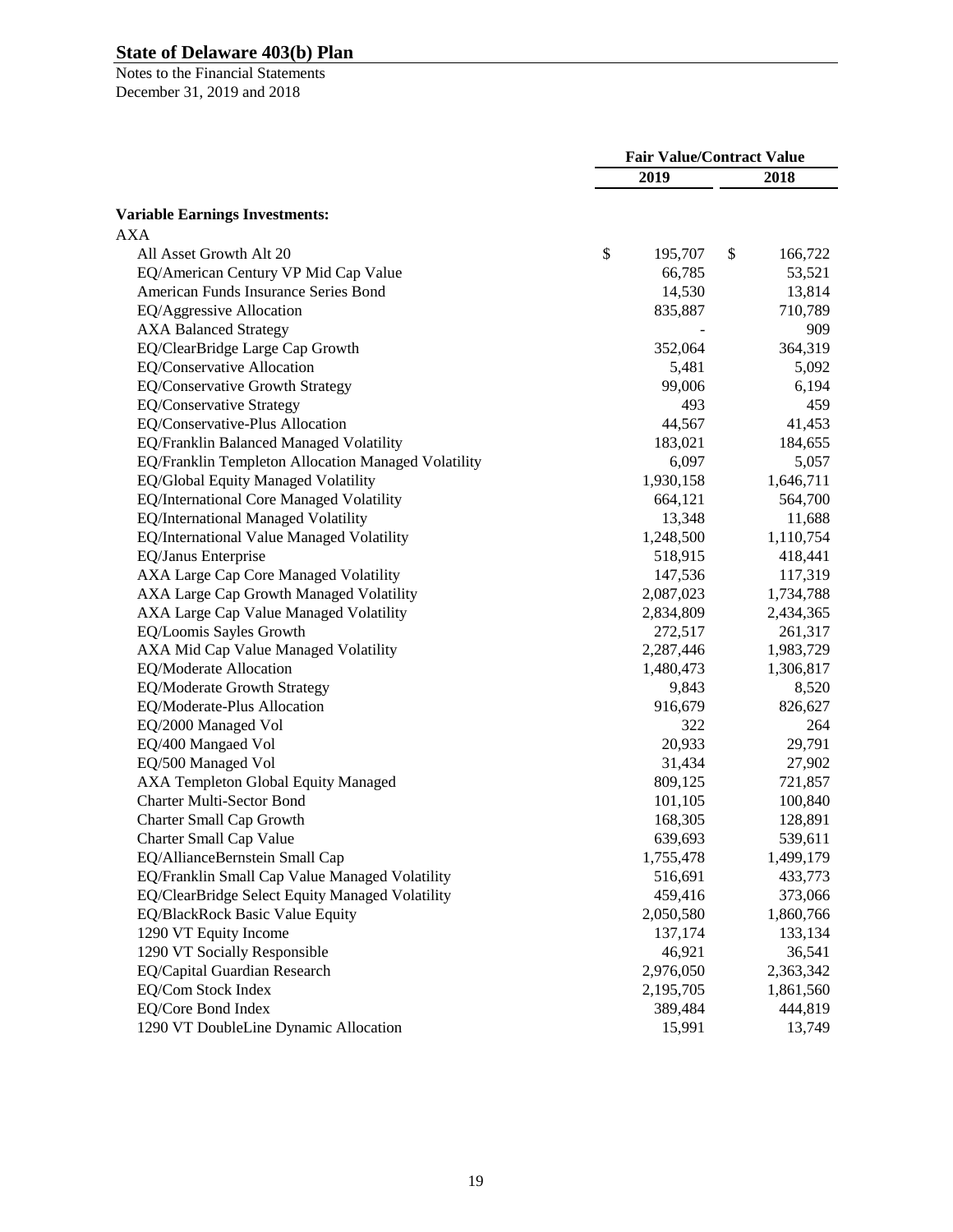|                                                   | <b>Fair Value/Contract Value</b> |           |    |           |
|---------------------------------------------------|----------------------------------|-----------|----|-----------|
|                                                   |                                  | 2019      |    | 2018      |
| <b>Variable Earnings Investments - Continued:</b> |                                  |           |    |           |
| <b>AXA</b> - Continued                            |                                  |           |    |           |
| EQ/Emerging Markets Equity Plus                   | \$                               | 3,265     | \$ | 2,807     |
| EQ/Equity 500 Index                               |                                  | 1,166,670 |    | 900,835   |
| EQ/Fidelity Institutional AM Large Cap            |                                  | 854,896   |    | 797,754   |
| 1290 VT GAMCO Mergers & Acquisitions              |                                  | 61,169    |    | 60,431    |
| 1290 VT GAMCO Small Company Value                 |                                  | 1,898,818 |    | 1,685,166 |
| EQ/Global Bond Plus                               |                                  | 41,115    |    | 41,137    |
| 1290 VT High Yield Bond                           |                                  | 2,550     |    | 2,290     |
| EQ/JPMorgan Value Opportunities                   |                                  | 552,250   |    | 444,891   |
| EQ/Large Cap Growth Index                         |                                  | 733,003   |    | 557,685   |
| EQ/Large Cap Value Index                          |                                  | 445,630   |    | 374,935   |
| EQ/Intermediate Government Bond                   |                                  | 291,343   |    | 343,317   |
| EQ/International Equity Index                     |                                  | 713,085   |    | 603,592   |
| <b>EQ/Invesco Comstock</b>                        |                                  | 200,425   |    | 178,325   |
| EQ/MFS International Growth                       |                                  | 272,157   |    | 257,809   |
| EQ/Mid Cap Index                                  |                                  | 1,332,758 |    | 1,214,480 |
| EQ/Oppenheimer Global                             |                                  | 410,477   |    | 340,047   |
| EQ/PIMCO Global Real Return                       |                                  | 3,715     |    | 3,767     |
| EQ/PIMCO Ultra Short Bond                         |                                  | 147,433   |    | 162,367   |
| <b>EQ/Quality Bond Plus</b>                       |                                  | 372,662   |    | 394,070   |
| EQ/Small Company Index                            |                                  | 540,780   |    | 453,271   |
| EQ/T. Rowe Price Growth Stock                     |                                  | 2,562,096 |    | 2,074,360 |
| EQ/UBS Growth and Income                          |                                  | 115,292   |    | 85,440    |
| Fidelity VIP Equity Income                        |                                  | 30,374    |    | 24,203    |
| Fidelity VIP Mid Cap                              |                                  | 152,656   |    | 130,352   |
| EQ/Goldman Sachs Mid Cap Value                    |                                  | 61,453    |    | 52,688    |
| Invesco V.I. Diversified Dividend                 |                                  | 7,219     |    | 5,864     |
| EQ/Invesco Global Real Estate                     |                                  | 74,870    |    | 64,254    |
| Invesco V.I. High Yield                           |                                  | 35,798    |    | 32,147    |
| EQ/Invesco International Growth                   |                                  | 204,134   |    | 169,913   |
| Invesco V.I. Mid Cap                              |                                  | 14,035    |    | 13,989    |
| Invesco V.I. Small Cap Equity                     |                                  | 18,740    |    | 14,992    |
| <b>EQ/Ivy Energy</b>                              |                                  | 13,026    |    | 14,864    |
| Ivy VIP High Income                               |                                  | 183,365   |    | 176,576   |
| EQ/Ivy Mid Cap Growth                             |                                  | 547,505   |    | 461,321   |
| Ivy VIP Small Cap Growth                          |                                  | 34,576    |    | 28,462    |
| EQ/Lazard Emerging Markets Equity                 |                                  | 178,506   |    | 182,817   |
| EQ/MFS International Value                        |                                  | 836,487   |    | 749,275   |
| MFS Mass Investors Growth Stock                   |                                  | 24,191    |    | 13,251    |
| <b>MFS</b> Investors Trust                        |                                  | 42,239    |    | 33,851    |
| <b>EQ/MFS</b> Technology                          |                                  | 368,564   |    | 308,567   |
| <b>EQ/MFS Utilities Series</b>                    |                                  | 65,716    |    | 55,469    |
| MSCI EAFE 1yr - 10% Buffer                        |                                  | 1,251     |    | 1,143     |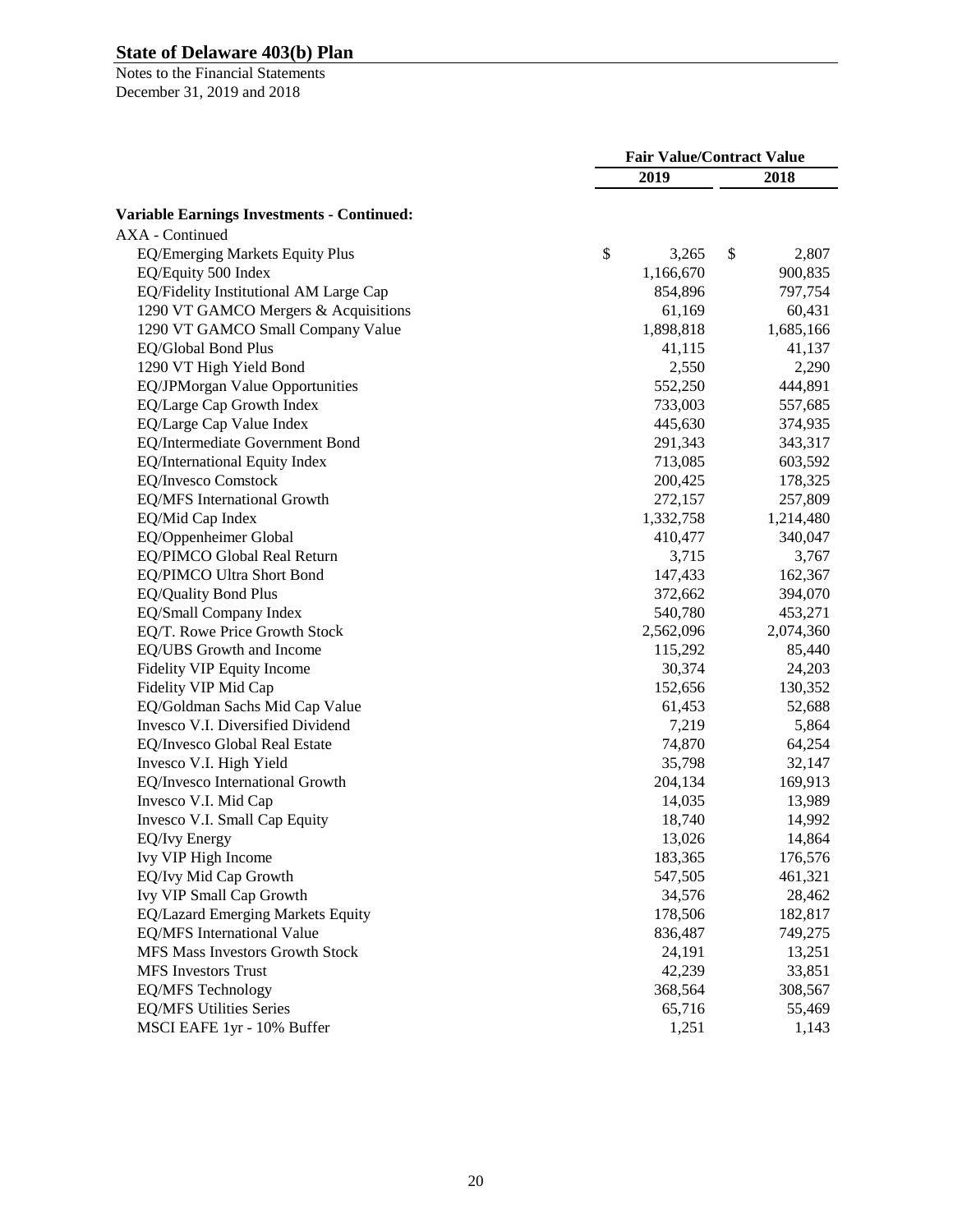|                                                             | <b>Fair Value/Contract Value</b> |            |    |            |
|-------------------------------------------------------------|----------------------------------|------------|----|------------|
|                                                             |                                  | 2019       |    | 2018       |
| <b>Variable Earnings Investments - Continued:</b>           |                                  |            |    |            |
| <b>AXA</b> - Continued                                      |                                  |            |    |            |
| Multimanager Aggressive Equity                              | \$                               | 432,327    | \$ | 332,303    |
| Multimanager Core Bond                                      |                                  | 139,888    |    | 168,923    |
| Multimanager Mid Cap Growth                                 |                                  | 107,023    |    | 83,178     |
| Multimanager Mid Cap Value                                  |                                  | 30,122     |    | 36,620     |
| Multimanager Technology                                     |                                  | 1,585,731  |    | 1,197,974  |
| Invesco Oppenheimer V.I. Main Street Fund                   |                                  | 1,134      |    | 875        |
| PIMCO VIT Commodity Real Return Strategy                    |                                  | 4,504      |    | 4,107      |
| Russell 2000 1yr - 10% Buffer                               |                                  |            |    | 185        |
| Russell 2000 3yr - 20% Buffer                               |                                  | 11,652     |    | 10,745     |
| S&P 500 Index 1yr - 10% Buffer                              |                                  | 81,547     |    | 73,172     |
| S&P 500 Index 3yr - 20% Buffer                              |                                  | 24,235     |    | 22,187     |
| S&P 500 Index 5yr - 20% Buffer                              |                                  | 8,708      |    | 8,299      |
| Target 2015 Allocation                                      |                                  | 10,116     |    | 8,931      |
| Target 2025 Allocation                                      |                                  | 7,725      |    | 6,592      |
| Target 2035 Allocation                                      |                                  | 30,845     |    | 25,566     |
| Target 2045 Allocation                                      |                                  | 14,068     |    | 11,505     |
| Target 2055 Allocation                                      |                                  | 51,725     |    |            |
| Templeton Global Bond VIP                                   |                                  | 74,087     |    | 75,655     |
| Van ECK VIP Global Hard Assets                              |                                  | 7,211      |    | 5,830      |
|                                                             |                                  |            |    |            |
| Total Variable Earnings Investments at AXA                  |                                  | 46,768,355 |    | 40,133,266 |
| Voya                                                        |                                  |            |    |            |
| American Funds EuroPacific Growth Fund - Class R-4          |                                  | 1,607      |    | 10,679     |
| American Funds The Growth Fund of America - Class R-4       |                                  | 45,587     |    | 36,043     |
| American Funds Washington Mutual Investors Fund - Class R-4 |                                  | 420        |    | 339        |
| Ariel Fund - Investor Class                                 |                                  |            |    | 10,508     |
| Delaware Small Cap Value Fund - A                           |                                  |            |    | 10,128     |
| Fidelity VIP Contrafund Portfolio - Initial Class           |                                  | 65,765     |    | 50,617     |
| Fidelity VIP Equity-Income Portfolio - Initial Class        |                                  | 33,466     |    | 30,335     |
| Fidelity VIP Growth Portfolio - Initial Class               |                                  | 2,939      |    | 23,887     |
| Oppenheimer Developing Markets Fund - A                     |                                  | 10,104     |    | 8,253      |
| Templeton Global Bond Fund - A                              |                                  | 3,468      |    | 3,492      |
| Voya Balanced Portfolio - Class I                           |                                  | 98,778     |    | 83,981     |
| Voya Baron Growth Portfolio - Service Class                 |                                  | 3,170      |    | 2,319      |
| Voya Columbia Contrarian Core Portfolio - Service Class     |                                  | 27,434     |    | 22,412     |
| Voya Global Equity Portfolio                                |                                  | 1,758      |    | 1,464      |
| Voya Growth and Income Portfolio - Class I                  |                                  | 804,846    |    | 644,265    |
| Voya Index Plus Large Cap Portfolio - Class I               |                                  | 6,819      |    | 5,309      |
| Voya Index Plus Mid Cap Portfolio - Class I                 |                                  | 6,192      |    | 4,933      |
| Voya Index Plus Small Cap Portfolio - Class I               |                                  | 5,653      |    | 4,700      |
| Voya Index Solution 2025 Portfolio - Service Class          |                                  | 37,476     |    | 52,031     |
| Voya Index Solution 2035 Portfolio - Service Class          |                                  | 17,758     |    | 35,425     |
| Voya Index Solution 2045 Portfolio - Service Class          |                                  | 190,512    |    | 166,997    |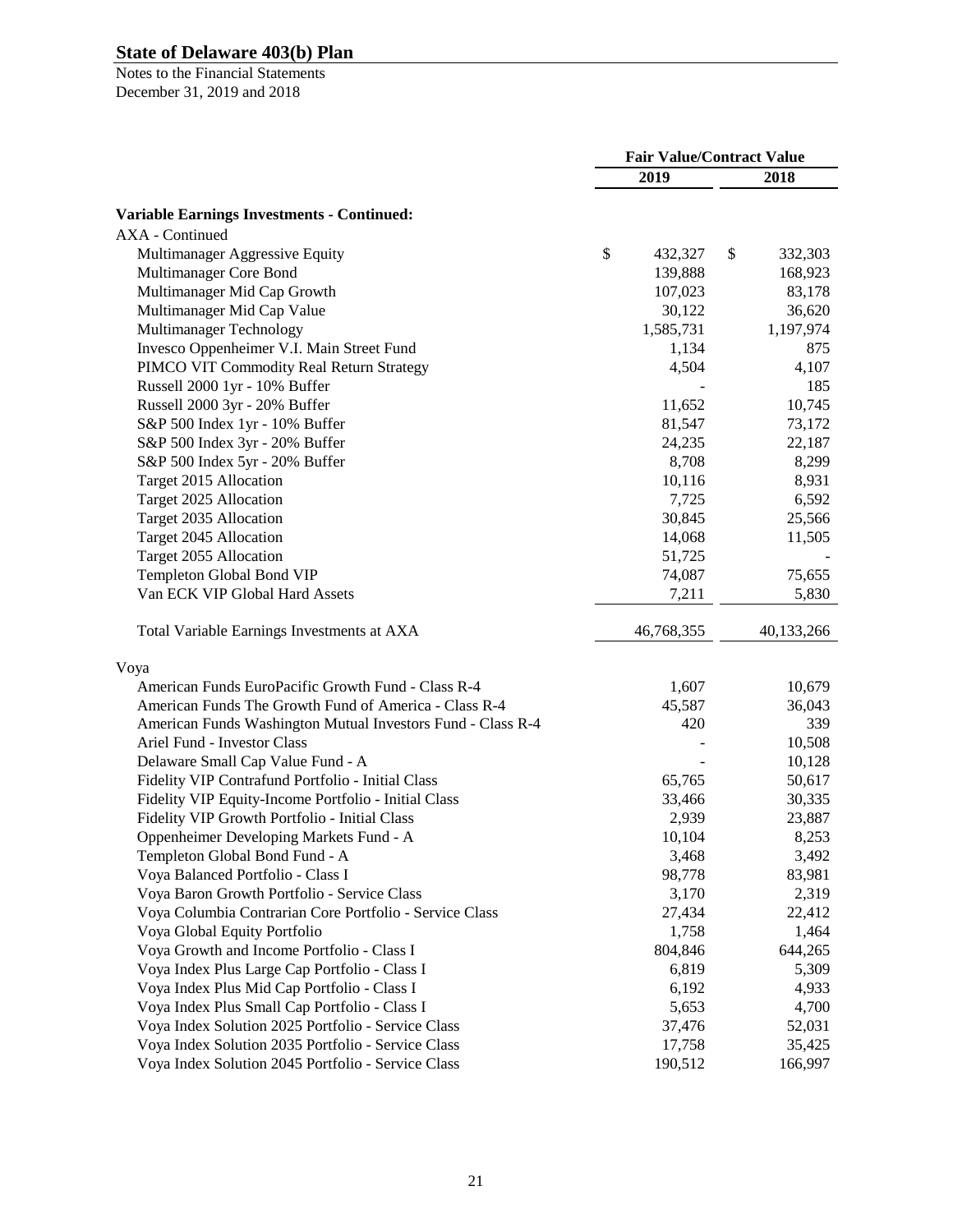|                                                                   | <b>Fair Value/Contract Value</b> |           |    |           |
|-------------------------------------------------------------------|----------------------------------|-----------|----|-----------|
|                                                                   |                                  | 2019      |    | 2018      |
| <b>Variable Earnings Investments - Continued:</b>                 |                                  |           |    |           |
| Voya - Continued                                                  |                                  |           |    |           |
| Voya Index Solution 2055 Portfolio - Service Class                | \$                               | 160,029   | \$ | 142,077   |
| Voya Index Solution Income Portfolio - Service Class              |                                  | 94,902    |    | 93,452    |
| Voya Intermediate Bond Portfolio - Class I                        |                                  | 33,507    |    | 31,693    |
| Voya Invesco Growth and Income Portfolio - Service Class          |                                  | 5,757     |    | 4,676     |
| Voya JPMorgan Emerging Markets Equity Portfolio - Service Class   |                                  | 2,396     |    | 1,857     |
| Voya Large Cap Growth Portfolio - Institutional Class             |                                  | 5,544     |    | 4,228     |
| Voya Large Cap Value Portfolio - Institutional Class              |                                  | 54,538    |    | 62,462    |
| Voya Oppenheimer Global Portfolio - Initial Class                 |                                  | 12,398    |    | 9,525     |
| Voya Russell Large Cap Value Index Portfolio - Class S            |                                  | 39,309    |    | 34,018    |
| Voya Solution 2025 Portfolio - Service Class                      |                                  | 184,488   |    | 205,993   |
| Voya Solution 2035 Portfolio - Service Class                      |                                  | 268,670   |    | 323,915   |
| Voya Solution 2045 Portfolio - Service Class                      |                                  | 91,429    |    | 75,190    |
| Voya Solution Income Portfolio - Service Class                    |                                  | 356,758   |    | 548,851   |
| Voya T. Rowe Price Capital Appreciation Portfolio - Service Class |                                  | 18,635    |    | 16,193    |
| Voya T. Rowe Price Diversified Mid Cap Growth - Initial Class     |                                  | 6,552     |    | 4,836     |
| Voya T. Rowe Price Growth Equity Portfolio - Initial Class        |                                  | 2,592     |    | 4,164     |
| <b>Wanger Select</b>                                              |                                  | 7,656     |    | 5,998     |
| Wanger USA                                                        |                                  | 3,810     |    | 2,945     |
| Wells Fargo Adv Special Small Cap Value Fund - Class A            |                                  | 2,382     |    | 1,884     |
| Total Variable Earnings Investments at Voya                       |                                  | 2,715,104 |    | 2,782,074 |
| <b>Lincoln Investments</b>                                        |                                  |           |    |           |
| Alger Capital Appreciation Fund - A                               |                                  | 34,774    |    | 26,798    |
| AIM - Active - Conservative Growth & Income                       |                                  | 18,431    |    |           |
| AIM - Active - Total Return                                       |                                  | 82,086    |    |           |
| Alger Growth & Income Fund - A                                    |                                  | 2,182     |    | 1,693     |
| Alger Spectra Fund - A                                            |                                  | 10,238    |    | 7,799     |
| AllianceBernstein Sustain International Thematic Fund - A         |                                  | 5,852     |    | 4,613     |
| American Century Heritage Fund - Inv                              |                                  | 28,918    |    | 21,857    |
| American Funds AMCAP Fund - A                                     |                                  | 25,918    |    | 20,625    |
| American Funds AMCAP Fund - F1                                    |                                  | 17,672    |    | 13,997    |
| American Funds American Balanced Fund - A                         |                                  | 1,974     |    | 1,656     |
| American Funds American Balanced Fund - F1                        |                                  | 1,648     |    | 1,398     |
| American Funds Capital World Growth and Income Fund - A           |                                  | 12,830    |    | 10,293    |
| American Funds Capital World Growth and Income Fund - F1          |                                  | 34,504    |    | 27,876    |
| American Funds EuroPacific Growth Fund - A                        |                                  | 601       |    | 526       |
| American Funds EuroPacific Growth Fund - F1                       |                                  | 6,481     |    | 5,105     |
| American Funds Growth Fund of America - F1                        |                                  | 22,201    |    | 18,237    |
| American Funds Investment Company of America - A                  |                                  | 5,895     |    | 4,788     |
| American Funds Investment Company of America - F1                 |                                  | 19,150    |    | 15,588    |
| American Funds New Perspective Fund - A                           |                                  | 46        |    | 35        |
| American Funds Small Cap World Fund - A                           |                                  | 51        |    | 39        |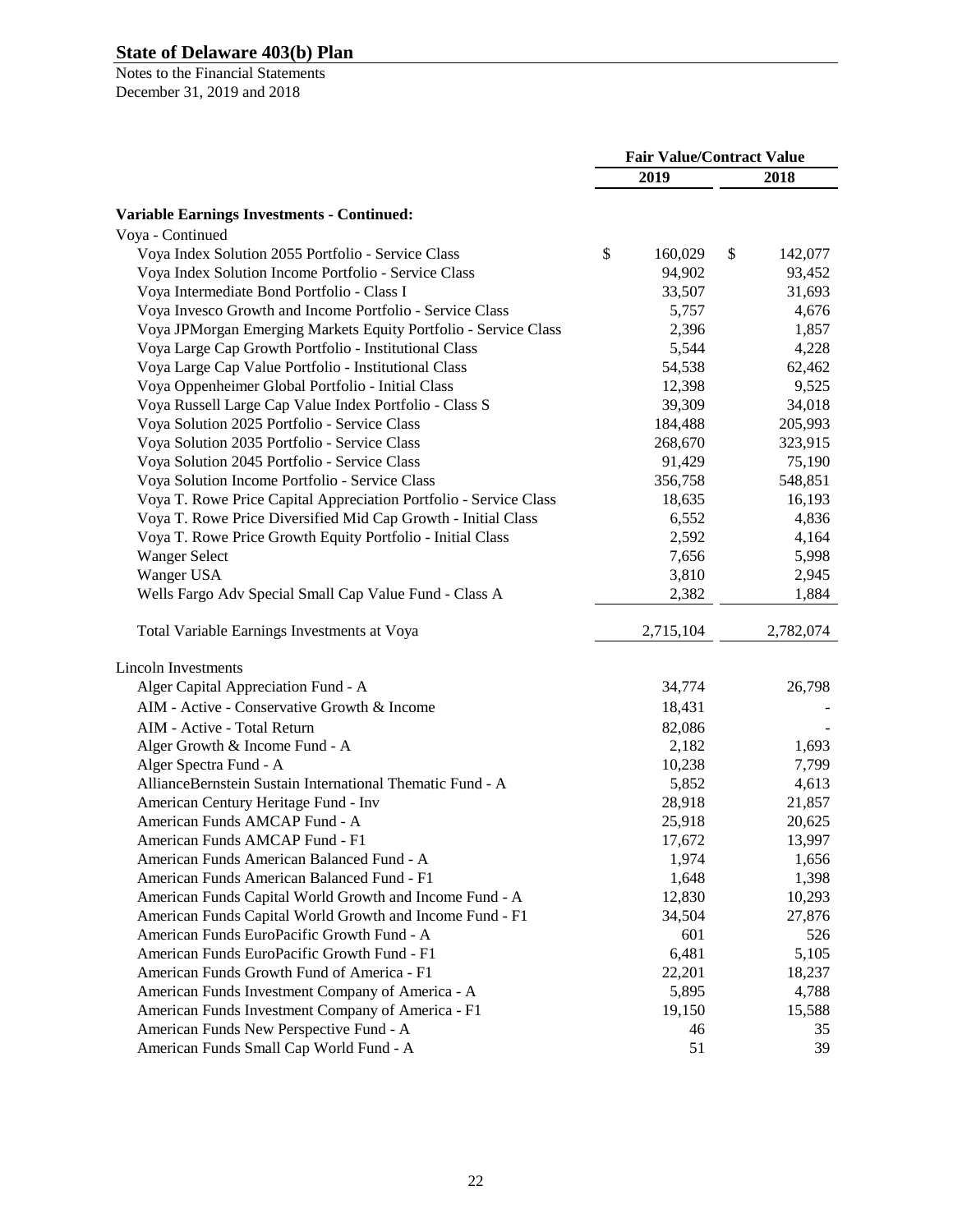|                                                    | <b>Fair Value/Contract Value</b> |         |    |         |
|----------------------------------------------------|----------------------------------|---------|----|---------|
|                                                    |                                  | 2019    |    | 2018    |
| <b>Variable Earnings Investments - Continued:</b>  |                                  |         |    |         |
| <b>Lincoln Investments - Continued</b>             |                                  |         |    |         |
| BlackRock Equity Dividend Fund - A                 | \$                               | 53,516  | \$ | 49,167  |
| <b>BlackRock Global Allocation Fund - A</b>        |                                  | 3,070   |    | 2,619   |
| Calvert Bond Portfolio - A                         |                                  | 18,761  |    | 17,300  |
| CLS American Hybrid Strategy - Moderate Aggressive |                                  | 26,849  |    | 22,550  |
| Dividend Portfolios - Income (403B)                |                                  | 87,610  |    | 39,381  |
| Dodge & Cox Balanced Fund                          |                                  | 5,577   |    | 4,826   |
| DoubleLine Total Return Bond Fund - N              |                                  | 3,400   |    | 3,219   |
| Eaton Vance Large Cap Value Fund - A               |                                  | 21,452  |    | 16,528  |
| Federated Clover Small Value Fund                  |                                  | 7,172   |    | 5,994   |
| Federated International Leaders Fund               |                                  | 3,023   |    | 2,386   |
| Federated Kaufmann Large Cap Fund - A              |                                  |         |    | 7,625   |
| Federated Kaufmann Small Cap Fund - A              |                                  | 10,935  |    | 8,983   |
| Federated Kaufmann Small Cap Fund - IS             |                                  | 948     |    |         |
| Federated Prime Cash Obligations Fund - AS         |                                  | 5,253   |    | 10,702  |
| Fidelity Advisor Emerging Markets Fund - A         |                                  | 3,176   |    | 2,459   |
| First Eagle Global Fund - A                        |                                  | 29,264  |    | 35,023  |
| First Eagle Gold Fund - A                          |                                  |         |    | 4,057   |
| Franklin Gold and Precious Metals Fund - A         |                                  | 197     |    | 130     |
| Franklin Income Fund - A1                          |                                  | 71,415  |    | 64,817  |
| Franklin India Growth Fund - A                     |                                  |         |    | 1,664   |
| Franklin Mutual Global Discovery Fund - A          |                                  | 54,845  |    | 44,465  |
| Franklin Natural Resources Fund - A                |                                  | 236     |    | 214     |
| Franklin Rising Dividends Fund - A                 |                                  | 138,581 |    | 111,038 |
| Franklin Small Cap Value Fund - A                  |                                  | 1,777   |    | 1,436   |
| Franklin Utilities Fund                            |                                  | 1,781   |    | 1,404   |
| Goldman Sachs Short Duration Government Fund - A   |                                  | 21,244  |    | 20,668  |
| Invesco Charter Fund - A                           |                                  | 10,658  |    | 8,262   |
| Invesco Developing Markets Fund - A                |                                  | 20,234  |    | 15,568  |
| Invesco Diversified Dividend Fund - A              |                                  | 12,260  |    | 12,252  |
| Invesco Endeavor Fund - A                          |                                  | 2,590   |    | 2,128   |
| Invesco Global Real Estate Fund - A                |                                  |         |    | 10,122  |
| Invesco Global Small & Mid Cap Growth Fund - A     |                                  | 1,109   |    | 928     |
| Invesco Mid Cap Core Equity Fund - A               |                                  | 11,074  |    | 8,803   |
| Invesco Mid Cap Growth Fund - A                    |                                  | 3,379   |    | 2,636   |
| Invesco Small Cap Discovery Fund - A               |                                  | 25,650  |    | 20,046  |
| Ivy Asset Strategy Fund - A                        |                                  | 3,307   |    | 2,772   |
| Ivy Asset Strategy Fund - Y                        |                                  | 7,140   |    | 5,992   |
| Ivy Energy Fund - Y                                |                                  | 565     |    | 541     |
| Janus Henderson Triton Fund - A                    |                                  | 3,863   |    | 62,666  |
| Janus Henderson Triton Fund - T                    |                                  | 75,860  |    |         |
| John Hancock Disciplined Value Fund                |                                  |         |    | 7,179   |
| JPMorgan Global Multi Asset - Moderate Growth      |                                  | 90,282  |    | 75,371  |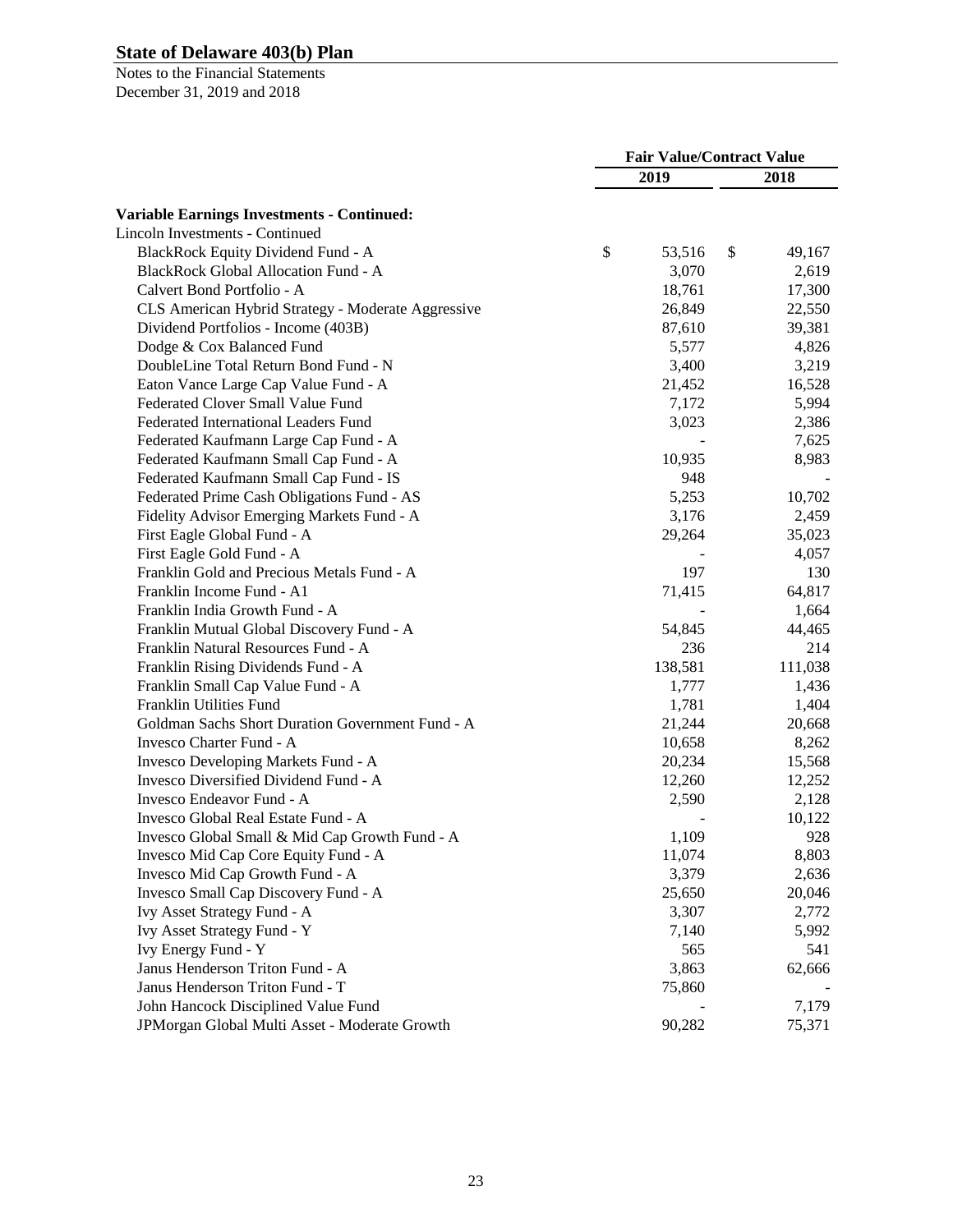|                                                            | <b>Fair Value/Contract Value</b> |           |    |           |
|------------------------------------------------------------|----------------------------------|-----------|----|-----------|
|                                                            |                                  | 2019      |    | 2018      |
| <b>Variable Earnings Investments - Continued:</b>          |                                  |           |    |           |
| <b>Lincoln Investments - Continued</b>                     |                                  |           |    |           |
| JPMorgan Small Cap Value Fund - A                          | \$                               | 2,176     | \$ | 1,831     |
| Meeder - Master Program - Moderate Growth                  |                                  | 35,139    |    | 31,183    |
| MFS Growth Fund - A                                        |                                  | 6,317     |    | 4,719     |
| Oppenheimer International Diversified Fund - A             |                                  | 8,316     |    | 6,741     |
| Oppenheimer Rising Dividends Fund Inc - A                  |                                  | 2,633     |    | 2,149     |
| Oppenheimer Developing Markets Fund - A                    |                                  | 58,806    |    | 47,557    |
| PIMCO All Asset All Authority Fund - A                     |                                  |           |    | 11,613    |
| PIMCO Investment Grade Credit Bond Fund - A                |                                  | 6,031     |    | 5,278     |
| PIMCO Real Return Fund - A                                 |                                  | 11,158    |    | 10,673    |
| PIMCO Total Return Fund - A                                |                                  | 41,431    |    | 41,343    |
| PRIMECAP Odyssey Growth Fund                               |                                  | 5,585     |    | 4,506     |
| Progressive Asset Management - Conservative 5              |                                  | 2,150     |    | 2,075     |
| Progressive Asset Management - Moderate 12                 |                                  | 89,635    |    | 148,561   |
| Progressive Asset Management - Moderate 14                 |                                  | 182,758   |    | 158,441   |
| Progressive Asset Management - Moderate 5                  |                                  | 48,826    |    | 64,125    |
| Progressive Asset Management - Moderate 8                  |                                  | 117,069   |    | 82,023    |
| Progressive Asset Management - Moderate Aggressive 5       |                                  |           |    | 21,329    |
| Progressive Asset Management - Moderate Aggressive 8       |                                  | 75,768    |    | 41,972    |
| Putnam Dynamic Asset Allocation Growth Fund - A            |                                  | 325       |    | 283       |
| Putnam Multi Cap Core Fund - A                             |                                  | 316       |    | 277       |
| T. Rowe Price Blue Chip Growth Fund - Inv                  |                                  | 19,255    |    | 15,308    |
| T. Rowe Price Retirement 2025 Fund - Inv                   |                                  | 522       |    | 1,836     |
| T. Rowe Price Retirement 2030 Fund - Inv                   |                                  | 1,457     |    | 1,260     |
| Templeton Emerging Markets Small Cap Fund - A              |                                  | 2,429     |    | 2,297     |
| Vanguard Balanced Index Fund - Admiral                     |                                  | 12,482    |    | 10,359    |
| Vanguard Dividend Growth Fund - Inv                        |                                  | 19,073    |    | 14,765    |
| Vanguard Energy Fund - Admiral                             |                                  | 2,934     |    | 2,590     |
| Vanguard Equity Income Fund - Admiral                      |                                  | 1,674     |    | 1,377     |
| Vanguard Growth and Income Fund - Admiral                  |                                  | 5,687     |    | 4,382     |
| Vanguard Small Cap Growth Index Fund - Admiral             |                                  | 2,765     |    | 2,105     |
| Vanguard Target Retirement Fund 2020                       |                                  | 20,079    |    | 17,679    |
| Vanguard Target Retirement Fund 2030                       |                                  | 260,589   |    | 217,220   |
| Vanguard Wellesley Income Fund - Admiral                   |                                  | 325       |    | 1,199     |
| Wells Fargo Large Cap Core Fud - Adm                       |                                  | 13,178    |    |           |
| Wells Fargo Premier Large Company Growth - Adm             |                                  | 18,435    |    | 14,229    |
| Wells Fargo Special Small Cap Value Fund - Adm             |                                  | 559       |    | 436       |
| Total Variable Earnings Investments at Lincoln Investments |                                  | 2,245,387 |    | 1,890,565 |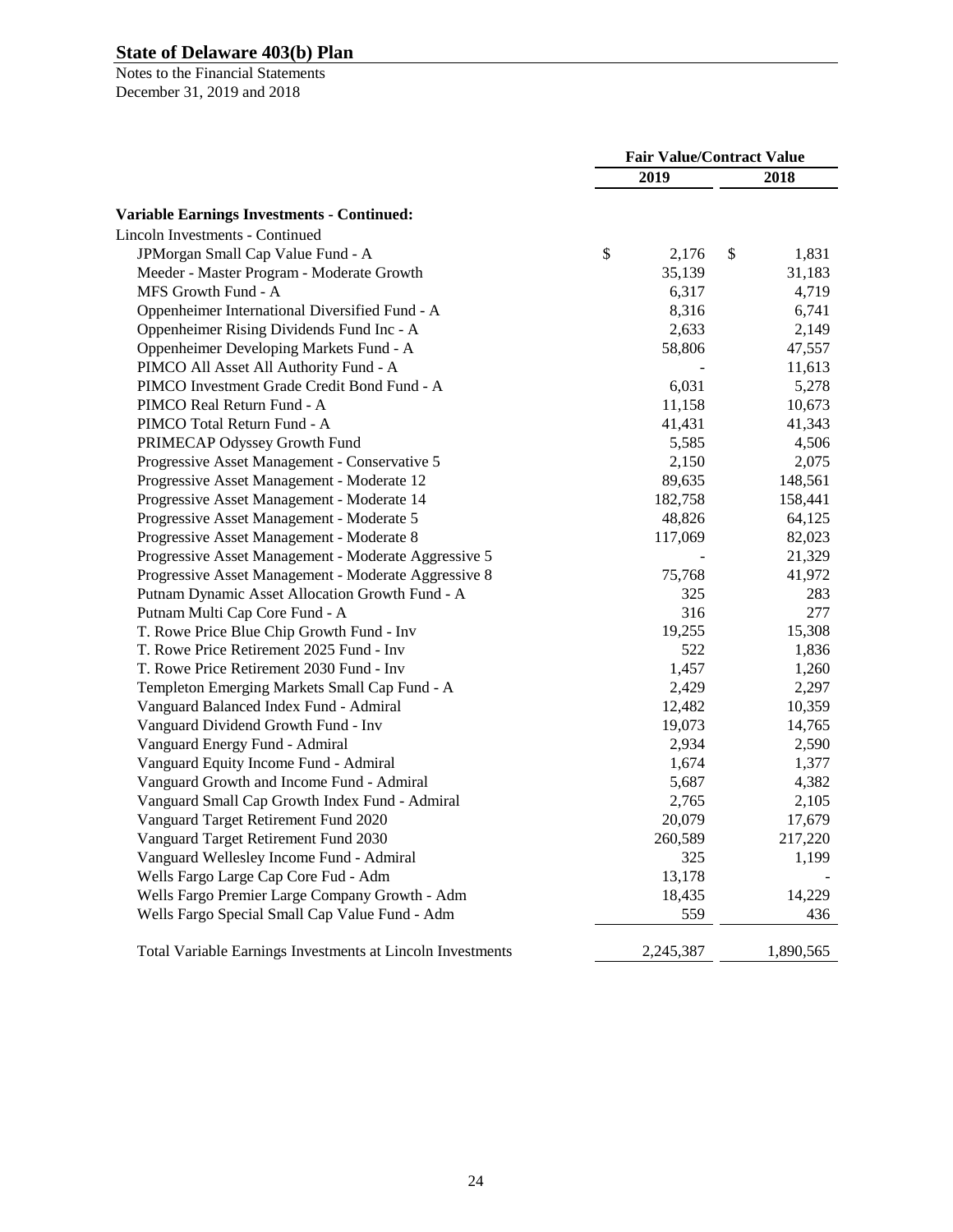|                                                   | <b>Fair Value/Contract Value</b> |           |    |           |
|---------------------------------------------------|----------------------------------|-----------|----|-----------|
|                                                   |                                  | 2019      |    | 2018      |
| <b>Variable Earnings Investments - Continued:</b> |                                  |           |    |           |
| MetLife                                           |                                  |           |    |           |
| 1919 Variable Socially Responsible Balanced       | \$                               | 108,666   | \$ | 94,319    |
| <b>American Funds Balanced Allocation</b>         |                                  | 298,808   |    | 240,062   |
| American Funds Bond Fund                          |                                  | 661,439   |    | 569,542   |
| American Funds Global Small Cap Fund              |                                  | 2,835,178 |    | 2,568,825 |
| American Funds Growth Allocation                  |                                  | 30,624    |    | 25,056    |
| American Funds Growth and Income Fund             |                                  | 625,002   |    | 582,994   |
| American Funds Growth Fund                        |                                  | 4,424,205 |    | 4,135,731 |
| American Funds Moderate Allocation                |                                  | 548,903   |    | 631,345   |
| <b>Baillie International Stock</b>                |                                  | 344,531   |    | 272,221   |
| <b>Barclays Capital Aggressive Bond Index</b>     |                                  | 652,869   |    | 617,965   |
| <b>BlackRock Bond Income</b>                      |                                  | 172,929   |    | 155,199   |
| <b>BlackRock Bond Income - Class A</b>            |                                  | 13,939    |    | 13,596    |
| <b>BlackRock Capital Appreciation</b>             |                                  | 218,019   |    | 174,096   |
| <b>BlackRock High Yield</b>                       |                                  | 140,156   |    | 154,676   |
| <b>Calvert VP SRI Balanced</b>                    |                                  | 189,114   |    | 153,818   |
| <b>Clarion Global Real Estate</b>                 |                                  | 180,987   |    | 187,098   |
| ClearBridge Aggressive II                         |                                  | 1,301,780 |    | 1,189,546 |
| Fidelity Contrafund - Service Class 2             |                                  | 267,580   |    | 224,721   |
| <b>Fidelity Growth</b>                            |                                  | 12,108    |    | 9,516     |
| Fidelity High Income Portfolio - Initial Class    |                                  | 41,706    |    | 36,711    |
| Fidelity Investment Growth Bond                   |                                  | 6,503     |    | 6,260     |
| <b>Fidelity VIP Equity Income</b>                 |                                  | 69,872    |    | 118,023   |
| Fidelity VIP Mid Cap Portfolio - Service Class 2  |                                  | 133,508   |    | 111,117   |
| Flex Premium Adjustable Life - Universal Life     |                                  | 341,658   |    | 339,053   |
| Franklin Small Cap Value VIP                      |                                  | 7,575     |    | 5,838     |
| Frontier Mid Cap Growth Portfolio                 |                                  | 1,062,011 |    | 932,803   |
| Harris Oakmark International                      |                                  | 2,555,788 |    | 2,327,430 |
| Invesco Comstock Portfolio                        |                                  | 4,813     |    | 3,909     |
| Invesco Mid Cap Value                             |                                  | 227,911   |    | 220,457   |
| Invesco Small Cap Growth                          |                                  | 281,915   |    | 241,225   |
| <b>Janus Henderson Series Overseas</b>            |                                  | 61,494    |    | 50,330    |
| Jennison Growth                                   |                                  | 589,586   |    | 625,678   |
| JPMorgan Small Cap Value                          |                                  | 1,001     |    | 851       |
| Legg Mason ClearBridge Variable Aggressive Growth |                                  | 456,754   |    | 369,444   |
| Legg Mason ClearBridge Variable Appreciation      |                                  | 33,992    |    | 28,319    |
| Legg Mason ClearBridge Variable Large Cap Growth  |                                  | 372,232   |    | 288,554   |
| Legg Mason ClearBridge Variable Large Cap Value   |                                  | 24,186    |    | 33,465    |
| Legg Mason ClearBridge Variable Small Cap Growth  |                                  | 67,691    |    | 88,753    |
| Loomis Sayles Global Markets                      |                                  | 738,909   |    | 546,166   |
| Loomis Sayles Small Cap Growth                    |                                  | 243,022   |    | 220,892   |
| Met/Artisan Mid Cap Value                         |                                  | 59,077    |    | 113,602   |
| Met/Franklin Low Duration Total Return            |                                  | 60,269    |    | 61,407    |
| MetLife Asset All 100                             |                                  | 2,332,538 |    | 1,929,612 |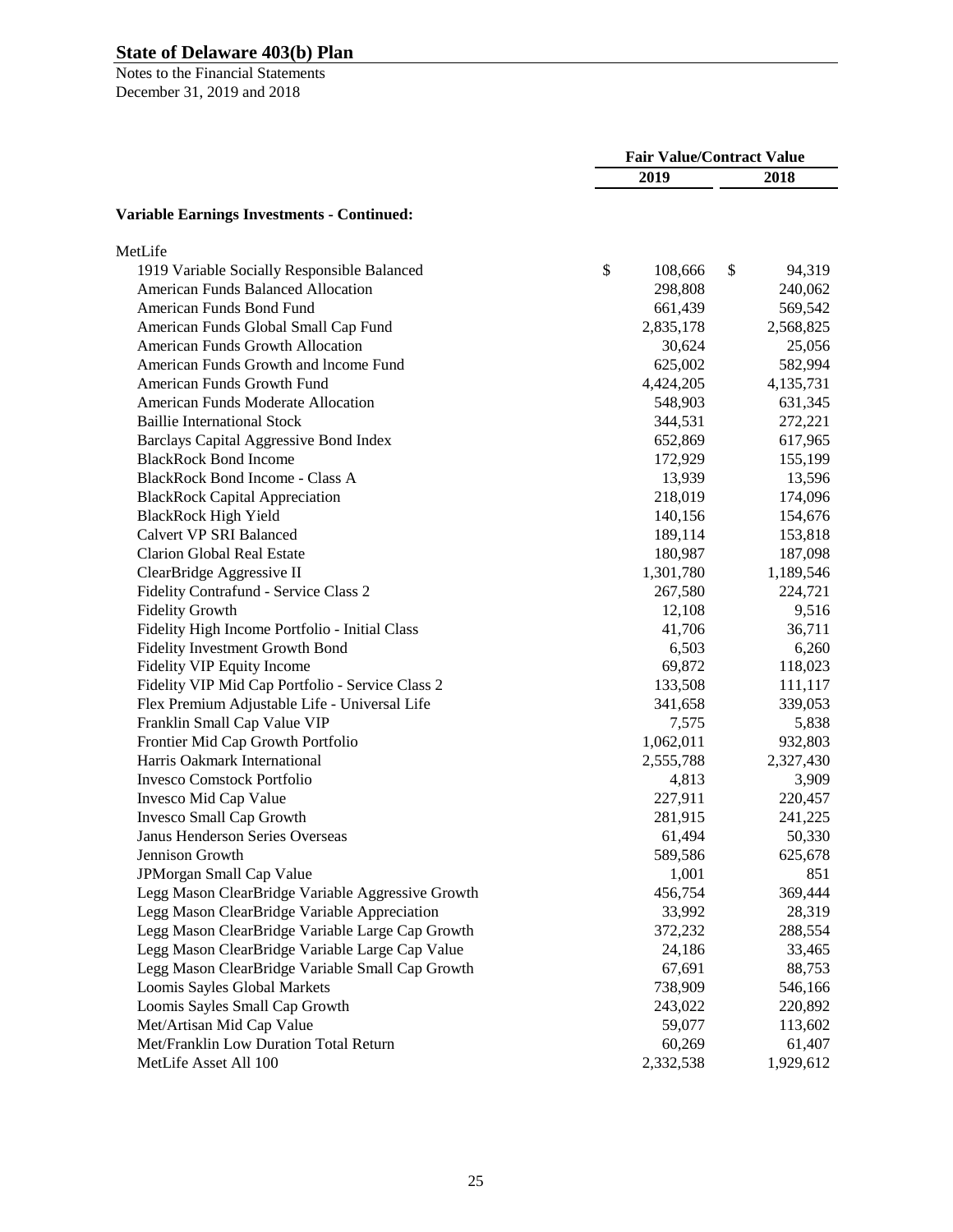|                                                      | <b>Fair Value/Contract Value</b> |            |    |            |
|------------------------------------------------------|----------------------------------|------------|----|------------|
|                                                      |                                  | 2019       |    | 2018       |
| <b>Variable Earnings Investments - Continued:</b>    |                                  |            |    |            |
| MetLife - Continued                                  |                                  |            |    |            |
| MetLife Asset All 20                                 | \$                               | 204,387    | \$ | 187,261    |
| MetLife Asset All 40                                 |                                  | 1,236,820  |    | 1,406,373  |
| MetLife Asset All 60                                 |                                  | 8,503,617  |    | 7,900,797  |
| MetLife Asset All 80                                 |                                  | 16,450,123 |    | 15,067,305 |
| MetLife Mid Cap Stock Index                          |                                  | 436,520    |    | 371,940    |
| MetLife Small Cap Value                              |                                  | 123,572    |    | 141,404    |
| MetLife Stock Index Portfolio                        |                                  | 3,290,446  |    | 2,791,400  |
| <b>MFS</b> Research International                    |                                  | 162,148    |    | 158,688    |
| <b>MFS</b> Total Return                              |                                  | 92,292     |    | 92,517     |
| MFS Value Portfolio                                  |                                  | 470,947    |    | 407,522    |
| Morgan Stanley Mid Cap Growth                        |                                  | 655,846    |    | 496,281    |
| <b>MSCI EAFE Index</b>                               |                                  | 660,012    |    | 572,798    |
| Neuberger Berman Genesis                             |                                  | 120,304    |    | 159,568    |
| Oppenheimer Global Equity                            |                                  | 770,581    |    | 569,516    |
| PIMCO Inflation Protected Bond                       |                                  | 384,444    |    | 359,196    |
| PIMCO Total Return                                   |                                  | 828,440    |    | 959,260    |
| Russell 2000 Index                                   |                                  | 925,547    |    | 816,0      |
| SSgA Growth and Income ETF                           |                                  | 876,065    |    | 767,270    |
| SSgA Growth ETF Portfolio                            |                                  | 853,007    |    | 715,314    |
| <b>Stock Index</b>                                   |                                  | 2,735,830  |    | 2,534,604  |
| T. Rowe Price Large Cap Growth                       |                                  | 1,166,522  |    | 625,721    |
| T. Rowe Price Large Cap Value                        |                                  | 16,605     |    | 13,268     |
| T. Rowe Price Mid Cap Growth                         |                                  | 929,019    |    | 537,676    |
| T. Rowe Price Small Cap Growth                       |                                  | 1,412,318  |    | 852,673    |
| <b>Templeton Developing Markets VIP</b>              |                                  | 2,126      |    | 7,320      |
| Templeton Foreign VIP                                |                                  | 8,342      |    | 37,533     |
| Transamerica                                         |                                  | 68,241     |    | 73,471     |
| Western Asset Management Strategy Bond               |                                  | 540,685    |    | 527,589    |
| Western Asset Management Strategy Bond Opportunities |                                  | 5,567      |    | 5,255      |
| Western Asset Management US Government               |                                  | 330,580    |    | 313,140    |
| <b>WMC Balanced Portfolio</b>                        |                                  | 792,280    |    | 681,845    |
| <b>WMC Core Equity Opportunities</b>                 |                                  | 253,263    |    | 256,372    |
| <b>WMC Large Cap Research</b>                        |                                  | 1,078,011  |    | 971,485    |
| Total Variable Earnings Investments at MetLife       |                                  | 69,185,355 |    | 62,078,596 |
| Hartford                                             |                                  |            |    |            |
| Alger Capital Appreciation Instituional - I          |                                  | 63,300     |    | 57,228     |
| Alger Mid Cap Growth Institutional - I               |                                  | 20,230     |    | 15,585     |
| American Century Equity Income - A                   |                                  | 167,786    |    | 158,528    |
| American Funds Capital World Growth and Income - R3  |                                  | 712,229    |    | 679,047    |
| American Funds Fundamental Investors - R3            |                                  | 857,902    |    | 824,119    |
| American Funds Growth Fund - R3                      |                                  | 450,930    |    | 401,262    |
| BlackRock LifePath 2020 Investors - A                |                                  |            |    | 60,756     |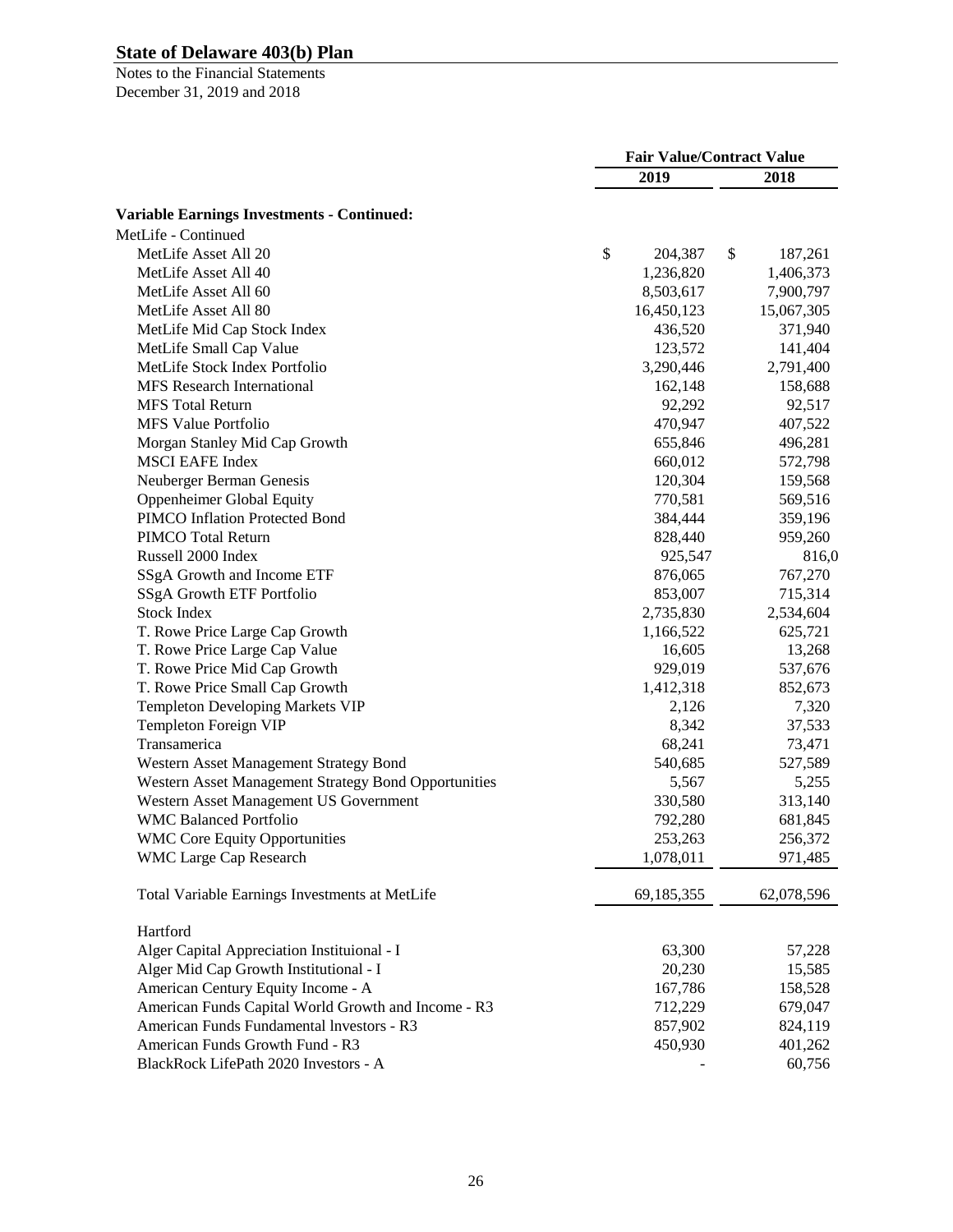|                                                   | <b>Fair Value/Contract Value</b> |           |    |           |
|---------------------------------------------------|----------------------------------|-----------|----|-----------|
|                                                   |                                  | 2019      |    | 2018      |
| <b>Variable Earnings Investments - Continued:</b> |                                  |           |    |           |
| Hartford - Continued                              |                                  |           |    |           |
| BlackRock LifePath 2030 Investors - A             | \$                               | 169,397   | \$ | 139,173   |
| BlackRock LifePath 2040 Investors - A             |                                  | 105,193   |    | 83,961    |
| BlackRock LifePath Retirement Investors - A       |                                  | 71,125    |    |           |
| Columbia Mid Cap Opportunies Value - R3           |                                  | 48,262    |    | 39,021    |
| BNY Mellon Mid Cap Index - I                      |                                  | 65,100    |    | 71,936    |
|                                                   |                                  | 60,411    |    | 58,107    |
| BNY Mellon Small Cap Stock Index - I              |                                  |           |    |           |
| Eaton Vance Large Cap Value - A                   |                                  | 131,414   |    | 101,251   |
| Franklin Growth - A                               |                                  | 52,019    |    | 46,226    |
| Franklin Mutual Shares - A                        |                                  | 234,103   |    | 278,501   |
| Goldman Sachs Small Cap Value - A                 |                                  | 93,353    |    | 107,443   |
| Invesco Equity and Income - A                     |                                  | 270,612   |    | 254,495   |
| Janus Overseas - S                                |                                  | 47,483    |    | 37,473    |
| Lord Abbett Value Opportunities - A               |                                  | 100,663   |    | 87,444    |
| PIMCO Real Return - A                             |                                  | 62,535    |    | 59,043    |
| PIMCO Total Return - A                            |                                  | 563,319   |    | 610,249   |
| Pioneer Stategic Income - A                       |                                  | 83,844    |    | 99,643    |
| The Hartford Capital Apppreciation - R5           |                                  | 589,214   |    | 611,120   |
| The Hartford Small Company - R5                   |                                  | 11,417    |    | 8,336     |
| Total Variable Earnings Investments at Hartford   |                                  | 5,031,841 |    | 4,889,947 |
| <b>VALIC</b>                                      |                                  |           |    |           |
| Aggressive Growth Lifestyle                       |                                  | 469,695   |    | 401,246   |
| Ariel Appreciation Fund                           |                                  | 4,657     |    | 4,400     |
| Ariel Fund                                        |                                  | 53        |    | 386       |
| Blue Chip Growth Fund                             |                                  | 226,169   |    | 194,127   |
| <b>Systematic Value</b>                           |                                  | 45        |    | 335       |
| Capital Conservation                              |                                  | 7,862     |    | 23,154    |
| Conservative Growth Lifestyle                     |                                  | 417       |    | 361       |
| Core Bond Fund                                    |                                  | 310,952   |    | 340,487   |
| Core Equity Fund                                  |                                  | 179,828   |    | 143,489   |
| Dividend Value                                    |                                  | 295,352   |    | 255,271   |
| <b>Dynamic Allocation Fund</b>                    |                                  |           |    | 155,066   |
| <b>Emerging Economies</b>                         |                                  | 650,686   |    | 585,061   |
| <b>International Value Fund</b>                   |                                  | 360,865   |    | 339,939   |
| Global Real Estate Fund                           |                                  | 221,727   |    | 197,100   |
| <b>International Socially Responsible Fund</b>    |                                  | 136,619   |    | 110,075   |
|                                                   |                                  | 44,191    |    | 40,974    |
| Global Strategy<br>Government Securities Fund     |                                  |           |    |           |
|                                                   |                                  | 9,184     |    | 9,116     |
| Growth & Income Fund                              |                                  | 76,974    |    | 61,904    |
| Growth Fund                                       |                                  | 192,218   |    | 155,813   |
| <b>Health Sciences Fund</b>                       |                                  | 124       |    | 98        |
| High Yield Bond Fund                              |                                  | 215,285   |    | 213,493   |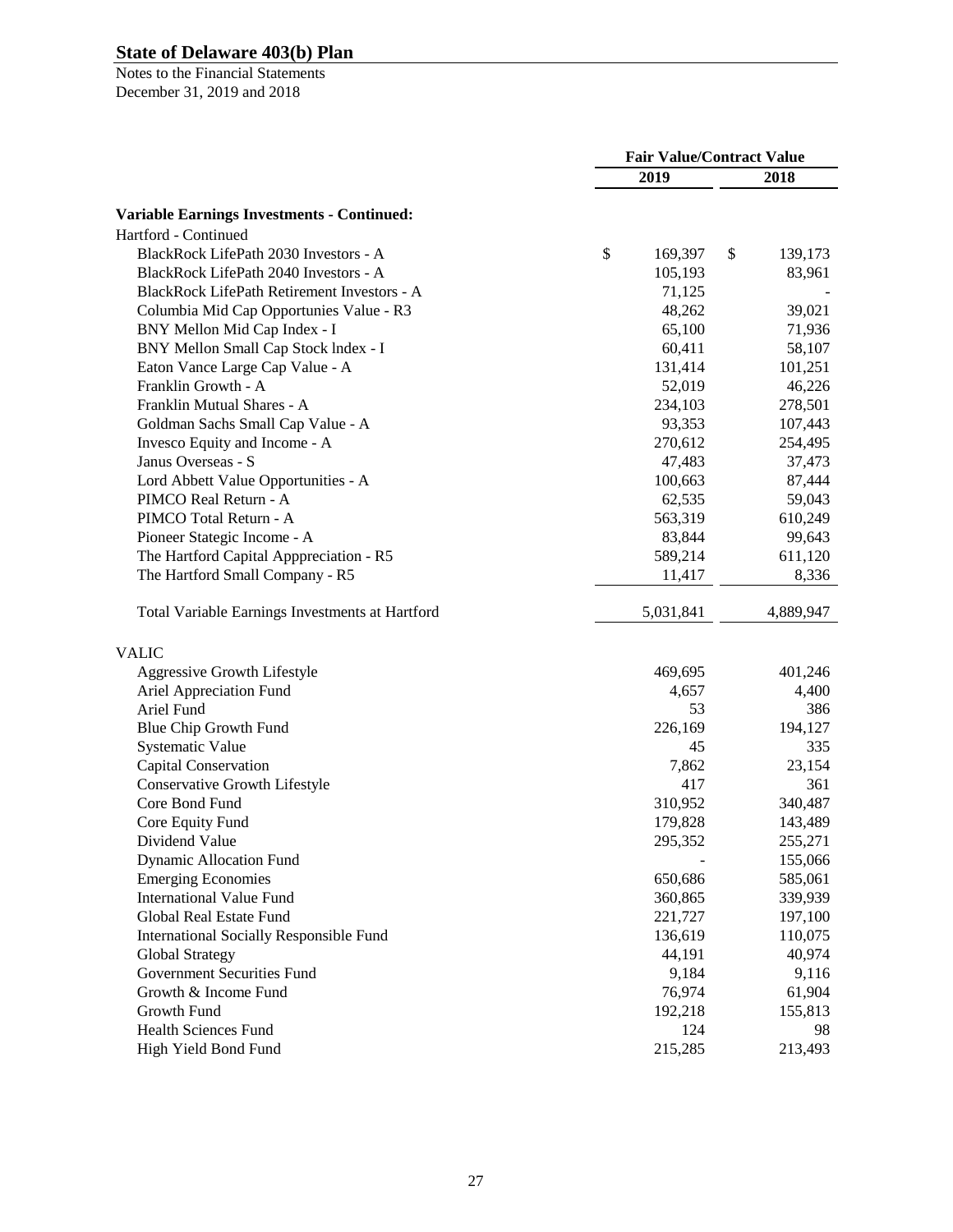|                                                      | <b>Fair Value/Contract Value</b> |                |    |                |
|------------------------------------------------------|----------------------------------|----------------|----|----------------|
|                                                      |                                  | 2019           |    | 2018           |
| <b>Variable Earnings Investments - Continued:</b>    |                                  |                |    |                |
| <b>VALIC</b> - Continued                             |                                  |                |    |                |
| <b>Inflation Protected Fund</b>                      | \$                               | 213,682        | \$ | 230,892        |
| <b>International Equities Index Fund</b>             |                                  | 694,485        |    | 617,391        |
| <b>International Growth Fund</b>                     |                                  | 40,971         |    | 32,812         |
| <b>International Government Bond</b>                 |                                  | 17,631         |    | 17,036         |
| <b>International Opportunities</b>                   |                                  | 502,295        |    | 431,973        |
| <b>Invesco Balanced Risk Commodity Strategy Fund</b> |                                  | 179,194        |    | 184,113        |
| Large Cap Core                                       |                                  | 20,806         |    | 17,001         |
| Large Cap Value Fund                                 |                                  | 53,621         |    | 45,715         |
| Large Capital Growth                                 |                                  | 157,398        |    | 121,839        |
| Mid Cap Growth Fund                                  |                                  | 19,996         |    | 16,415         |
| Mid Cap Index Fund                                   |                                  | 991,334        |    | 852,557        |
| Mid Cap Strategic Growth                             |                                  | 6,334          |    | 4,645          |
| Mid Cap Value Fund                                   |                                  | 486,193        |    | 416,778        |
| Moderate Growth Lifestyle                            |                                  | 51,170         |    | 43,108         |
| NASDAQ-100 (R) Index Fund                            |                                  | 2,902          |    | 2,114          |
| Science & Technology Fund                            |                                  | 267,275        |    | 196,921        |
| Small Cap Aggressive Growth                          |                                  | 4,799          |    | 3,497          |
| Small Cap Fund                                       |                                  | 161,221        |    | 126,028        |
| Small Cap Growth Fund                                |                                  | 5,845          |    | 4,277          |
|                                                      |                                  |                |    |                |
| Small Cap Index Fund                                 |                                  | 293,098<br>186 |    | 246,051<br>764 |
| Small Cap Special Value Fund                         |                                  |                |    |                |
| Small Cap Value Fund                                 |                                  | 203,589        |    | 190,819        |
| <b>US Socially Responsible Fund</b>                  |                                  | 670,065        |    | 571,139        |
| Stock Index Fund                                     |                                  | 2,566,586      |    | 2,320,867      |
| <b>Strategic Bond Fund</b>                           |                                  | 761            |    | 689            |
| Value Fund                                           |                                  | 51,727         |    | 42,423         |
| Vanguard LifeStrategy Conservative                   |                                  | 6,020          |    | 5,269          |
| Vanguard LifeStrategy Growth                         |                                  | 195,685        |    | 160,924        |
| Vanguard LifeStrategy Moderate                       |                                  | 14,733         |    | 12,498         |
| Vanguard Long-Term Investment-Grade Fund             |                                  | 1,029          |    | 863            |
| Vanguard Long-Term Treasury                          |                                  | 43             |    | 38             |
| Vanguard Wellington Fund                             |                                  | 206,909        |    | 172,779        |
| Vanguard Windsor II                                  |                                  | 586,292        |    | 491,637        |
| Total Variable Earnings Investments at VALIC         |                                  | 12,076,778     |    | 10,813,767     |
| Horace Mann                                          |                                  |                |    |                |
| American Funds Blue Chip Income & Growth             |                                  | 166,368        |    | 183,970        |
| American Funds Insurance Series Growth               |                                  | 245,522        |    | 193,475        |
| American Funds Insurance Series Managed Risk         |                                  | 62,539         |    | 56,893         |
| American Funds Insurance Series New World            |                                  | 148,599        |    | 121,036        |
| Calvert S&P Mid Cap 400 Index                        |                                  | 1,479,943      |    | 1,271,915      |
| ClearBridge Variable Small Cap Growth                |                                  | 385            |    |                |
| Dreyfus Small Cap Stock Index                        |                                  | 847,010        |    | 783,007        |
| Fidelity Freedom 2015                                |                                  | 1,995          |    | 1,729          |
| Fidelity Freedom 2025                                |                                  | 69,597         |    | 57,861         |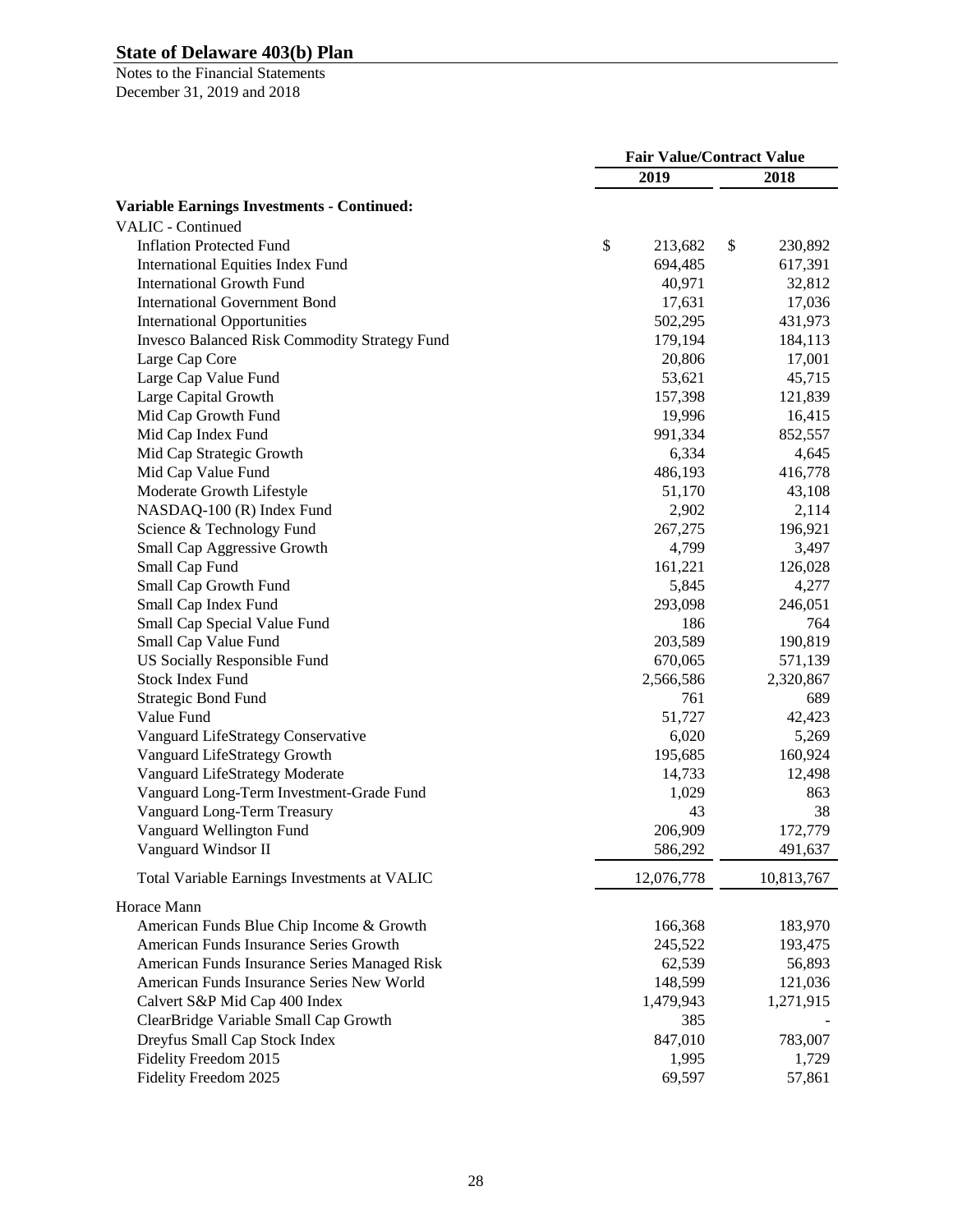|                                                                     | <b>Fair Value/Contract Value</b> |              |  |
|---------------------------------------------------------------------|----------------------------------|--------------|--|
|                                                                     | 2019                             | 2018         |  |
| <b>Variable Earnings Investments - Continued:</b>                   |                                  |              |  |
| Horace Mann - Continued                                             |                                  |              |  |
| Fidelity Freedom 2035                                               | \$<br>7,571                      | \$<br>54,076 |  |
| Fidelity Freedom 2045                                               | 31,945                           | 25,384       |  |
| <b>Fidelity Funds Manager 20%</b>                                   | 11,877                           | 10,884       |  |
| <b>Fidelity Funds Manager 50%</b>                                   | 76,041                           | 75,359       |  |
| Fidelity Funds Manager 60%                                          | 347,078                          | 300,147      |  |
| Fidelity Funds Manager 70%                                          | 1,353,393                        | 1,150,460    |  |
| Fidelity Funds Manager 85%                                          | 195,078                          | 156,805      |  |
| Fidelity Real Estate Portfolio - Service Class 2                    | 233,568                          | 202,364      |  |
| Fidelity VIP Index 500 - Service Class 2                            | 5,443,220                        | 4,490,646    |  |
| Fidelity VIP Investment Grade Bond - Service Class 2                | 155,884                          | 146,097      |  |
| Fidelity VIP Overseas - Service Class 2                             | 560,621                          | 455,815      |  |
| <b>JPM US Equity</b>                                                | 117,888                          | 93,771       |  |
| JPMorgan Small Cap Value                                            | 1,240                            | 982          |  |
| Lord Abbett Developing Growth                                       | 32,668                           | 26,717       |  |
|                                                                     | 17,777                           |              |  |
| MFS Mid Cap Value Portfolio<br>MFS VIT International Growth Service |                                  | 13,849       |  |
| T. Rowe Price Prime Reserve                                         | 1,207                            |              |  |
|                                                                     | 86,314<br>23,319                 | 82,522       |  |
| Templeton Global Bond Securities Fund                               | 118,539                          | 23,385       |  |
| Wells Fargo Advantage Discovery                                     |                                  | 102,443      |  |
| Wilshire Vi Balanced HM Shares                                      | 4,492,930                        | 4,300,068    |  |
| Total Variable Earnings Investments at Horace Mann                  | 16,330,116                       | 14,381,660   |  |
| <b>First Investors</b>                                              |                                  |              |  |
| First Investors Equity Income - A                                   |                                  | 146,974      |  |
| First Investors Fund for Income - A                                 |                                  | 13,504       |  |
| First Investors Global - A                                          |                                  | 2,544        |  |
| First Investors Growth and Income - A                               |                                  | 257,227      |  |
| First Investors International - A                                   |                                  | 43,520       |  |
| First Investors International Opportunity Bond - A                  |                                  | 14,496       |  |
| First Investors Investment Grade - A                                |                                  | 31,475       |  |
| First Investors Opportunity - A                                     |                                  | 117,967      |  |
| First Investors Select Growth - A                                   |                                  | 73,219       |  |
| First Investors Special Situations - A                              |                                  | 52,504       |  |
| First Investors Total Return - A                                    |                                  | 480,006      |  |
| Delaware Equity Income - A                                          | 24,679                           |              |  |
| Delaware Fund for Income - A                                        | 8,896                            |              |  |
| Delaware Global - A                                                 | 3,089                            |              |  |
| Delaware Growth and Income - A                                      | 125,042                          |              |  |
| Delaware Growth Equity - A                                          | 28,561                           |              |  |
| Delaware International - A                                          | 11,820                           |              |  |
| Delaware Investment Grade - A                                       | 25,036                           |              |  |
| Delaware Opportunity - A                                            | 42,852                           |              |  |
| Delaware Special Situations - A                                     | 20,727                           |              |  |
| Delaware Total Return - A                                           | 406,613                          |              |  |
|                                                                     |                                  |              |  |
| Total Variable Earnings Investments at First Investors              | 697,315                          | 1,233,436    |  |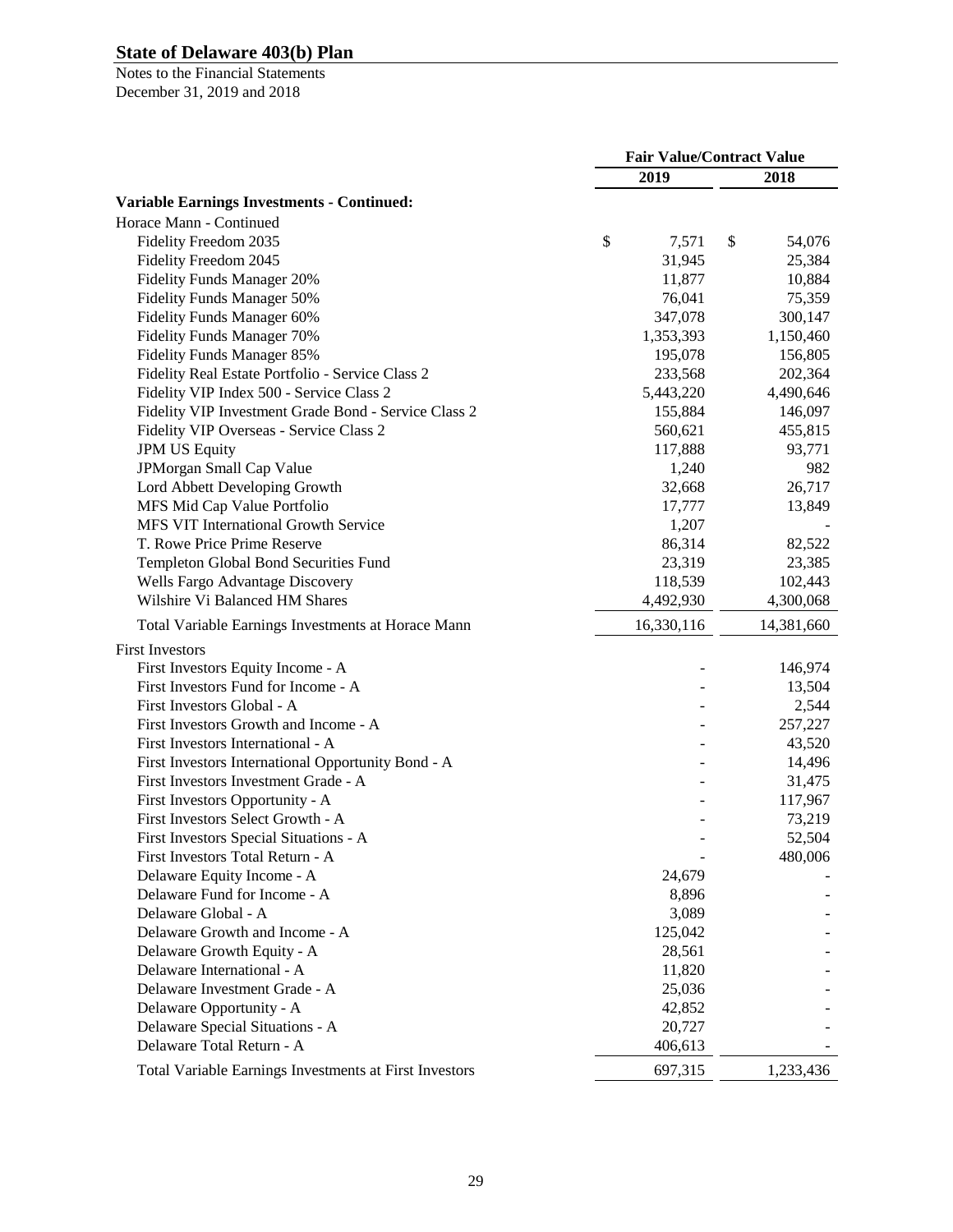|                                                        | <b>Fair Value/Contract Value</b> |         |    |         |
|--------------------------------------------------------|----------------------------------|---------|----|---------|
|                                                        |                                  | 2019    |    | 2018    |
| <b>Variable Earnings Investments - Continued:</b>      |                                  |         |    |         |
| Symetra                                                |                                  |         |    |         |
| Resource B Deu International                           | \$                               | 30,801  | \$ | 23,409  |
| Resource B DWS Global Income Builder VIP               |                                  | 5,873   |    | 4,590   |
| Resource B Pioneer Bond - I                            |                                  | 3,749   |    |         |
| <b>Resource B Pioneer Funds</b>                        |                                  | 698,024 |    | 537,403 |
| Resource B Pioneer Mid Cap Value                       |                                  | 56,620  |    | 48,377  |
| Resource B Pioneer Select Mid Cap Growth - I           |                                  | 788,136 |    | 607,609 |
| Spinnaker American Century VP Balanced                 |                                  | 83,261  |    | 71,607  |
| Spinnaker American Century VP Large Company Value - II |                                  | 5,519   |    | 4,422   |
| Spinnaker American Century VP International            |                                  | 14,737  |    | 11,710  |
| Spinnaker American Century VP Value                    |                                  | 2,510   |    | 2,074   |
| Spinnaker Dreyfus IP Mid Cap Stock                     |                                  | 70,533  |    | 59,967  |
| Spinnaker Dreyfus IP Technology Growth                 |                                  | 48,997  |    | 39,521  |
| Spinnaker Dreyfus Stock Index                          |                                  | 36,059  |    | 27,947  |
| Spinnaker Dreyfus VIF Appreciaton                      |                                  | 9,643   |    | 7,378   |
| Spinnaker DWS Global Income Builder VIP                |                                  | 46,388  |    | 40,073  |
| Spinnaker DWS International                            |                                  | 15,396  |    | 13,249  |
| Spinnaker Federated High Income Bond - II              |                                  | 2,522   |    | 2,233   |
| Spinnaker Fidelity Income                              |                                  | 25,074  |    | 22,778  |
| Spinnaker Fidelity VIP - II                            |                                  | 2,680   |    | 2,700   |
| Spinnaker Fidelity VIP Contrafund                      |                                  | 148,842 |    | 117,090 |
| Spinnaker Fidelity VIP Equity Income                   |                                  | 36,006  |    | 28,651  |
| Spinnaker Fidelity VIP Growth                          |                                  | 66,967  |    | 50,586  |
| Spinnaker Fidelity VIP Growth & Income                 |                                  | 41,120  |    | 32,412  |
| Spinnaker Fidelity VIP Mid Cap                         |                                  | 10,843  |    | 9,213   |
| Spinnaker Franklin Flex Cap                            |                                  | 11,478  |    | 8,898   |
| Spinnaker Franklin Mutual Shares Securities            |                                  | 25,123  |    | 20,864  |
| Spinnaker Franklin Small Cap Value                     |                                  | 17,108  |    | 13,945  |
| Spinnaker Franklin Small Mid Class                     |                                  | 30,039  |    | 23,351  |
| Spinnaker Franklin US Government                       |                                  | 3,842   |    | 3,838   |
| Spinnaker Invesco VI American Franchise - I            |                                  | 8,536   |    | 6,358   |
| Spinnaker Invesco VI Global Real Estate                |                                  | 46,344  |    | 38,589  |
| Spinnaker Invesco VI International Growth - II         |                                  | 10,336  |    | 8,174   |
| Spinnaker Invesco VI Mid Cap Growth - II               |                                  | 6,044   |    | 4,574   |
| Spinnaker JPMorgan Mid Cap Value                       |                                  | 53,290  |    | 42,633  |
| Spinnaker JPMorgan US Equity                           |                                  | 24,675  |    | 18,992  |
| Spinnaker PIMCO VIT All Asset - Adv                    |                                  | 1,917   |    | 1,740   |
| Spinnaker PIMCO VIT Commodity Real Return - Adm        |                                  | 390     |    | 368     |
| Spinnaker Pioneer Equity Income - II                   |                                  | 32,607  |    | 26,404  |
| Spinnaker Pioneer Fund                                 |                                  | 437,552 |    | 357,947 |
| Spinnaker Pioneer High Yield                           |                                  | 1,964   |    | 1,803   |
| Spinnaker Pioneer Mid Cap Value                        |                                  | 6,789   |    | 5,361   |
| Spinnaker Pioneer Select Mid Cap Growth                |                                  | 691,368 |    | 553,733 |
| Spinnaker Pioneer Strategic Income - II                |                                  | 23,490  |    | 21,806  |
| Spinnaker Plus Pioneer Funds                           |                                  | 1,890   |    | 1,457   |
| Spinnaker Templeton Developing Markets                 |                                  | 3,288   |    | 2,670   |
|                                                        |                                  |         |    |         |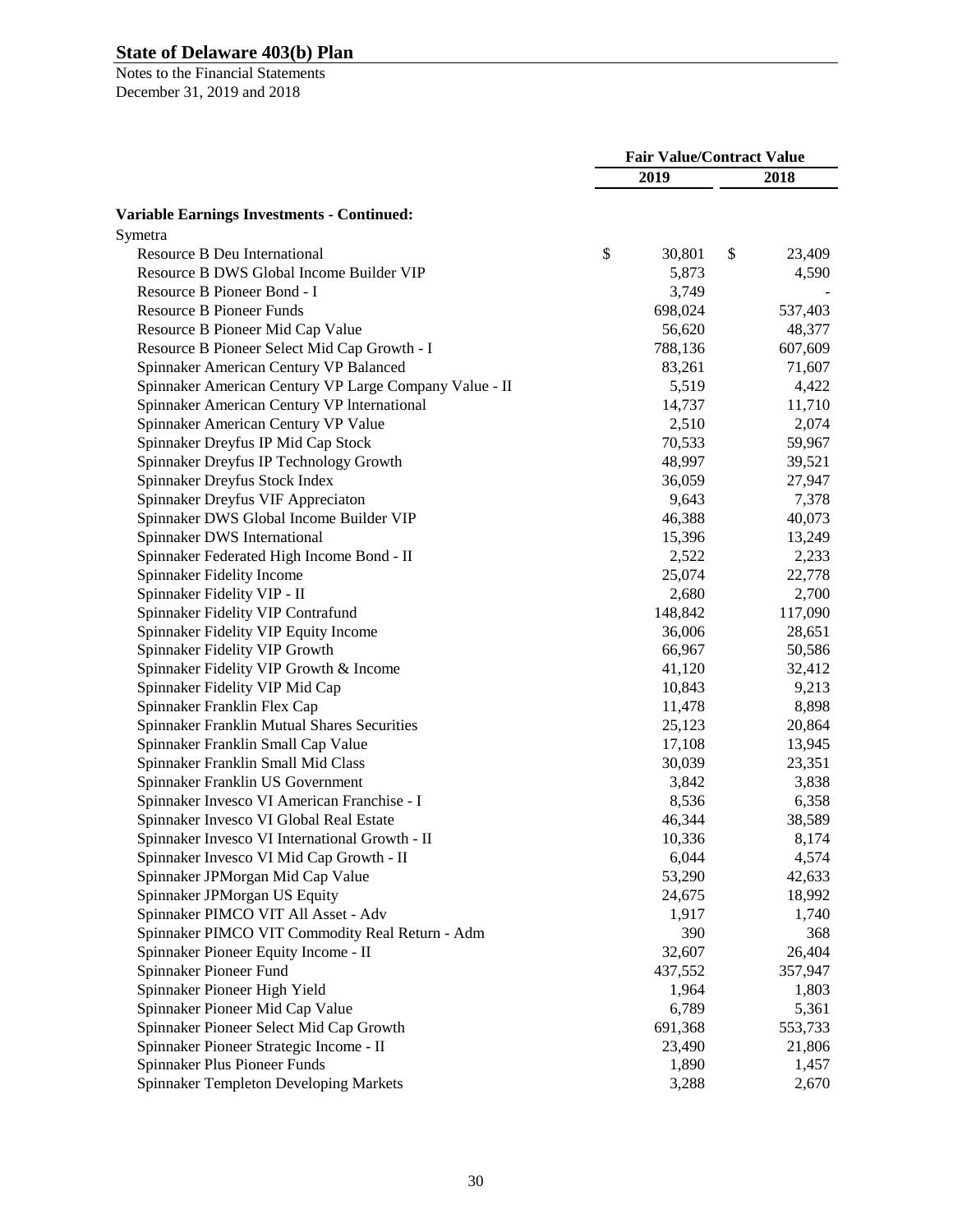|                                                      | <b>Fair Value/Contract Value</b> |             |  |
|------------------------------------------------------|----------------------------------|-------------|--|
|                                                      | 2019                             | 2018        |  |
| <b>Variable Earnings Investments - Continued:</b>    |                                  |             |  |
| Symetra - Continued                                  |                                  |             |  |
| Spinnaker Templeton Global Bond                      | \$<br>1,447                      | \$<br>1,438 |  |
| Spinnaker Templeton Growth Securities                | 25,891                           | 22,801      |  |
|                                                      |                                  |             |  |
| Total Variable Earnings Investments at Symetra       | 3,715,708                        | 2,952,743   |  |
| New York Life                                        |                                  |             |  |
| New York Life Variable Annuities                     | 1,293,695                        | 1,467,595   |  |
| Whole Life Insurance Policies                        | 596,109                          | 589,766     |  |
| Total Variable Earnings Investments at New York Life | 1,889,804                        | 2,057,361   |  |
| Kades Margolis                                       |                                  |             |  |
| AIG Focused Dividend Strategy - A                    | 34,958                           | 27,760      |  |
| AllianceBernstein Global Bond - A                    | 31,682                           | 18,934      |  |
| American Century Equity Income - A                   | 60,239                           | 50,686      |  |
| American Century Heritage Fund - A                   | 4,609                            | 3,412       |  |
| American Funds 2030 Target Date Retirement - R-4     | 40,885                           | 34,167      |  |
| American Funds 2045 Target Date Retirement - R-4     | 161                              | 130         |  |
| American Funds AMCAP - R-4                           | 74,317                           | 61,280      |  |
| American Funds American Balanced - R-4               | 293,997                          | 239,115     |  |
| AllianceBernstein Large Cap Growth - A               | 9,386                            |             |  |
| American Funds Capital Income Builder - R-4          | 71,512                           | 60,956      |  |
| American Funds Capital World Growth & Income - R-4   | 139,831                          | 113,549     |  |
| American Funds EuroPacific Growth - R-4              | 13,635                           | 10,737      |  |
| American Funds Fundamental Investor - R-4            | 12,343                           | 9,679       |  |
| American Funds Growth Fund of America - R-4          | 20,180                           | 15,764      |  |
| American Funds Income Fund of America - R-4          | 83,500                           | 70,233      |  |
| American Funds Investment Co of America - R-4        | 24,074                           | 19,342      |  |
| American Funds New Economy - R-4                     | 65,109                           | 54,273      |  |
| American Funds New World - F-2                       | 7,083                            |             |  |
| American Funds New World - R-4                       | 25,174                           | 26,167      |  |
| American Funds US Government Securities - F-2        | 3,719                            |             |  |
| American Funds US Government Securities R-4          |                                  | 3,517       |  |
| Calvert Equity - A                                   | 5,436                            | 3,989       |  |
| Davenport Small Cap Focus                            | 20,617                           | 15,789      |  |
| Delaware Diversified Income - A                      | 4,360                            | 22,586      |  |
| Delaware Limited-Term Diversified Income             | 9,187                            | 8,789       |  |
| Delaware Smid Cap Growth - A                         | 33,152                           | 24,501      |  |
| DoubleLine Core Fixed Income - N                     | 12,320                           | 12,038      |  |
| Fidelity Advisor Freedom 2040 - A                    | 7,491                            | 5,940       |  |
| Fidelity Advisor Small Cap - A                       | 5,755                            | 4,350       |  |
| Fidelity Advisor Strategic Income - A                | 43,295                           | 40,729      |  |
| Franklin Income - A-1                                | 23,293                           | 20,165      |  |
| Franklin Rising Dividends - A                        | 82,236                           | 63,334      |  |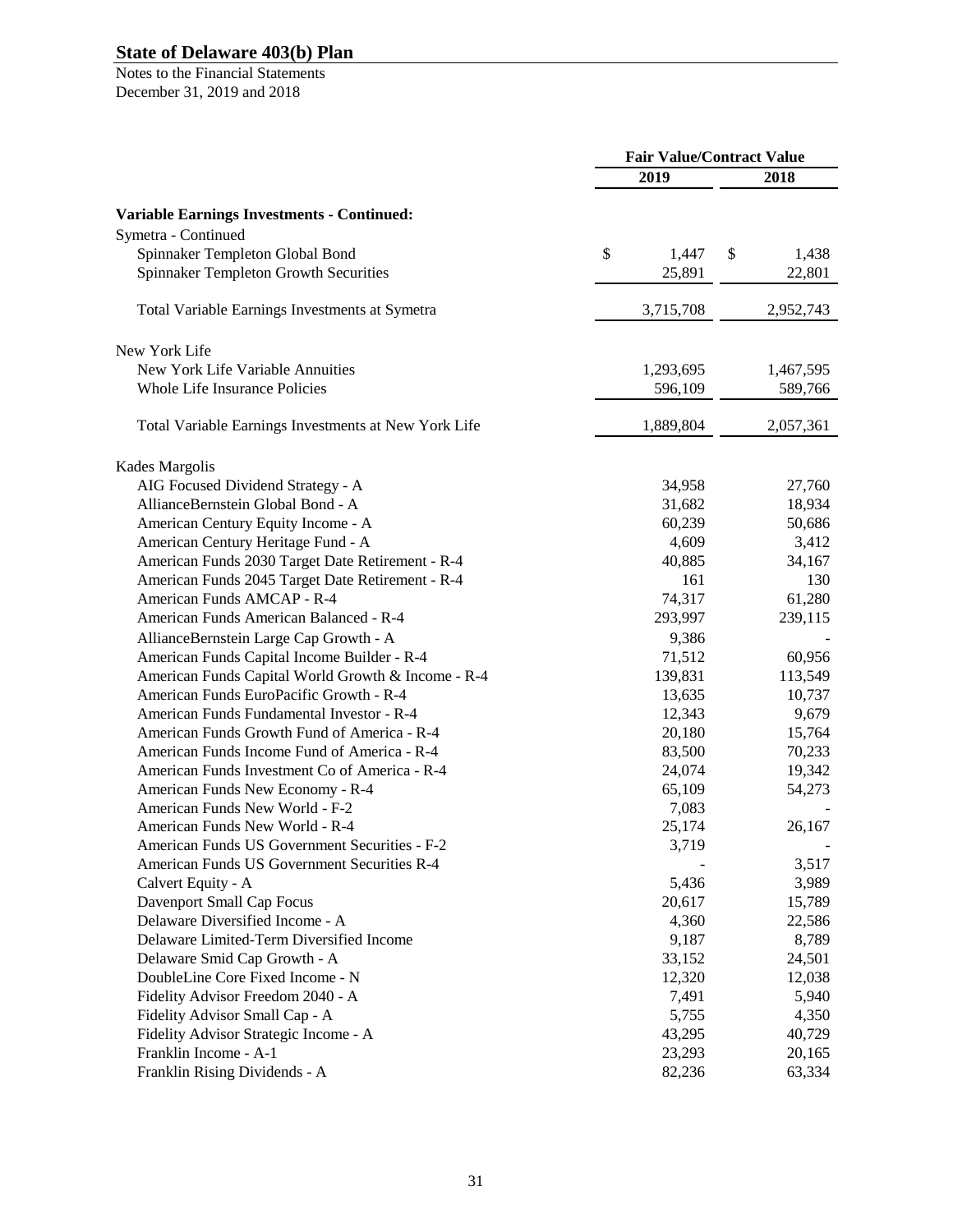|                                                       | <b>Fair Value/Contract Value</b> |           |    |           |
|-------------------------------------------------------|----------------------------------|-----------|----|-----------|
|                                                       |                                  | 2019      |    | 2018      |
| <b>Variable Earnings Investments - Continued:</b>     |                                  |           |    |           |
| Kades Margolis - Continued                            |                                  |           |    |           |
| Franklin Total Return - A                             | \$                               | 13,595    | \$ | 12,462    |
| Franklin Utilities - A-1                              |                                  | 25,242    |    | 19,907    |
| Harbor Capital Appreciation - Inv                     |                                  | 26,716    |    | 18,756    |
| Hartford Balanced Income - A                          |                                  | 53,051    |    | 36,918    |
| Invesco Energy - A                                    |                                  | 5,941     |    | 5,670     |
| Invesco Equity and Income - A                         |                                  | 5,441     |    | 4,535     |
| Invesco Global Health Care - A                        |                                  | 2,295     |    | 1,739     |
| Invesco Mid Cap Core Equity - A                       |                                  | 5,632     |    | 4,485     |
| Invesco Small Cap Discovery - A                       |                                  | 30,854    |    | 24,005    |
| Invesco Small Cap Growth - A                          |                                  |           |    | 15,039    |
| Invesco Value Opportunities - A                       |                                  | 4,148     |    | 3,199     |
| Janus Henderson Balanced Fund - A                     |                                  | 10,782    |    | 8,825     |
| Janus Henderson Growth and Income Fund - A            |                                  | 23,679    |    | 18,688    |
| Janus Henderson Triton - A                            |                                  | 6,876     |    |           |
| John Hancock Disciplined Value - A                    |                                  | 32,915    |    | 26,900    |
| John Hancock Disciplined Value Mid Cap - A            |                                  | 22,725    |    |           |
| John Hancock International Growth - R-2               |                                  | 20,213    |    | 17,631    |
| JP Morgan Government Bond                             |                                  | 12,048    |    | 16,219    |
|                                                       |                                  |           |    | 11,325    |
| JP Morgan Small Cap Equity - A                        |                                  | 16,775    |    |           |
| JPMorgan US Equity - A                                |                                  | 25,774    |    | 22,223    |
| Natixis ASG Managed Futures Strategy - A              |                                  | 12,142    |    | 10,040    |
| Oppenheimer Global - A                                |                                  | 4,717     |    |           |
| Oppenheimer Global Opportunities - A                  |                                  | 23,716    |    | 18,560    |
| Oppenheimer International Growth - A                  |                                  | 19,729    |    | 15,342    |
| Oppenheimer Mid Cap Value - A                         |                                  | 26,627    |    | 20,813    |
| Parnassus Core Equity Investor                        |                                  | 40,971    |    | 35,265    |
| PIMCO All Asset - A                                   |                                  | 11,148    |    | 9,978     |
| PIMCO Income - A                                      |                                  | 73,373    |    | 34,333    |
| Pioneer Balanced ESG - A                              |                                  | 14,971    |    |           |
| <b>Pioneer Classic Balanced</b>                       |                                  |           |    | 12,312    |
| Pioneer Fundamental Growth Fund - A                   |                                  | 32,748    |    | 24,470    |
| Pioneer Solutions Balanced - A                        |                                  | 9,258     |    | 8,023     |
| Quaker Impact Growth Advisor                          |                                  | 36,566    |    | 27,524    |
| Victory Munder Multi-Cap - A                          |                                  | 19,372    |    | 15,096    |
| Total Variable Earnings Investments at Kades Margolis |                                  | 1,933,576 |    | 1,542,193 |
| Security Benefit: Annuities                           |                                  |           |    |           |
| AllianceBernstein Dynamic Asset Allocation            |                                  |           |    | 29,592    |
| AllianceBernstein Small/Mid Cap Value                 |                                  | 9         |    | 8         |
| American Century Equity Income                        |                                  |           |    | 3,580     |
| <b>American Century Heritage</b>                      |                                  | 34,274    |    | 25,603    |
| American Century International Growth                 |                                  | 2,650     |    | 2,091     |
| American Century VP Balanced                          |                                  | 79,231    |    | 67,219    |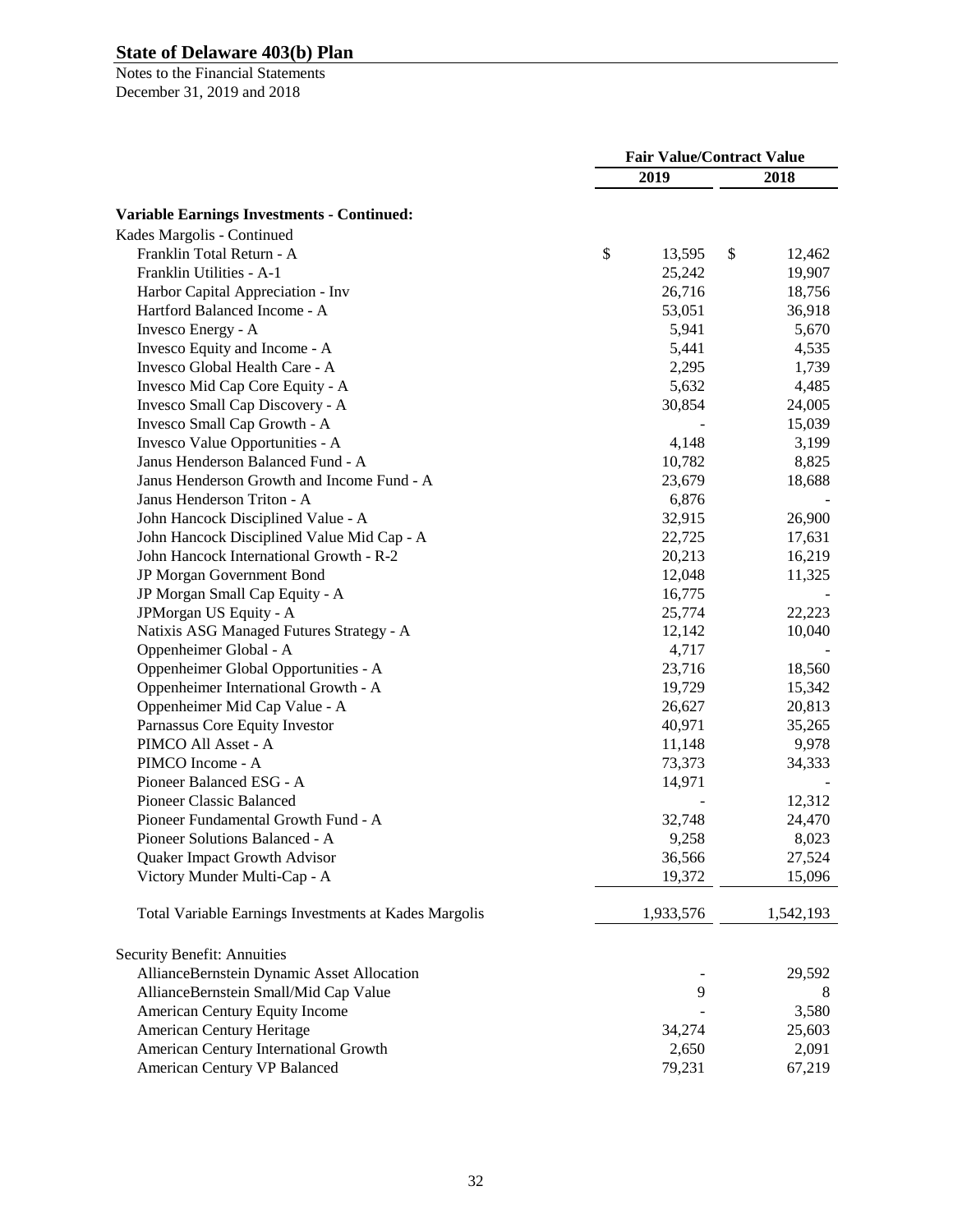|                                                   | <b>Fair Value/Contract Value</b> |           |    |           |
|---------------------------------------------------|----------------------------------|-----------|----|-----------|
|                                                   |                                  | 2019      |    | 2018      |
| <b>Variable Earnings Investments - Continued:</b> |                                  |           |    |           |
| <b>Security Benefit: Annuities</b>                |                                  |           |    |           |
| American Century VP Income & Growth               | \$                               | 63,640    | \$ | 52,026    |
| American Century VP Mid Cap Value                 |                                  | 39,978    |    | 31,209    |
| American Century VP Ultra                         |                                  | 783,914   |    | 839,146   |
| American Century VP Value                         |                                  | 7,293,951 |    | 7,270,701 |
| American Funds Growth and Income                  |                                  | 590,765   |    | 805,595   |
| American Funds Insurance Series Asset Allocation  |                                  | 446,863   |    | 526,089   |
| American Funds Insurance Series Global Bond       |                                  | 1,532,846 |    | 1,516,879 |
| American Funds Insurance Series Global Growth     |                                  | 111,417   |    | 146,339   |
| American Funds Insurance Series Growth-Income     |                                  | 60,326    |    | 73,593    |
| <b>American Funds International</b>               |                                  | 32,795    |    | 40,940    |
| American Funds New World                          |                                  | 135,972   |    | 69,191    |
| Ariel Fund                                        |                                  | 6,313     |    | 5,118     |
| <b>Baron Asset</b>                                |                                  | 1,617     |    | 1,346     |
| BlackRock Equity Dividend V.I.                    |                                  | 76,237    |    | 20,527    |
| <b>BlackRock Global Allocation V.I.</b>           |                                  | 50,589    |    | 30,377    |
| BlackRock High Yield V.I.                         |                                  | 642,045   |    | 591,633   |
| <b>BNY Mellon Appreciation</b>                    |                                  | 31,754    |    |           |
| <b>BNY Mellon IP Mid Cap Stock</b>                |                                  | 69,615    |    |           |
| <b>BNY Mellon IP Small Cap Stock</b>              |                                  | 63,975    |    |           |
| <b>BNY Mellon IP Tech Growth</b>                  |                                  | 48,109    |    |           |
| <b>BNY Mellon IP Tech Growth</b>                  |                                  | 965,595   |    |           |
| BNY Mellon Opportunistic Mid Cap Value            |                                  | 19,913    |    |           |
| <b>BNY Mellon Stock</b>                           |                                  | 179,897   |    |           |
| BNY Mellon Sustainable U.S. Equity Portfolio      |                                  | 246,535   |    |           |
| <b>BNY Mellon VIF Appreciation</b>                |                                  | 30,667    |    |           |
| <b>BNY Mellon VIF Appreciation Portfolio</b>      |                                  | 31,941    |    |           |
| <b>BNY Mellon VIF International Value</b>         |                                  | 28,050    |    |           |
| BNY Mellon VIF Opportunistic Small Cap            |                                  | 168,834   |    |           |
| BNY Mellon VIF Quality Bond Portfolio             |                                  | 32,781    |    |           |
| Calamos Growth                                    |                                  | 29,054    |    | 22,379    |
| Calamos Growth & Income                           |                                  | 37,196    |    | 29,950    |
| ClearBridge Variable Aggressive Growth            |                                  | 3,729,101 |    | 3,014,074 |
| ClearBridge Variable Small Cap Growth             |                                  | 101,574   |    | 69,167    |
| Dreyfus Appreciation Fund                         |                                  |           |    | 23,720    |
| Dreyfus IP Small Cap Stock Index                  |                                  |           |    | 55,451    |
| Dreyfus IP Technology Growth                      |                                  |           |    | 1,170,585 |
| Dreyfus Mid Cap Stock                             |                                  |           |    | 40,844    |
| Dreyfus Opportunities Midcap Value                |                                  |           |    | 15,749    |
| Dreyfus Stock Index Fund                          |                                  |           |    | 166,591   |
| Dreyfus Strategic Value                           |                                  |           |    | 3,227     |
| Dreyfus Sustainable US Equity                     |                                  |           |    | 190,768   |
| Dreyfus VIF Appreciation                          |                                  |           |    | 78,068    |
| Dreyfus VIF International Value                   |                                  |           |    | 23,287    |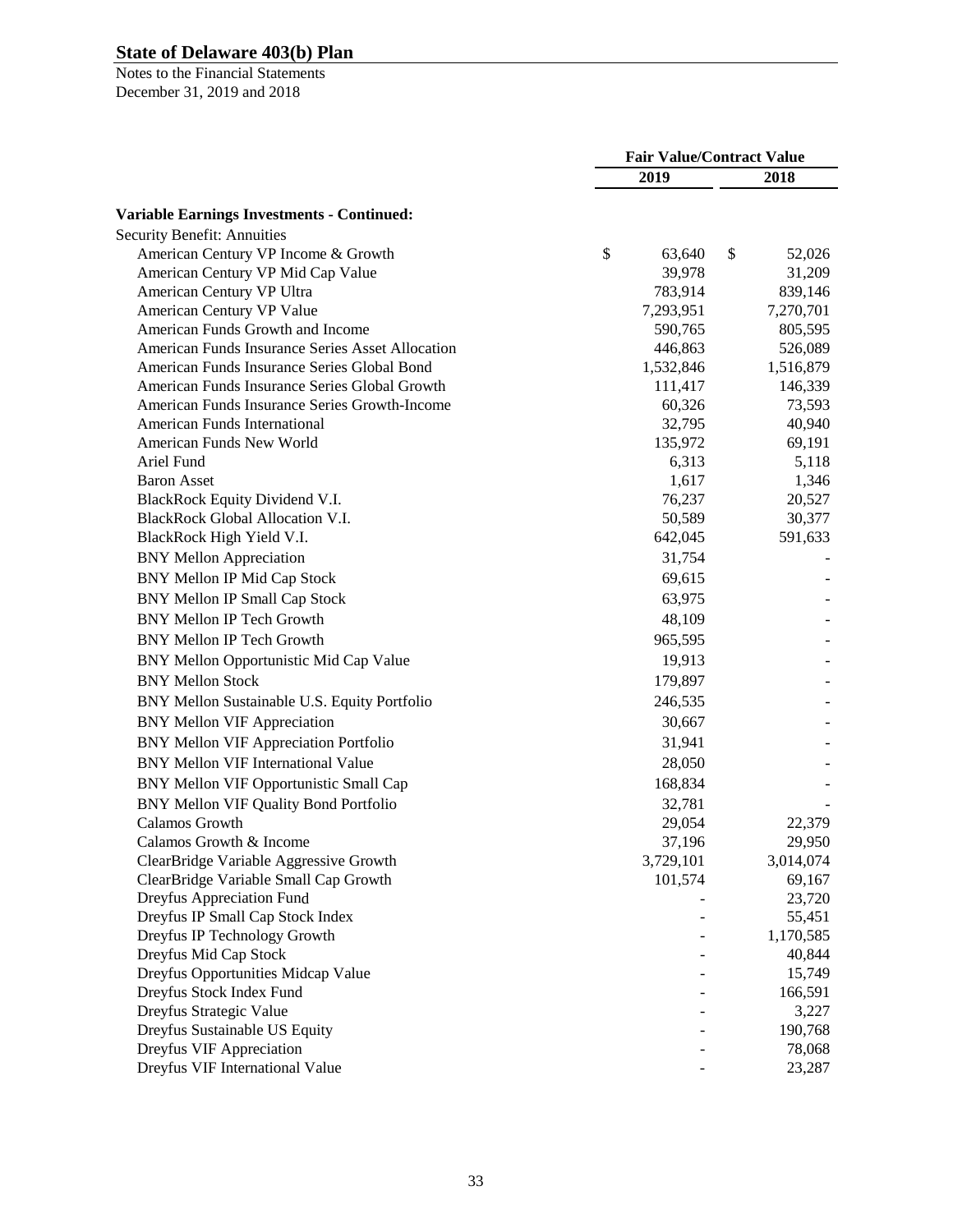|                                                     | <b>Fair Value/Contract Value</b> |           |    |           |
|-----------------------------------------------------|----------------------------------|-----------|----|-----------|
|                                                     |                                  | 2019      |    | 2018      |
| Variable Earnings Investments - Continued:          |                                  |           |    |           |
| Security Benefit: Annuities - Continued             |                                  |           |    |           |
| Dreyfus VIF Opportunities Small Cap                 | \$                               |           | \$ | 155,410   |
| Dreyfus VIF Quality Bond                            |                                  |           |    | 30,758    |
| <b>Federated Bond</b>                               |                                  | 13,633    |    | 12,260    |
| Federated NVIT High Income Bond                     |                                  | 14,084    |    | 24,901    |
| Federated Quality Bond Fund - II                    |                                  | 1,797     |    | 1,661     |
| <b>Fidelity Advisor Value Strategies</b>            |                                  | 5,195     |    | 3,944     |
| <b>Fidelity Contrafund</b>                          |                                  | 139,722   |    |           |
| <b>Fidelity VIP Contrafund</b>                      |                                  |           |    | 111,371   |
| Fidelity VIP Equity Income Portfolio                |                                  | 305,853   |    | 293,838   |
| Fidelity VIP Growth & Income Portfolio              |                                  | 330,702   |    | 394,706   |
| Fidelity VIP Growth Opportunities Portfolio         |                                  | 394,320   |    | 443,181   |
| Fidelity VIP Growth Portfolio                       |                                  | 33,593    |    | 25,071    |
| Fidelity VIP High Income Portfolio                  |                                  | 88,181    |    | 128,549   |
| Franklin Income VIP Securities                      |                                  | 317,624   |    | 242,555   |
| Franklin Mutual Global Discovery VIP                |                                  | 42,504    |    | 34,416    |
| Franklin Strategic Income VIP                       |                                  | 3,079,154 |    | 3,456,677 |
| Guggenheim High Yield                               |                                  | 11,582    |    | 10,346    |
| Guggenheim Large Cap Value                          |                                  | 30,300    |    | 25,194    |
| Guggenheim Mid Cap Value                            |                                  |           |    | 34,730    |
| Guggenheim SMid Cap Value                           |                                  | 39,618    |    |           |
| Guggenheim StylePlus Mid Growth                     |                                  | 23,557    |    | 21,267    |
| Guggenheim US Investment Grade Bond                 |                                  | 2,095     |    | 2,028     |
| Guggenheim VIF All Cap Value                        |                                  | 33,917    |    | 90,924    |
| Guggenheim VIF Alpha Opportunity                    |                                  | 2,666     |    | 4,113     |
| Guggenheim VIF Global Managed Futures Strategy Fund |                                  | 2,280     |    | 2,124     |
| Guggenheim VIF High Yield                           |                                  | 8,422     |    | 7,985     |
| Guggenheim VIF Large Cap Value                      |                                  | 7,673     |    | 7,133     |
| Guggenheim VIF Long Short Equity Fund               |                                  | 255       |    | 248       |
| <b>Guggenheim VIF Managed Asset Allocation</b>      |                                  | 7,013     |    | 42,936    |
| Guggenheim VIF Mid Cap Value                        |                                  | 40,657    |    | 17,481    |
| Guggenheim VIF Small Cap Value                      |                                  | 47,406    |    | 45,071    |
| Guggenheim VIF SMid Cap Value                       |                                  | 2,425,550 |    |           |
| Guggenheim VIF StylePlus Large Cap Growth           |                                  | 9,357     |    | 7,428     |
| Guggenheim VIF StylePlus Mid Cap Growth             |                                  | 37,513    |    | 23,883    |
| Guggenheim VT All Cap Value                         |                                  | 1,452,772 |    | 1,638,937 |
| Guggenheim VT High Yield                            |                                  | 180,326   |    | 224,660   |
| Guggenheim VT Large Cap Value                       |                                  | 1,258,204 |    | 1,150,340 |
| <b>Guggenheim VT Managed Asset Allocation</b>       |                                  | 843,133   |    | 956,669   |
| Guggenheim VT Mid Cap Value                         |                                  |           |    | 1,835,635 |
| Guggenheim VT Small Cap Value                       |                                  | 4,289,852 |    | 3,107,964 |
| Guggenheim VT StylePlus Large Core                  |                                  | 206,140   |    | 180,134   |
| Guggenheim VT StylePlus Large Growth                |                                  | 169,529   |    | 109,366   |
| Guggenheim VT StylePlus Mid Cap Growth              |                                  | 654,198   |    | 645,810   |
| Guggenheim VT StylePlus Small Cap Growth            |                                  | 22,535    |    | 35,340    |
| Guggenheim VT Total Return Bd                       |                                  | 140,428   |    | 80,573    |
|                                                     |                                  |           |    |           |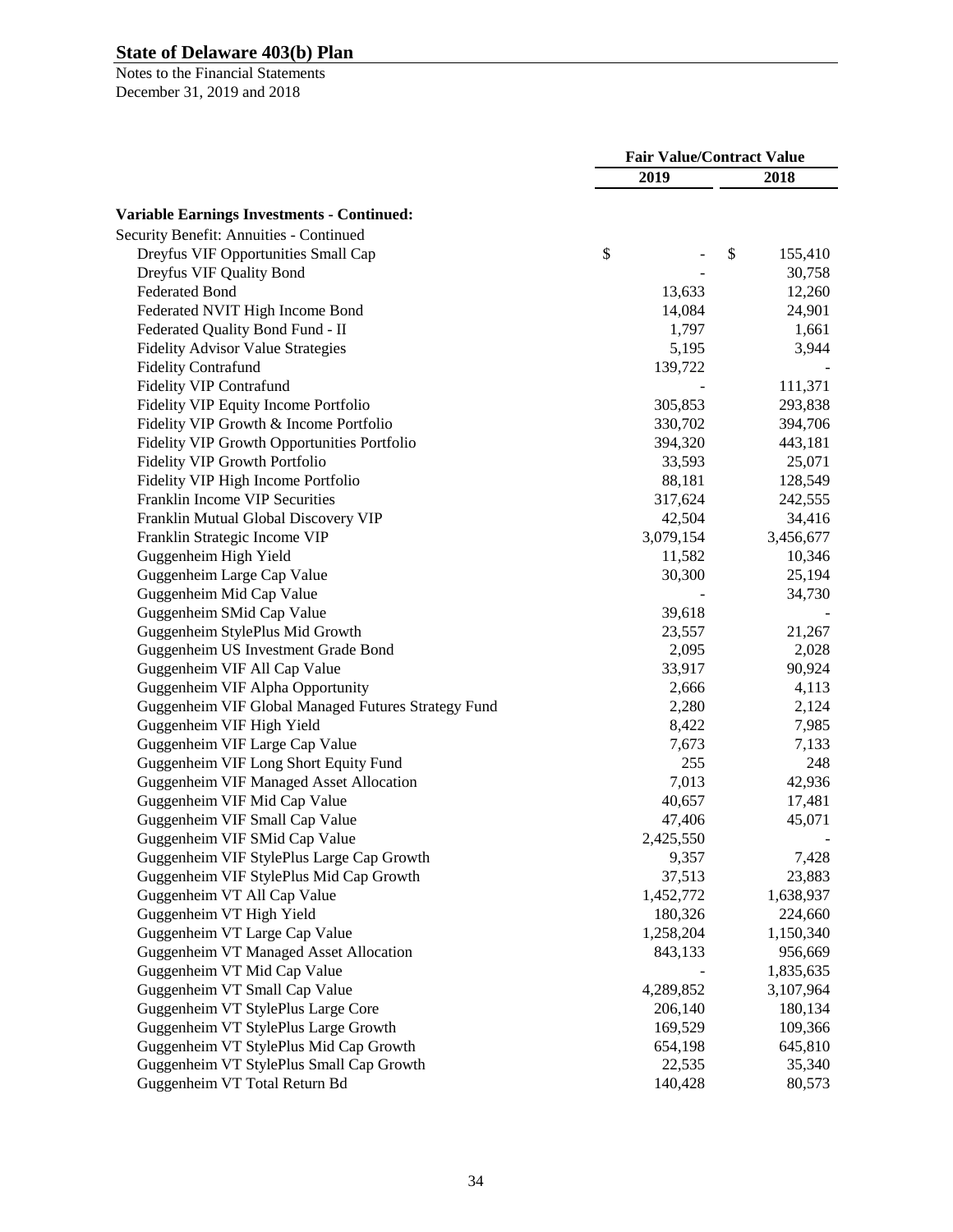|                                                   | <b>Fair Value/Contract Value</b> |           |    |           |
|---------------------------------------------------|----------------------------------|-----------|----|-----------|
|                                                   |                                  | 2019      |    | 2018      |
| <b>Variable Earnings Investments - Continued:</b> |                                  |           |    |           |
| Security Benefit: Annuities - Continued           |                                  |           |    |           |
| Guggenheim VT World Equity Inc                    | \$                               | 70,397    | \$ | 60,926    |
| <b>Invesco American Franchise</b>                 |                                  | 1,144     |    | 853       |
| <b>Invesco Comstock</b>                           |                                  | 21,796    |    | 17,556    |
| Invesco Equity and Income                         |                                  | 16,672    |    | 13,996    |
| <b>Invesco Technology</b>                         |                                  | 3,763     |    | 2,805     |
| Invesco Oppenheimer V.I. Capital Appreciation     |                                  | 27,075    |    |           |
| Invesco Oppenheimer V.I. Global Fund              |                                  | 10,726    |    |           |
| Invesco Oppenheimer V.I. Main Street              |                                  | 1,121     |    |           |
| Invesco Oppenheimer V.I. Main Street Small Cap    |                                  | 48,274    |    |           |
| Invesco Oppenheimer V.I. Discovery Mid Cap Growth |                                  | 23,420    |    |           |
| Invesco Oppenheimer V.I. Total Return Bond        |                                  | 1,477,875 |    |           |
| Invesco V.I. American Fran                        |                                  | 4,834     |    | 3,591     |
| Invesco V.I. Comstock                             |                                  | 5,976,894 |    | 3,798,833 |
| Invesco V.I. Equity and Income                    |                                  | 402,986   |    | 389,121   |
| Invesco V.I. Global Health Care                   |                                  | 973,038   |    | 23,973    |
| Invesco V.I. Government Securities                |                                  | 29,929    |    |           |
| Invesco V.I. Health Care                          |                                  | 28,047    |    | 35,849    |
| Invesco V.I. International Growth                 |                                  |           |    | 927,237   |
|                                                   |                                  | 3,722,950 |    | 3,730,759 |
| Invesco V.I. Mid Cap Growth Fund                  |                                  | 208,579   |    | 170,137   |
| Invesco V.I. Value Opportunities                  |                                  | 13,677    |    | 13,611    |
| Invesco V.I. Global Real Estate                   |                                  | 140,036   |    | 125,969   |
| Janus Aspen Enterprise                            |                                  |           |    | 1,433,966 |
| Janus Aspen Janus Portfolio                       |                                  |           |    | 58,311    |
| Janus Hend VIT Enterprise                         |                                  | 1,412,458 |    | 82,357    |
| <b>Janus Hend VIT Overseas</b>                    |                                  | 18,229    |    | 19,480    |
| Janus Hend VIT Research                           |                                  | 61,096    |    | 5,830     |
| Janus Overseas                                    |                                  | 1,448     |    | 1,158     |
| JPMorgan Insurance Trust Core Bond                |                                  | 48,362    |    | 46,132    |
| Lord Abbett Series Bond Debenture                 |                                  |           |    | 2,538     |
| Lord Abbett Series Developing Growth              |                                  | 10,085    |    | 12,722    |
| <b>MFS VIT Research International</b>             |                                  | 21,369    |    | 23,979    |
| <b>MFS VIT Total Return</b>                       |                                  | 42,491    |    | 35,741    |
| <b>MFS VIT Utilities</b>                          |                                  | 1,040,206 |    | 1,044,718 |
| Morgan Stanley VIF Emerging Markets               |                                  | 2,898     |    | 5,506     |
| Morningstar Balanced ETF Allocation               |                                  | 129,997   |    | 124,311   |
| Morningstar Growth ETF Allocation                 |                                  | 14,738    |    | 12,401    |
| Morningstar Income and Growth ETF Allocation      |                                  | 3,839     |    | 3,431     |
| Neuberger Berman NVIT Soc Resp                    |                                  | 36,337    |    | 30,587    |
| Neuberger Berman AMT Social Responsive            |                                  |           |    | 77,639    |
| Neuberger Berman AMT Sustainable Equity           |                                  | 1,217,257 |    | 1,309,375 |
| Neuberger Berman Large Cap Value                  |                                  | 10,691    |    | 8,734     |
| Neuberger Berman Mid Cap Growth                   |                                  | 100,729   |    | 78,487    |
| Neuberger Berman Sustainable Equity               |                                  | 10,625    |    | 8,532     |
| NVIT Dynamic US Growth                            |                                  | 25,105    |    | 18,467    |
| <b>NVIT Government Bond</b>                       |                                  | 31,762    |    | 30,216    |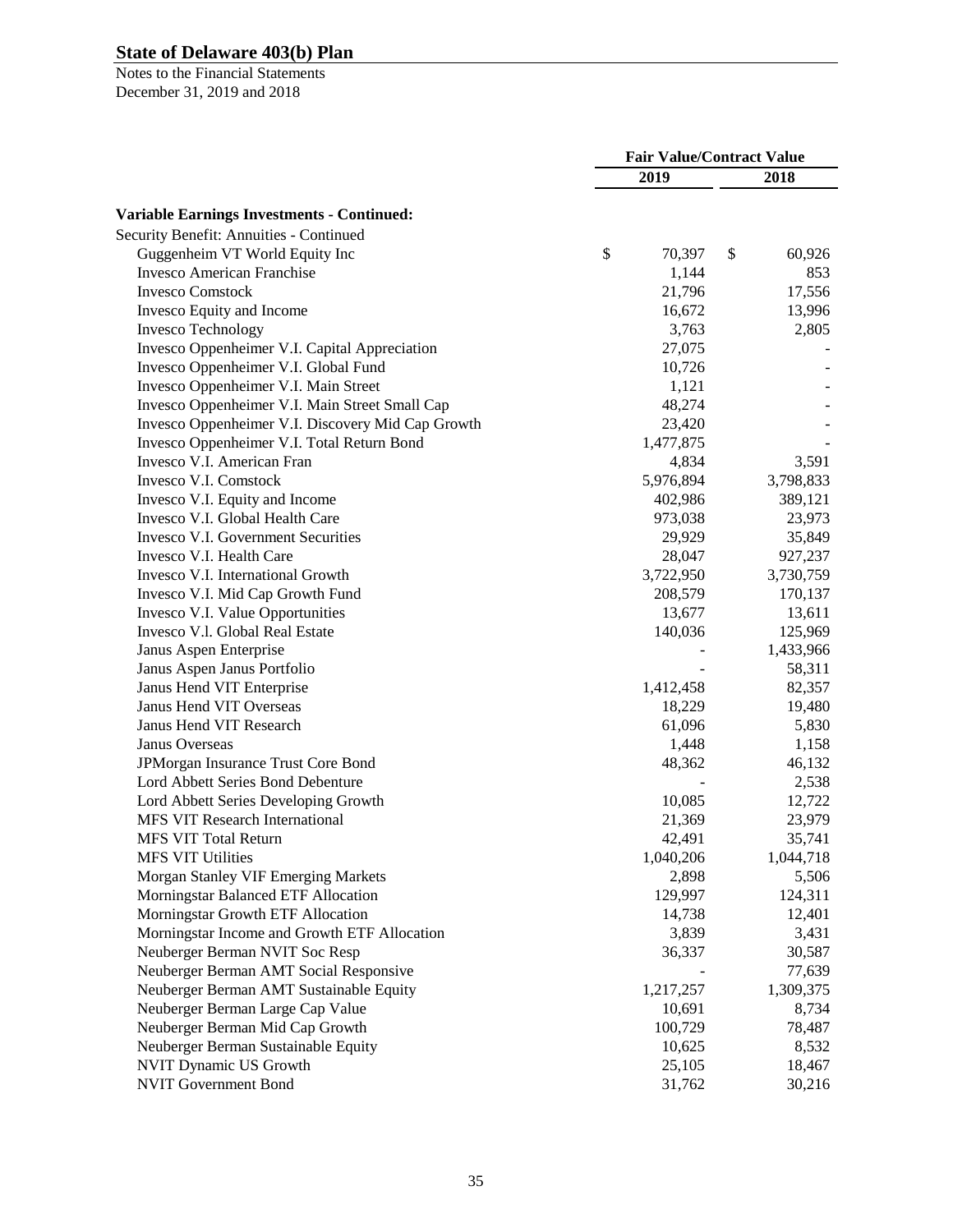|                                                                    | <b>Fair Value/Contract Value</b> |            |    |                 |
|--------------------------------------------------------------------|----------------------------------|------------|----|-----------------|
|                                                                    |                                  | 2019       |    | 2018            |
| <b>Variable Earnings Investments - Continued:</b>                  |                                  |            |    |                 |
| Security Benefit: Annuities - Continued                            |                                  |            |    |                 |
| NVIT Mid Cap Index                                                 | \$                               | 19,377     | \$ | 15,593          |
| NVIT Multi Sector Bond                                             |                                  | 20,826     |    | 19,282          |
| NVIT Multi-Manager Large Cap Growth                                |                                  | 75         |    | 110             |
| NVIT Multi-Manager Mid Cap Growth                                  |                                  | 74,449     |    | 76,732          |
| NVIT Multi-Manager Mid Cap Value                                   |                                  | 183,706    |    | 171,683         |
| NVIT Multi-Manager Small Cap Value                                 |                                  | 4,930      |    | 4,192           |
| NVIT Multi-Manager Small Company                                   |                                  | 21,871     |    | 17,647          |
| <b>NVIT Nationwide</b>                                             |                                  | 101,797    |    | 79,979          |
| Oppenheimer Capital App Fund                                       |                                  |            |    | 20,166          |
| Oppenheimer Core Bond Fund NA                                      |                                  |            |    | 1,977,937       |
| Oppenheimer Discovery Mid Cap Growth Fund NA                       |                                  |            |    | 16,719          |
| Oppenheimer Global Fund NA                                         |                                  |            |    | 8,364           |
| Oppenheimer Main Street Small Cap NA                               |                                  |            |    | 45,618          |
| Oppenheimer Total Return Bond                                      |                                  | 45,904     |    | 47,535          |
| PIMCO Emerging Markets Bond Portfolio                              |                                  | 9,172      |    | 8,067           |
| PIMCO International Bond-Hedged                                    |                                  | 7,641      |    | 7,030           |
| PIMCO Real Return                                                  |                                  | 7,739      |    | 7,018           |
| PIMCO Total Return                                                 |                                  | 22,940     |    | 21,282          |
| PIMCO Total Return Portfolio                                       |                                  | 49,238     |    |                 |
| PIMCO VIT All Asset                                                |                                  | 43,398     |    | 41,595          |
| PIMCO VIT Commodity Real Return                                    |                                  | 16,043     |    | 4,459           |
| PIMCO VIT International Bond-Hedged                                |                                  | 12,850     |    | 11,855          |
| PIMCO VIT Low Duration                                             |                                  | 12,023     |    | 11,703          |
| PIMCO VIT Real Return Portfolio                                    |                                  | 215,530    |    | 216,715         |
| Royce Micro-Cap                                                    |                                  | 216,659    |    | 187,509         |
|                                                                    |                                  | 43,931     |    | 76,341          |
| Templeton Foreign Securities Fund<br>Templeton Global Bond VIP     |                                  | 17,484     |    | 17,266          |
| <b>TRP Health Sciences</b>                                         |                                  | 339,398    |    | 383,001         |
| Van Eck VIP Global Hard Assets                                     |                                  | 2,747      |    |                 |
|                                                                    |                                  | 32,286     |    | 2,483<br>23,390 |
| Victory RS Science and Technology<br>Victory RS Value              |                                  | 8,039      |    | 6,614           |
| Wells Fargo Advantage Small Cap Value                              |                                  |            |    |                 |
|                                                                    |                                  |            |    | 9,005           |
| Wells Fargo Small Company Value                                    |                                  | 11,256     |    |                 |
| Western Asset Variable Global High Yield Bond                      |                                  | 87,114     |    | 93,943          |
| Total Variable Earnings Investments at Security Benefit: Annuities |                                  | 53,584,741 |    | 50,140,946      |
| Security Benefit: Mutual Funds                                     |                                  |            |    |                 |
| American Beacon Small Cap Value                                    |                                  | 26,859     |    | 21,946          |
| American Century Dividend Bond                                     |                                  | 262        |    | 246             |
| American Century Heritage                                          |                                  | 37,434     |    | 27,939          |
| American Century International Bond                                |                                  | 70         |    | 68              |
| American Century International Growth                              |                                  | 479        |    | 379             |
| <b>American Century Select</b>                                     |                                  | 9,187      |    | 6,815           |
| American Century Ultra                                             |                                  | 22,260     |    | 55,990          |
| American Century Value                                             |                                  | 77,380     |    | 72,846          |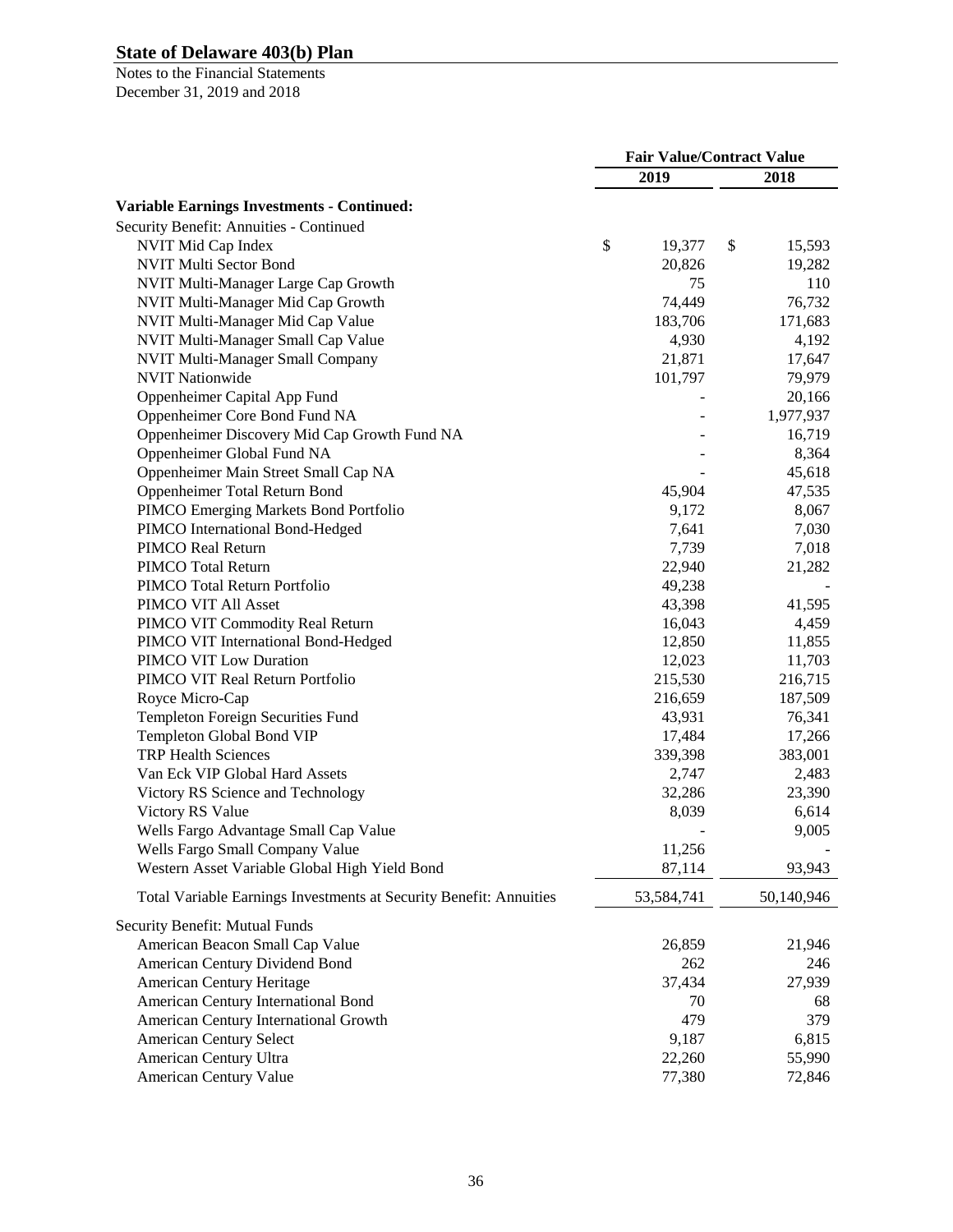|                                                   | <b>Fair Value/Contract Value</b> |               |  |
|---------------------------------------------------|----------------------------------|---------------|--|
|                                                   | 2019                             | 2018          |  |
| <b>Variable Earnings Investments - Continued:</b> |                                  |               |  |
| Security Benefit: Mutual Funds - Continued        |                                  |               |  |
| American Funds EuroPacific Growth                 | $\mathbb{S}$<br>207,179          | \$<br>217,180 |  |
| American Funds New World                          | 52,079                           | 44,141        |  |
| American Funds Washington Mutual                  | 471,356                          | 405,188       |  |
| AMG GW&K US Small Cap Growth                      |                                  | 1             |  |
| Ariel Fund                                        | 37,523                           | 30,356        |  |
| <b>Baron Asset</b>                                | 127                              | 94            |  |
| <b>BlackRock Global Allocation</b>                | 133                              | 114           |  |
| <b>BlackRock High Yield Bond</b>                  | 25,828                           | 4,065         |  |
| <b>BlackRock International Dividend</b>           | 356                              | 292           |  |
| <b>BlackRock Mid Cap Value Opportunities</b>      | 3                                | 17            |  |
| <b>BNY Mellon Appreciation</b>                    | 9,160                            |               |  |
| <b>BNY Mellon Dynamic Value</b>                   | 9,956                            |               |  |
| <b>BNY Mellon Mid Cap</b>                         | 174,001                          |               |  |
| <b>BNY Mellon Natural Resources</b>               | 9,036                            |               |  |
| BNY Mellon Opportunistic Mid Cap Value            | 10,228                           |               |  |
|                                                   |                                  |               |  |
| BNY Mellon S&P 500                                | 2,371,495                        |               |  |
| <b>Calamos Global Equity</b>                      | 1<br>30,452                      | 6<br>23,425   |  |
| Calamos Growth                                    |                                  |               |  |
| Calamos Growth & Income                           | 25,362                           | 20,306        |  |
| Calamos High Income                               | 11,319                           | 9,988         |  |
| Dreyfus Appreciation Fund                         |                                  | 6,836         |  |
| Dreyfus Mid Cap Index                             |                                  | 131,401       |  |
| <b>Dreyfus Natural Resources</b>                  |                                  | 7,793         |  |
| Dreyfus Opportunities Midcap Value                |                                  | 8,092         |  |
| Dreyfus S&P 500 Stock Index                       |                                  | 1,620,986     |  |
| Dreyfus Strategic Value                           |                                  | 7,923         |  |
| <b>Federated Bond</b>                             | 393,592                          | 569,313       |  |
| Fidelity Advisor Mid Cap Value                    | 143                              | 43,284        |  |
| <b>Fidelity Advisor New Ingsights</b>             | 8,728                            | 6,835         |  |
| <b>Fidelity Advisor Real Estate</b>               | 8,272                            | 6,814         |  |
| <b>Fidelity Advisor Value Strategies</b>          | 8,269                            | 6,230         |  |
| <b>Franklin Growth Opportunities</b>              | 9,011                            | 6,795         |  |
| Franklin Strategic Income Securities              | 42,854                           | 36,745        |  |
| Goldman Sachs Emerging Markets Equity             | 44,266                           | 44,518        |  |
| Goldman Sachs Emerging Markets Equity             | 205                              |               |  |
| Goldman Sachs Small Cap Value                     |                                  | 16,234        |  |
| Guggenheim High Yield                             | 12,448                           | 11,232        |  |
| Guggenheim Large Cap Value                        | 17,074                           | 14,185        |  |
| Guggenheim Mid Cap Value                          |                                  | 45,891        |  |
| Guggenheim Risk Managed Real Estate               | 142,162                          | 130,468       |  |
| Guggenheim Small Cap Value                        | 8,010                            | 6,606         |  |
| Guggenheim SMid Cap Value                         | 57,700                           |               |  |
| Guggenheim StylePlus Mid Growth                   | 21,440                           | 16,329        |  |
| Guggenheim Total Return Bond                      | 1,309,899                        | 1,558,686     |  |
| Guggenheim World Equity Income                    | 6,863                            | 5,720         |  |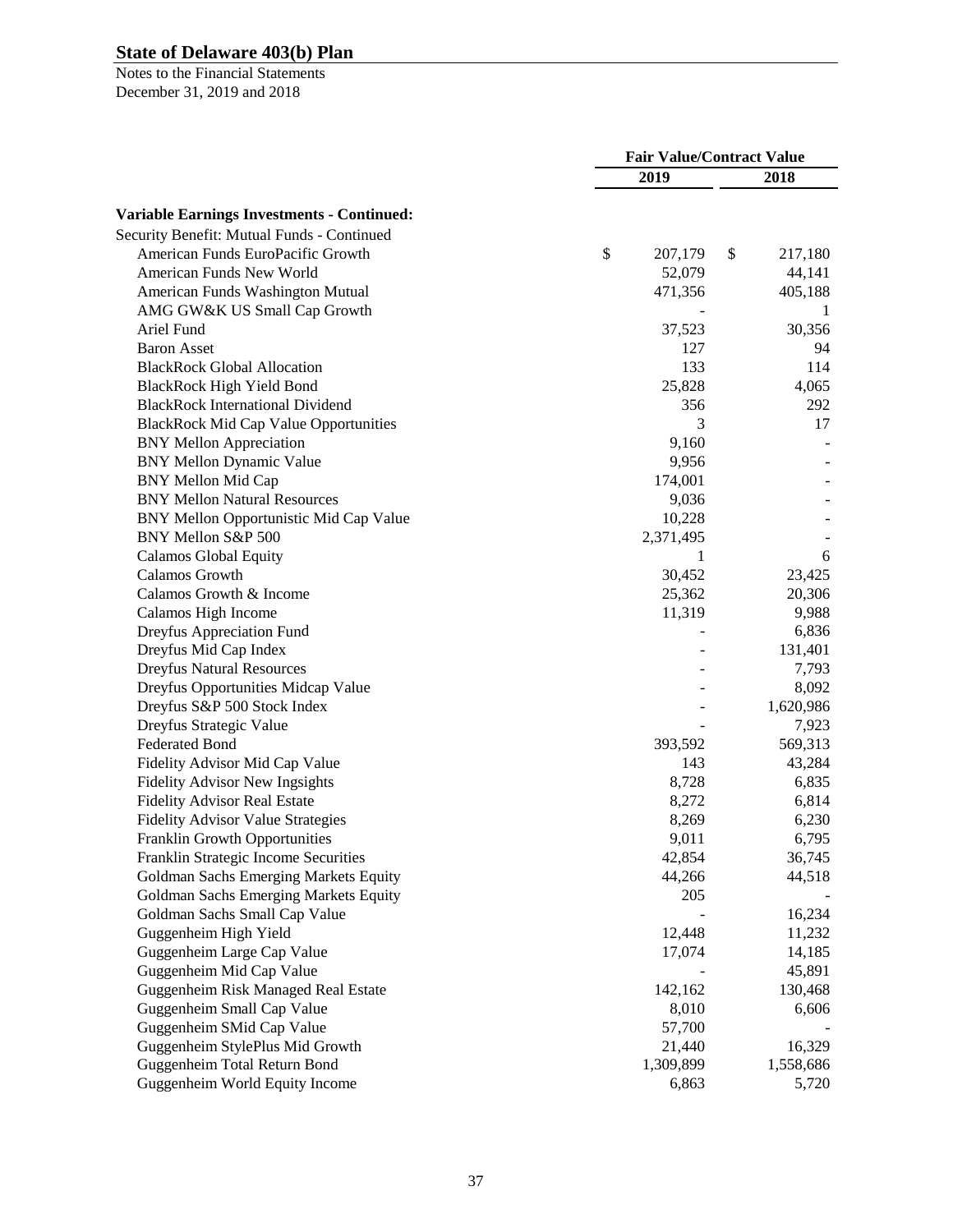|                                                     | <b>Fair Value/Contract Value</b> |           |    |           |
|-----------------------------------------------------|----------------------------------|-----------|----|-----------|
|                                                     |                                  | 2019      |    | 2018      |
| <b>Variable Earnings Investments - Continued:</b>   |                                  |           |    |           |
| Security Benefit: Mutual Funds - Continued          |                                  |           |    |           |
| <b>Invesco Comstock</b>                             | \$                               | 16,510    | \$ | 13,285    |
| Invesco Equity and Income                           |                                  | 476,669   |    | 628,061   |
| Invesco Oppenheimer Global                          |                                  | 514       |    |           |
| <b>Invesco Oppenheimer Global Opportunities</b>     |                                  | 980,222   |    |           |
| Invesco Small Cap Growth                            |                                  | 100,243   |    | 98,467    |
| <b>Invesco Technology</b>                           |                                  | 9,082     |    | 6,762     |
|                                                     |                                  | 328,219   |    | 296,771   |
| Janus Enterprise<br>Janus Hend US Managed Vol       |                                  | 572       |    | 500       |
| Janus Research                                      |                                  |           |    | 6,631     |
| Janus Triton                                        |                                  | 562,583   |    | 396,208   |
|                                                     |                                  |           |    |           |
| JPMorgan Equity Income<br>JPMorgan Large Cap Growth |                                  | 2,168,400 |    | 2,237,904 |
|                                                     |                                  | 2,114     |    |           |
| JPMorgan Mid Cap Growth                             |                                  | 29,465    |    |           |
| <b>JPMorgan US Small Company</b>                    |                                  | 2,011     |    | 3,780     |
| Loomis Sayles Global Allocation                     |                                  | 69,818    |    | 63,722    |
| Mutual Global Discovery                             |                                  |           |    | 78,029    |
| Natixis US Equity Opportunities                     |                                  | 13,038    |    | 10,046    |
| Neuberger Berman Large Cap Value                    |                                  | 26,241    |    | 21,425    |
| Neuberger Berman Sustainable Equity                 |                                  | 17,787    |    | 14,280    |
| Northern Large Cap Value                            |                                  | 258       |    | 207       |
| Nuance Mid Cap Value                                |                                  | 6,390     |    |           |
| Oppenheimer Global                                  |                                  |           |    | 396       |
| <b>Oppenheimer Global Opportuinties</b>             |                                  |           |    | 917,627   |
| PIMCO Commodity Real Return Strategy                |                                  | 113       |    | 103       |
| PIMCO High Yield Spectrum                           |                                  | 8,941     |    | 15,287    |
| PIMCO Income                                        |                                  | 36,324    |    | 38,145    |
| PIMCO RAE Global ex-US                              |                                  | 93,715    |    |           |
| PIMCO Real Return                                   |                                  | 49,298    |    | 44,814    |
| PIMCO Small Cap StocksPLUS AR                       |                                  | 1,197,268 |    | 829,159   |
| Pioneer Bond                                        |                                  | 69,817    |    | 138,580   |
| Templeton Foreign                                   |                                  | 363       |    | 38,515    |
| Templeton Global Bond                               |                                  | 418,099   |    | 437,782   |
| <b>TRP Global Stock</b>                             |                                  | 446,710   |    | 392,461   |
| <b>TRP Growth Stock</b>                             |                                  | 1,762,837 |    | 1,567,956 |
| TRP QM US Small Cap Growth Equity                   |                                  | 48,453    |    | 38,420    |
| TRP Retirement 2010                                 |                                  |           |    | 251,213   |
| TRP Retirement 2015                                 |                                  |           |    | 6,634     |
| TRP Retirement 2020                                 |                                  | 216,856   |    | 182,438   |
| TRP Retirement 2025                                 |                                  | 13,686    |    | 11,440    |
| TRP Retirement 2030                                 |                                  | 167,783   |    | 138,451   |
| TRP Retirement 2035                                 |                                  | 51,233    |    | 41,859    |
| TRP Retirement 2040                                 |                                  | 12,681    |    | 40,559    |
| TRP Retirement 2050                                 |                                  | 254,631   |    | 189,421   |
| TRP Retirement 2055                                 |                                  | 8,058     |    | 6,496     |
| Victory RS Global                                   |                                  | 63,376    |    |           |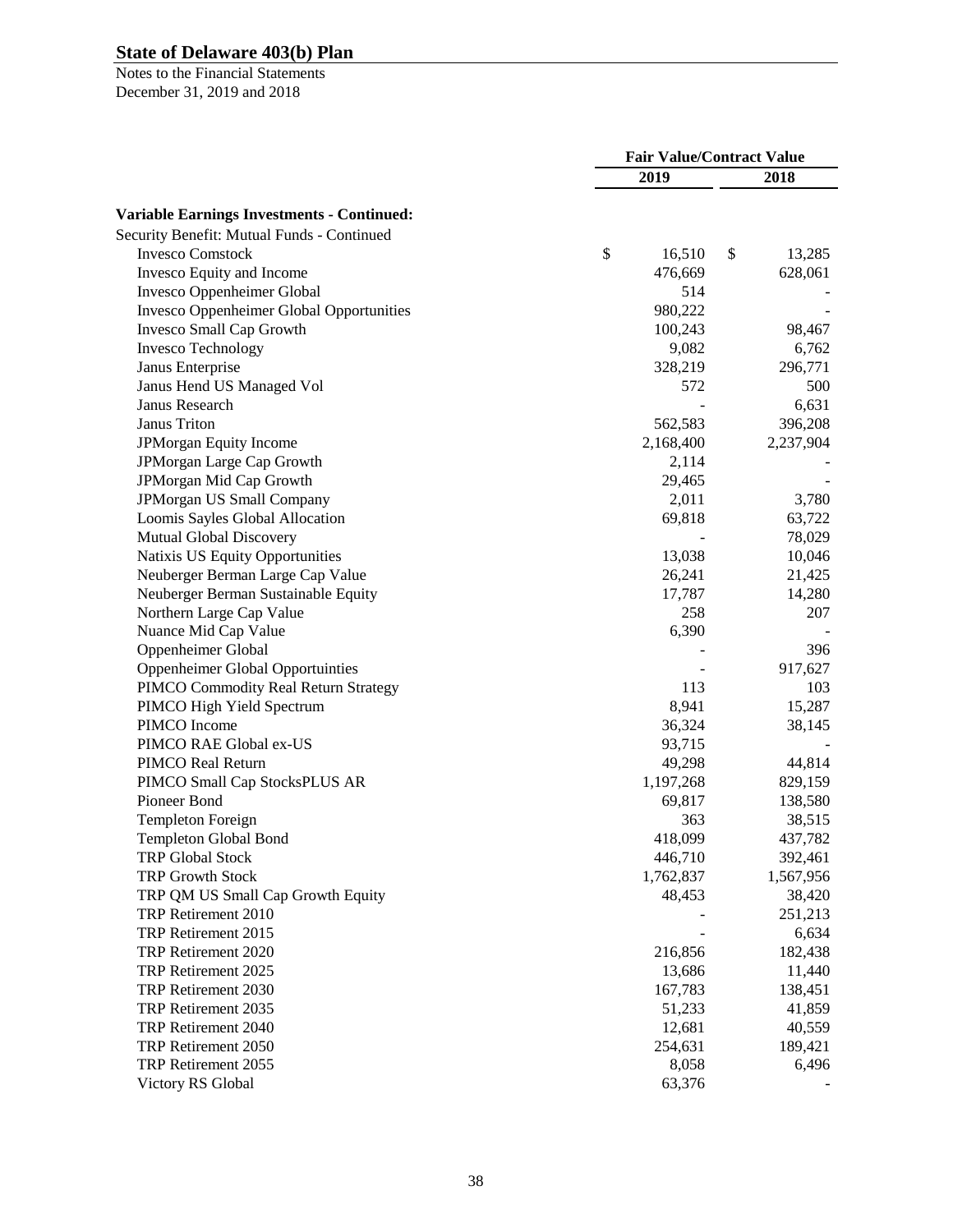Notes to the Financial Statements December 31, 2019 and 2018

|                                                               | <b>Fair Value/Contract Value</b> |              |    |             |
|---------------------------------------------------------------|----------------------------------|--------------|----|-------------|
|                                                               |                                  | 2019         |    | 2018        |
| <b>Variable Earnings Investments - Continued:</b>             |                                  |              |    |             |
| Security Benefit: Mutual Funds - Continued                    |                                  |              |    |             |
| Wells Fargo Advantage Opportunity                             | \$                               | 18,095       | \$ | 13,897      |
| Wells Fargo Large Cap Core                                    |                                  | 44,289       |    | 34,998      |
| Wells Fargo Small Cap Value                                   |                                  |              |    | 18,572      |
| Wells Fargo Small Company Value                               |                                  | 23,225       |    |             |
| Wells Fargo Special Mid Cap Value                             |                                  | 194,204      |    | 198,854     |
| Wells Fargo Special Small Cap Value                           |                                  | 64,107       |    | 52          |
| Total Variable Earnings Investments at Security Benefit       |                                  | 15,784,759   |    | 14,720,525  |
| Voya-Omni Platform                                            |                                  |              |    |             |
| American Funds 2010 Target Date - R-6                         |                                  | 1,062,376    |    | 952,733     |
| American Funds 2015 Target Date - R-6                         |                                  | 2,347,095    |    | 2,057,438   |
| American Funds 2020 Target Date - R-6                         |                                  | 13,787,880   |    | 12,110,289  |
| American Funds 2025 Target Date - R-6                         |                                  | 15,551,329   |    | 12,010,538  |
| American Funds 2030 Target Date - R-6                         |                                  | 16,528,738   |    | 12,107,439  |
| American Funds 2035 Target Date - R-6                         |                                  | 22, 145, 123 |    | 14,043,692  |
| American Funds 2040 Target Date - R-6                         |                                  | 15,204,559   |    | 9,578,690   |
| American Funds 2045 Target Date - R-6                         |                                  | 12,645,659   |    | 7,354,916   |
| American Funds 2050 Target Date - R-6                         |                                  | 6,611,694    |    | 4,141,919   |
| American Funds 2055 Target Date - R-6                         |                                  | 3,688,734    |    | 2,102,448   |
| American Funds 2060 Target Date - R-6                         |                                  | 559,829      |    | 278,162     |
| American Funds Washington Mutual - R-6                        |                                  | 1,731,396    |    | 1,123,942   |
| Champlain Mid Cap Funds - Institutional                       |                                  | 816,108      |    |             |
| ClearBridge Mid Cap Growth Fund - Is                          |                                  |              |    | 419,015     |
| JPMorgan US Small Company Fund - R-6                          |                                  | 801,494      |    | 538,926     |
| Lazard International Equity Portfolio - R-6                   |                                  | 593,411      |    | 393,150     |
| PIMCO Total Return Fund - Institutional Class                 |                                  | 798,312      |    | 668,160     |
| T. Rowe Price Blue Chip Growth Fund - I                       |                                  | 3,421,561    |    | 1,897,142   |
| TD Ameritrade Self-Directed Brokerage Account                 |                                  | 4,810,215    |    | 2,496,970   |
| Templeton Global Bond Fund R-6                                |                                  | 420,716      |    | 399,464     |
| TIAA-CREF Real Estate Securities Fund - Institutional Class   |                                  | 534,557      |    | 329,636     |
| Vanguard Extended Market Index Fund - Institutional           |                                  | 2,627,115    |    | 1,881,482   |
| Vanguard Institutional Index Fund - Institutional             |                                  | 9,359,244    |    | 6,138,555   |
| Vanguard Intermediate-Term Bond Index Fund - Institutional    |                                  | 2,706,506    |    | 1,443,994   |
| Vanguard Total International Stock Index Fund - Institutional |                                  | 2,469,852    |    | 1,732,774   |
|                                                               |                                  |              |    |             |
| Total Variable Earnings Investments at Voya-Omni Platform     |                                  | 141,223,503  |    | 96,201,474  |
| <b>Great American</b><br>Great American Flex(b)               |                                  |              |    |             |
|                                                               |                                  | 2,458,365    |    | 2,287,792   |
| Total Variable Earnings Investments at Great American         |                                  | 2,458,365    |    | 2,287,792   |
| <b>Total Variable Earnings Investments</b>                    |                                  | 375,640,707  |    | 308,106,345 |
| <b>Total Investments</b>                                      | 2                                | 445,920,480  | \$ | 378,156,705 |
| * Depresents Investments Greeter than 50% of Net Desition     |                                  |              |    |             |

\* Represents Investments Greater than 5% of Net Position

\*\* Represents Investments in Foreign Securities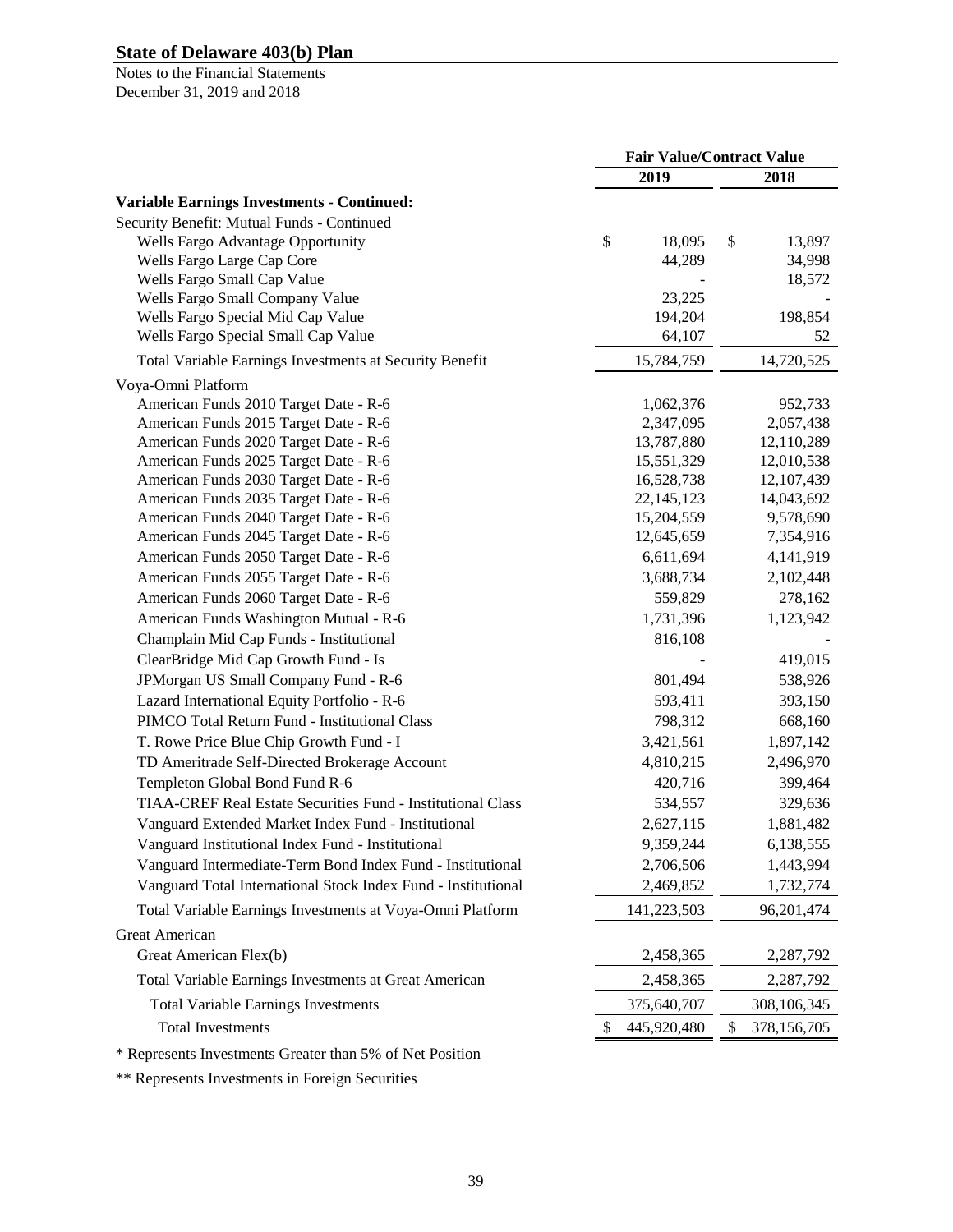

**BELFINT . LYONS . SHUMAN Certified Public Accountants** 

www.belfint.com -

*Independent Auditors' Report on Internal Control over Financial Reporting and on Compliance and Other Matters Based on an Audit of Financial Statements Performed in Accordance with Government Auditing Standards* 

To the Plans Management Board State of Delaware 403(b) Plan Dover, Delaware

We were engaged to audit, in accordance with the auditing standards generally accepted in the United States of America and the standards applicable to financial audits contained in *Government Auditing Standards* issued by the Comptroller General of the United States, the financial statements of State of Delaware 403(b) Plan (Plan) as of and for the years ended December 31, 2019 and 2018, and the related notes to the financial statements, which collectively comprise the Plan's basic financial statements, and have issued our report thereon dated August 3, 2020.

#### *Internal Control Over Financial Reporting*

In planning and performing our audit of the financial statements, we considered the Plan's internal control over financial reporting (internal control) to determine the audit procedures that are appropriate in the circumstances for the purpose of expressing an opinion on the financial statements, but not for the purpose of expressing an opinion on the effectiveness of the Plan's internal control. Accordingly, we do not express an opinion on the effectiveness of the Plan's internal control.

A *deficiency in internal control* exists when the design or operation of a control does not allow management or employees, in the normal course of performing their assigned functions, to prevent, or detect and correct, misstatements on a timely basis. A *material weakness* is a deficiency, or a combination of deficiencies, in internal control such that there is a reasonable possibility that a material misstatement of the Plan's financial statements will not be prevented, or detected and corrected on a timely basis. A *significant deficiency* is a deficiency, or a combination of deficiencies, in internal control that is less severe than a material weakness, yet important enough to merit attention by those charged with governance.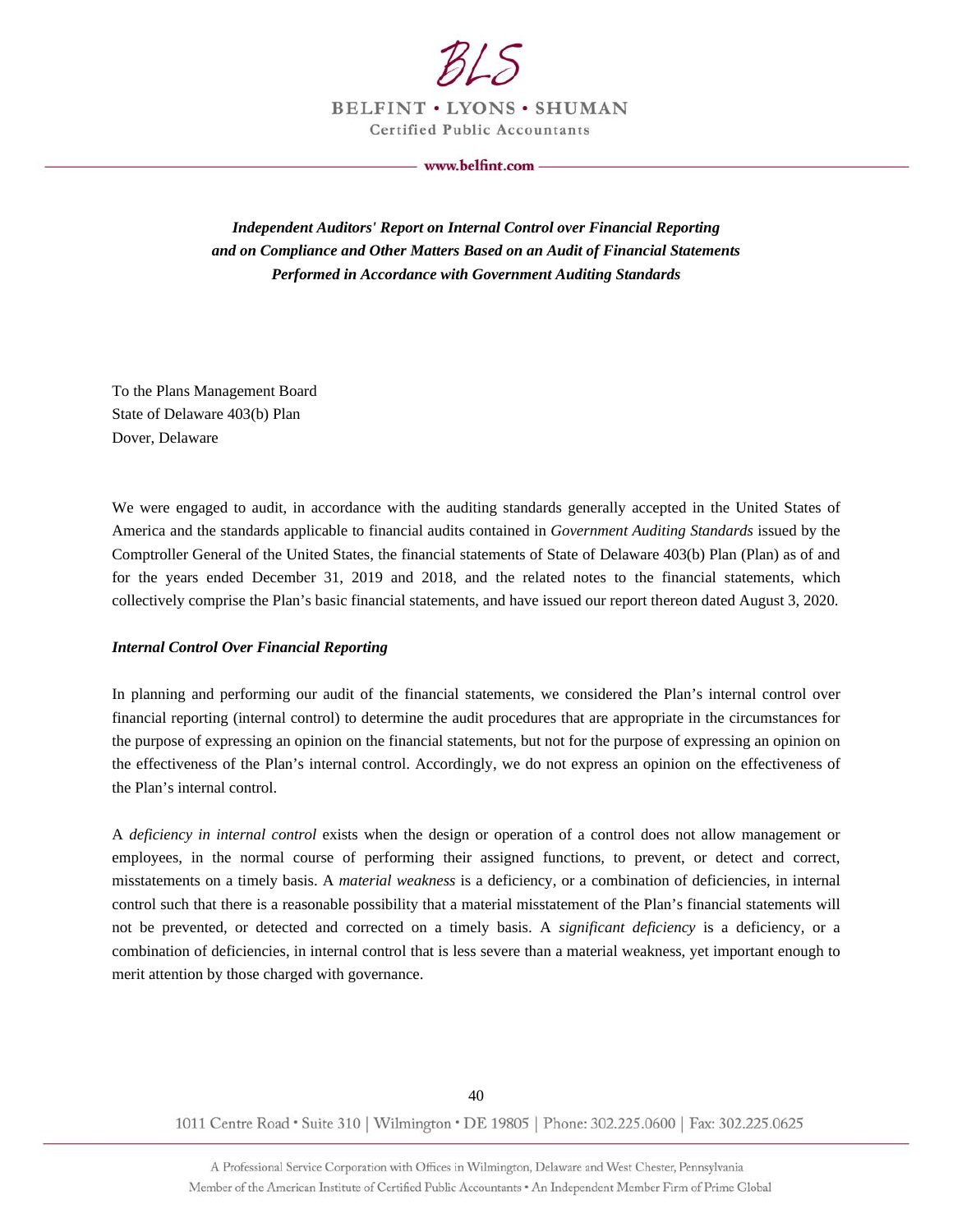To the Plans Management Board State of Delaware 403(b) Plan Dover, Delaware

Our consideration of internal control was for the limited purpose described in the preceding paragraph of this section and was not designed to identify all deficiencies in internal control that might be material weaknesses or significant deficiencies, and, therefore, material weaknesses or significant deficiencies may exist that have not been identified. However, as described in the accompanying schedule of findings and recommendations, we identified certain deficiencies in internal control that we consider to be material weaknesses and significant deficiencies.

#### *Compliance and Other Matters*

As part of obtaining reasonable assurance about whether the Plan's financial statements are free from material misstatement, we performed tests of its compliance with certain provisions of laws, regulations, contracts, and agreements, noncompliance with which could have a direct and material effect on the determination of financial statement amounts. However, providing an opinion on compliance with those provisions was not an objective of our audit and, accordingly, we do not express such an opinion. The results of our tests disclosed no instances of noncompliance or other matters that are required to be reported under *Government Auditing Standards.*

#### *State of Delaware 403(b) Plan's Responses to Findings*

The State of Delaware 403(b) Plan's responses to findings identified in our audit are described in the accompanying schedule of findings and recommendations. The State of Delaware 403(b) Plan's responses were not subject to the auditing procedures applied in the audit of the financial statements, and accordingly, we express no opinion on the responses.

#### *Purpose of this Report*

The purpose of this report is solely to describe the scope of our testing of internal control and compliance and the results of that testing, and not to provide an opinion on the effectiveness of the Plan's internal control or on compliance. This report is an integral part of an audit performed in accordance with *Government Auditing Standards* in considering the entity's internal control and compliance. Accordingly, this communication is not suitable for any other purpose.

Belfint, Lyons & Shuman, P.A.

August 3, 2020 Wilmington, Delaware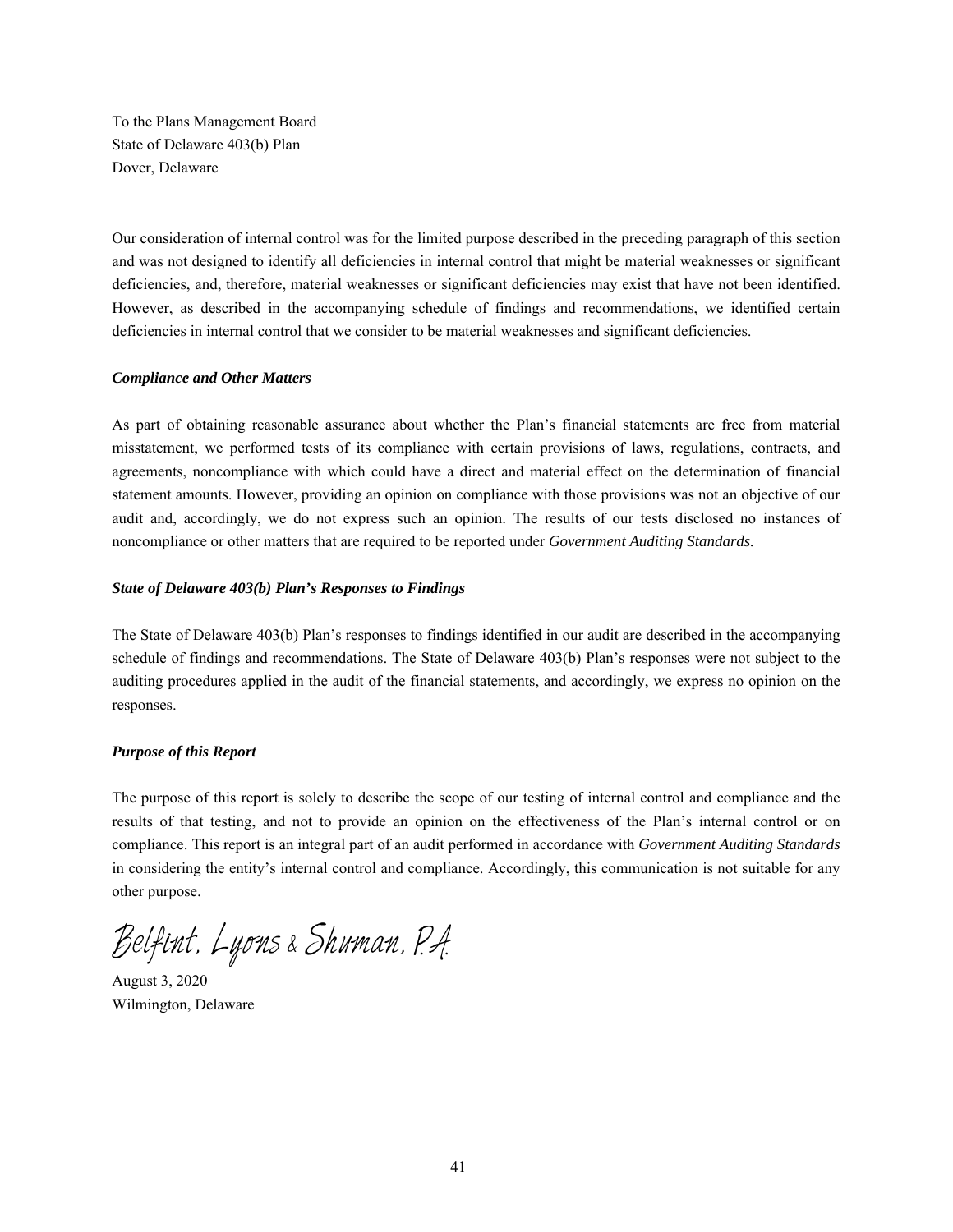# **STATE OF DELAWARE 403(b) PLAN SCHEDULE OF FINDINGS AND RECOMMENDATIONS YEAR ENDED DECEMBER 31, 2019**

#### **FINANCIAL STATEMENT FINDINGS**

## **Reference Number: 2019-001 Type of Finding: Material Weakness Inappropriately Excluded Participant Accounts on Financial Statements**

**Condition:** Security Benefit provided BLS with an audit package that consisted of a participant account balance report and a schedule of investments for the Plan. BLS identified 14 participant accounts totaling \$1,207,046.61 at December 31, 2018 that were not on the Security Benefit legacy vendor statements and confirmations for the plan year ending December 31, 2019.

**Criteria:** Plan statements provided by vendors should be complete and accurate, including all accounts that belong to the State of Delaware 403(b) Plan, but not IRA accounts that are not part of the plan.

**Cause:** Security Benefit personnel produce reports from individual contract statements and the computer system seems to be unable to identify all and only contracts that belong to the State of Delaware 403(b) Plan.

**Effect:** If vendors cannot produce complete and accurate reports, it could lead to materially misstated financial statements.

**Recommendation:** We recommend that State of Delaware 403(b) Plan officials work with Security Benefit personnel to ensure complete and accurate confirmations and statements are issued to the State of Delaware plan officials and auditors.

**Resolution:** BLS obtained individual account statements for the participants that were missing on the account balance report and included the account balances and activity during the year in those accounts on the financial statements.

**Views of Responsible Plan Officials and Planned Corrective Actions:** All vendor accounts have been added to the State's TPA's recordkeeping platform, Plan with Ease. We will work with our TPA and the vendors to ensure all accounts are completely and accurately captured.

**Responsible Positions:** Promotions and Outreach Manager and Investments and Operations Manager